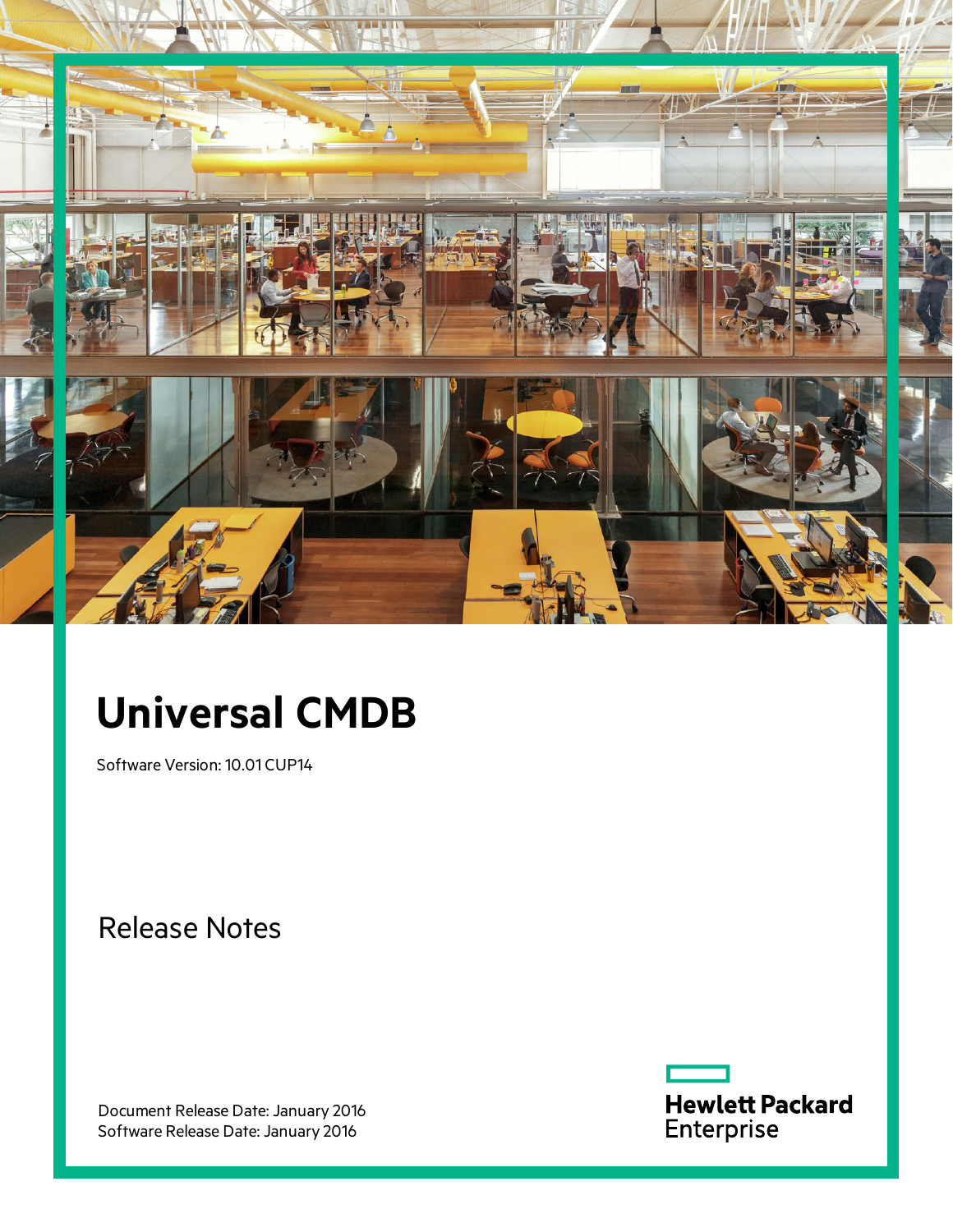### **Legal Notices**

#### **Warranty**

The only warranties for Hewlett Packard Enterprise products and services are set forth in the express warranty statements accompanying such products and services. Nothing herein should be construed as constituting an additional warranty. Hewlett Packard Enterprise shall not be liable for technical or editorial errors or omissions contained herein.

The information contained herein is subject to change without notice.

#### Restricted Rights Legend

Confidential computer software. Valid license from Hewlett Packard Enterprise required for possession, use or copying. Consistent with FAR 12.211 and 12.212, Commercial Computer Software, Computer Software Documentation, and Technical Data for Commercial Items are licensed to the U.S. Government under vendor's standard commercial license.

#### Copyright Notice

© 2002 - 2016 Hewlett Packard Enterprise Development LP

#### Trademark Notices

Adobe™ is a trademark of Adobe Systems Incorporated.

Microsoft® and Windows® are U.S. registered trademarks of Microsoft Corporation.

UNIX® is a registered trademark of The Open Group.

### Documentation Updates

The title page of this document contains the following identifying information:

- Software Version number, which indicates the software version.
- <sup>l</sup> Document Release Date, which changes each time the document is updated.
- Software Release Date, which indicates the release date of this version of the software.

To check for recent updates or to verify that you are using the most recent edition of a document, go to: <https://softwaresupport.hp.com/>.

This site requires that you register for an HP Passport and to sign in. To register for an HP Passport ID, click **Register** on the HP Software Support site or click **Create an Account** on the HP Passport login page.

You will also receive updated or new editions if you subscribe to the appropriate product support service. Contact your HPE sales representative for details.

#### **Support**

Visit the HP Software Support site at: [https://softwaresupport.hp.com](https://softwaresupport.hp.com/).

This website provides contact information and details about the products, services, and support that HP Software offers.

HP Software online support provides customer self-solve capabilities. It provides a fast and efficient way to access interactive technical support tools needed to manage your business. As a valued support customer, you can benefit by using the support website to:

- Search for knowledge documents of interest
- Submit and track support cases and enhancement requests
- Download software patches Manage support contracts
- Look up HP support contacts
- Review information about available services
- Enter into discussions with other software customers
- Research and register for software training

Most of the support areas require that you register as an HP Passport user and to sign in. Many also require a support contract. To register for an HP Passport ID, click **Register** on the HP Support site or click **Create an Account** on the HP Passport login page.

To find more information about access levels, go to: [https://softwaresupport.hp.com/web/softwaresupport/access-levels.](https://softwaresupport.hp.com/web/softwaresupport/access-levels)

**HP Software Solutions Now** accesses the HPSW Solution and Integration Portal website. This site enables you to explore HP Product Solutions to meet your business needs, includes a full list of Integrations between HP Products, as well as a listing of ITIL Processes. The URL for this website is [http://h20230.www2.hp.com/sc/solutions/index.jsp.](http://h20230.www2.hp.com/sc/solutions/index.jsp)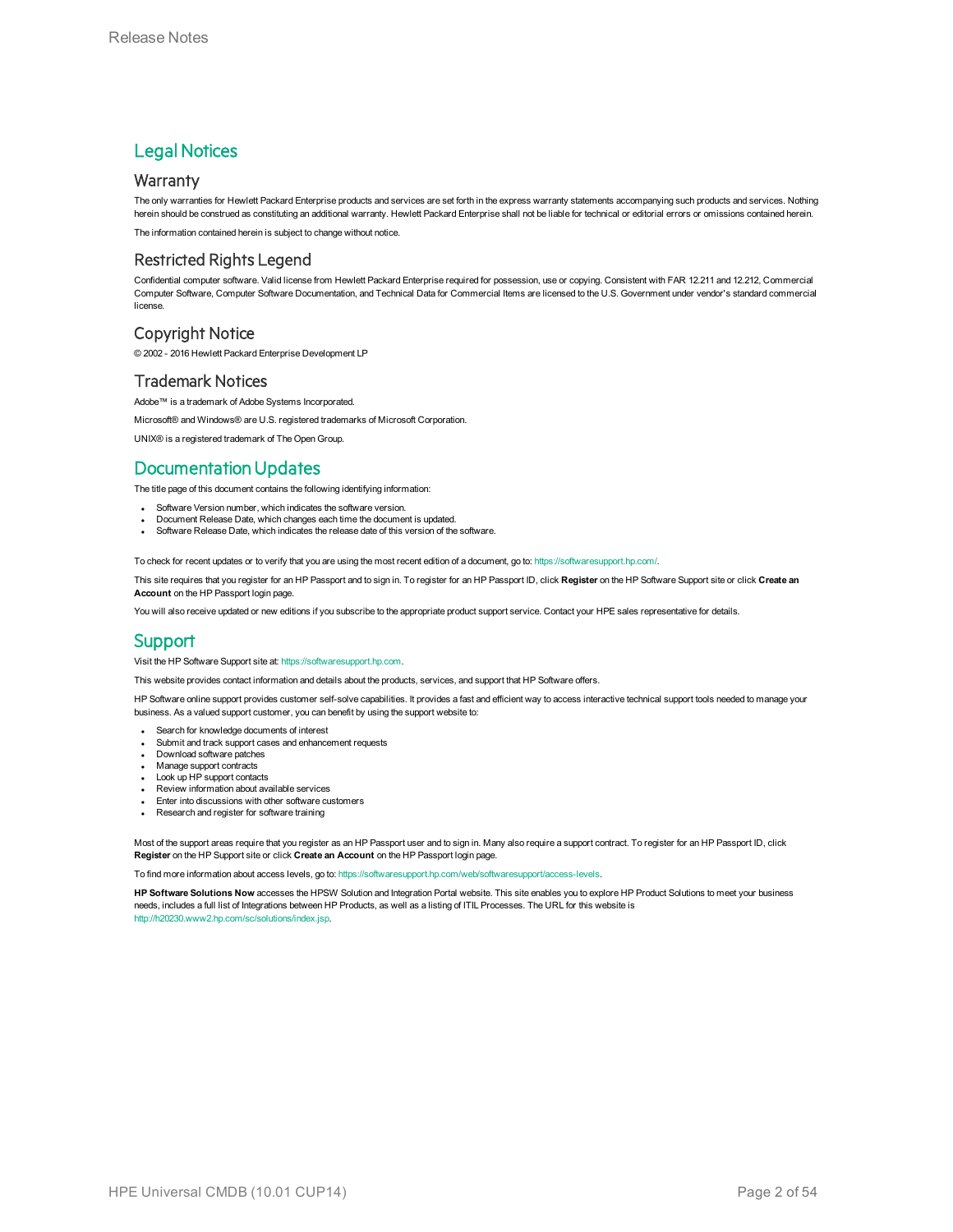## **Contents**

| HP Universal CMDB & Configuration Manager 10.01 CUP14 Release                                  |    |
|------------------------------------------------------------------------------------------------|----|
| <b>Notes</b>                                                                                   |    |
|                                                                                                |    |
|                                                                                                |    |
| HP Universal CMDB and Configuration Manager 10.01 CUP14                                        |    |
|                                                                                                |    |
|                                                                                                |    |
| Install 10.01 CUP14 on the HP Universal CMDB and Configuration                                 |    |
|                                                                                                |    |
| HP Universal CMDB 10.01 CUP14 Manual Data Flow Probe Installation  9                           |    |
| HP Universal CMDB and CM 10.01 CUP14 Uninstall Procedure  9                                    |    |
|                                                                                                |    |
|                                                                                                |    |
|                                                                                                |    |
|                                                                                                |    |
|                                                                                                |    |
|                                                                                                |    |
|                                                                                                |    |
|                                                                                                |    |
|                                                                                                |    |
|                                                                                                |    |
|                                                                                                |    |
|                                                                                                |    |
|                                                                                                |    |
|                                                                                                |    |
|                                                                                                |    |
| Configure Basic Authentication for Upgraded Data Flow Probes (Separate                         | 37 |
| How to Enable CI Type Tenant Owner Verification during the Matching<br>Phase of Identification | 38 |
| Tenant Owner Related Known Issues, Problems, and Workaround 40                                 |    |
| How to Enable Attribute Name Verification during the Matching Phase of                         |    |
|                                                                                                |    |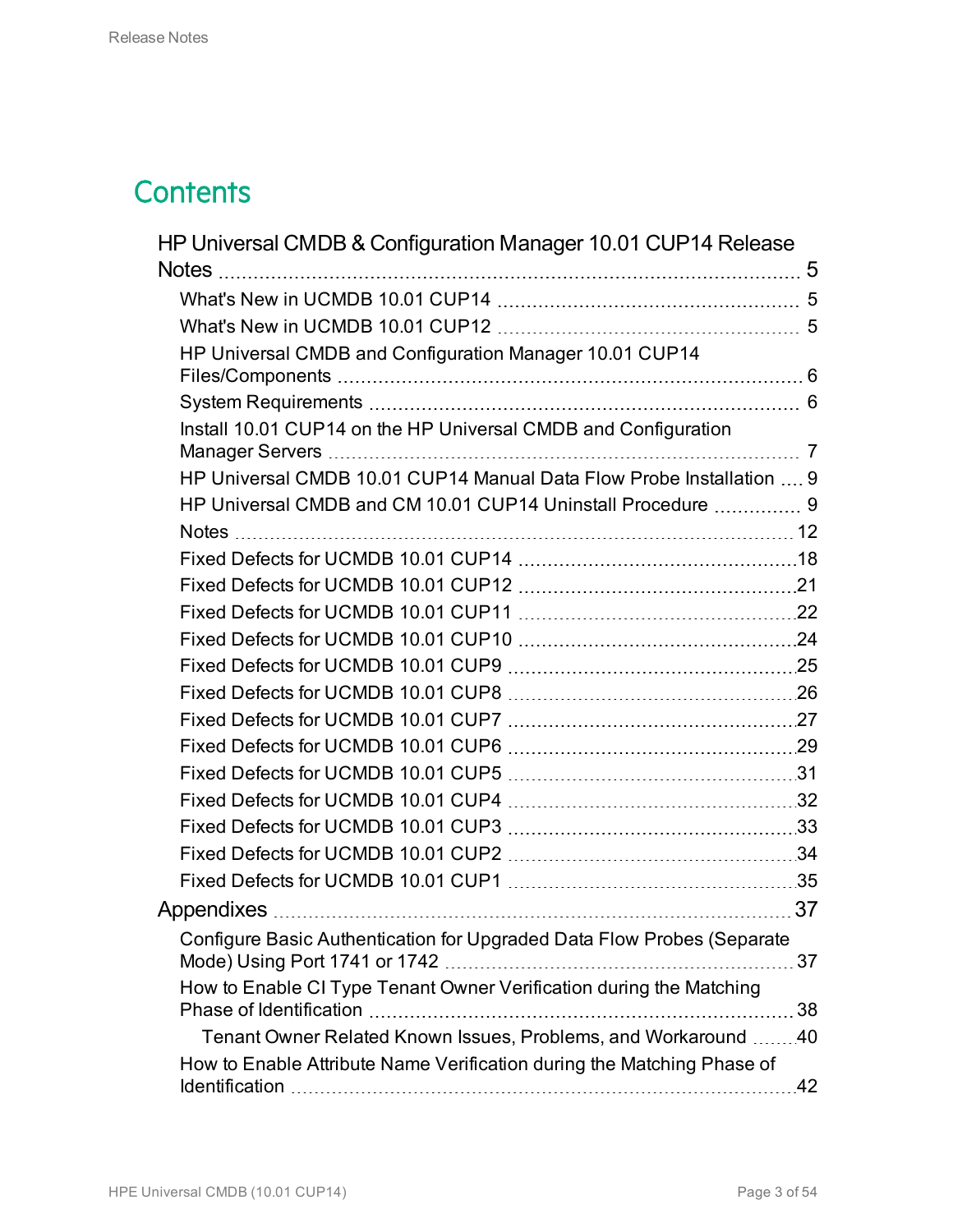| How to Mark Sensitive Settings and Enable Storing Encrypted Data in the |  |
|-------------------------------------------------------------------------|--|
| How to Set Shared Key for Encrypting or Decrypting the                  |  |
|                                                                         |  |
| How to View Discovery Status and Errors for a Selected CI 49            |  |
|                                                                         |  |
|                                                                         |  |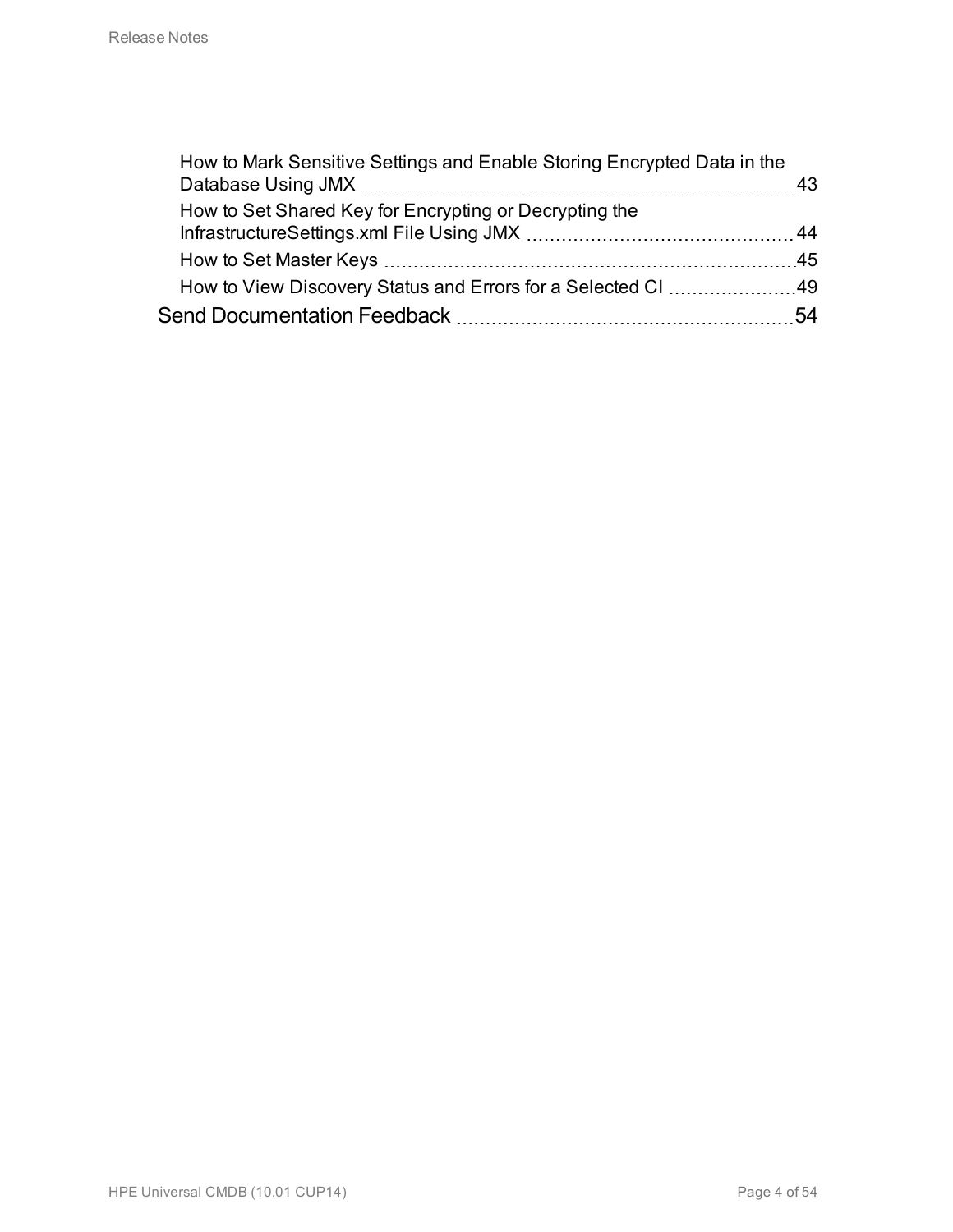### <span id="page-4-0"></span>HP Universal CMDB & Configuration Manager 10.01 CUP14 Release Notes

Keep your system up to date with the most recent cumulative update package (CUP) for UCMDB 10.01. This package contains all of the UCMDB 10.01 hotfixes that have been released since the initial release of UCMDB 10.01.

**Note:** Due to internal version alignment, the sequential version numbering is being skipped with UCMDB 10.01 CUP14, that is, UCMDB 10.01 CUP13 is skipped. UCMDB 10.01 CUP14 supersedes UCMDB 10.01 CUP12, and it is the next official patch release on top of 10.01.

### <span id="page-4-1"></span>What's New in UCMDB 10.01 CUP14

UCMDB 10.01 CUP14 contains the following new features and changes:

- <sup>l</sup> Added a new JMX setting **reconciliation.tenantaware.citypes** to verify names of CITs during the matching phase of the identification process for the **TenantOwner** attribute. If, compared to the other CI, the value of the **TenantOwner** attribute is different, the verification process stops and the match is rejected. For details, see "How to Enable CI Type Tenant Owner [Verification](#page-37-0) during the Matching Phase of [Identification"](#page-37-0) on page 38.
- <span id="page-4-3"></span><sup>l</sup> Added a new API method **void setDiscoveryConfigurationXML(String xmlString, boolean includeGroup);**

Compared to the existing API method **void setDiscoveryConfigurationXML(String xmlString);**, this new method contains the **includeGroup** parameter. The **includeGroup** parameter allows you to set whether you want to update the entire discovery group.

For example, if you want to update IP ranges and credentials only and leave the statuses of all jobs as is, you can invoke this new method by setting the **includeGroup** parameter to **false**.

• For upgraded separate mode probes that can be accessed using port 1741 or 1742, basic authentication is enabled automatically. To disable basic authentication for them or change the default basic authentication user name and password, see "Configure Basic [Authentication](#page-36-1) for Upgraded Data Flow Probes [\(Separate](#page-36-1) Mode) Using Port 1741 or 1742" on page 37.

## <span id="page-4-2"></span>What's New in UCMDB 10.01 CUP12

UCMDB 10.01 CUP12 contains the following new features and changes: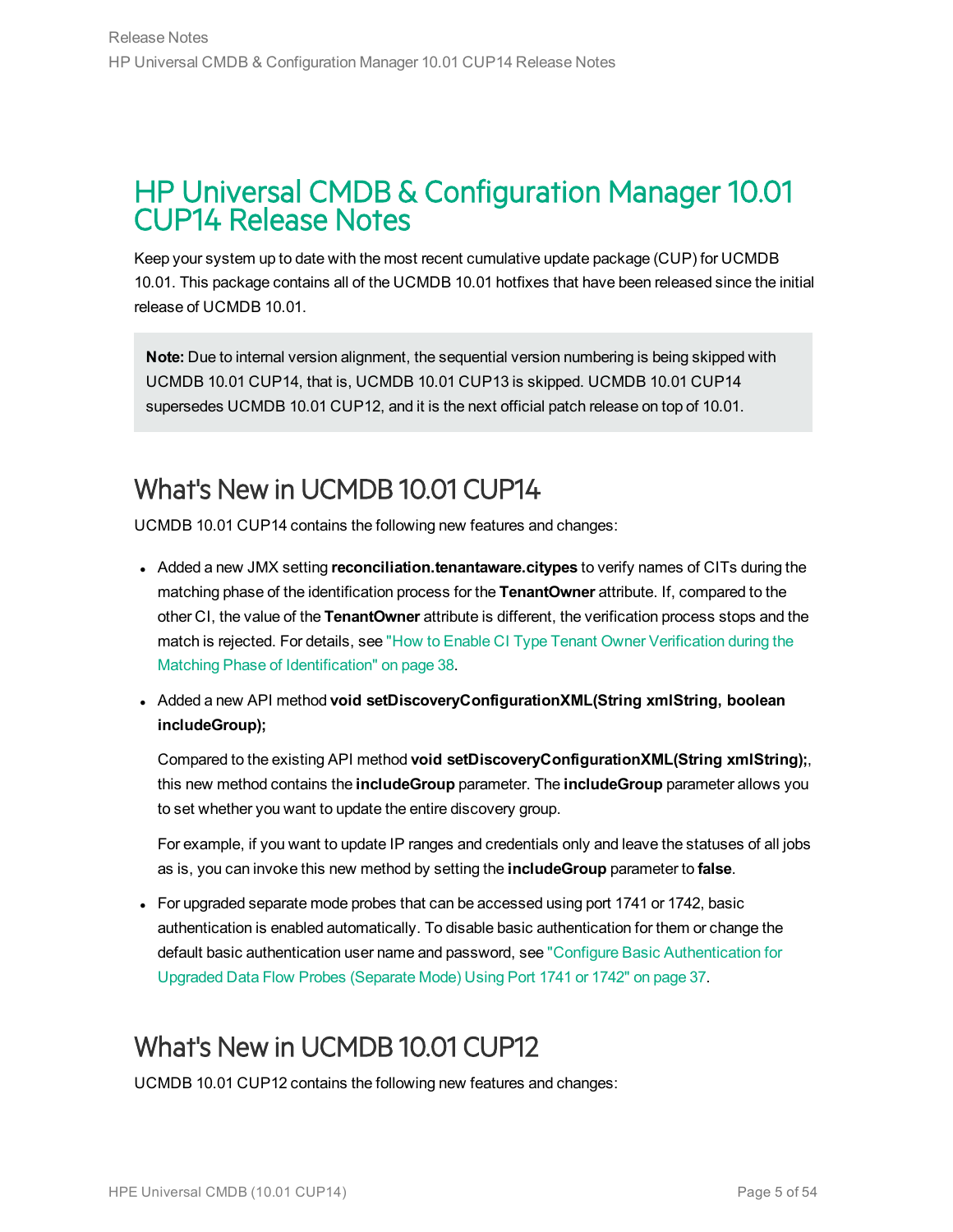- <sup>l</sup> Added a new JMX setting **reconciliation.match.attributes** to verify names of attributes during the matching phase of the identification process. If, compared to the other CI, there is a different value among the CI attribute values defined in this setting, the verification process stops and the match is rejected. For details, see "How to Enable Attribute Name [Verification](#page-41-0) during the Matching Phase of [Identification"](#page-41-0) on page 42.
- <sup>l</sup> Implemented new discovery troubleshooting capability. With the new **View Discovery Status and Error** permission, you can run the enhanced **Show Discovery Progress** action from IT Universe Manager even without the **Run Discovery and Integrations** permission. This enables you to view discovery progress of your CI in IT Universe Manager, and then you can verify if a CI data error is caused by any discovery issue. For details, see "How to View [Discovery](#page-48-0) Status and Errors for a [Selected](#page-48-0) CI" on page 49.

### <span id="page-5-0"></span>HP Universal CMDB and Configuration Manager 10.01 CUP14 Files/Components

HP UCMDB 10.01 CUP14 is packaged in one .zip file.

The **UCMDB\_00173.zip** (for Windows) includes the following files/components:

- **HPUCMDB\_Server\_10.01.CUP14.exe**. The installation of the version 10.01 CUP14 HP UCMDB Server and Data Flow Probe for Windows.
- **HPCM\_10.01.CUP14.exe**. The installation of version 10.01 CUP14 HP UCMDB Configuration Manager for Windows.
- **ReleaseNotes.pdf** (this file)

The **UCMDB\_00174.zip** (for Linux) includes the following files/components:

- **HPUCMDB\_Server\_10.01.CUP14.bin**. The installation of the version 10.01 CUP14 HP UCMDB Server and Data Flow Probe for the Linux platform.
- **HPCM\_10.01.CUP14.bin.** The installation of version 10.01 CUP14 HP UCMDB Configuration Manager for the Linux platform.
- **ReleaseNotes.pdf** (this file)

### <span id="page-5-1"></span>System Requirements

For a list of system requirements, see the **HP UCMDB Support Matrix** PDF file. Check the most previous Release Notes for any additions or changes to the matrix.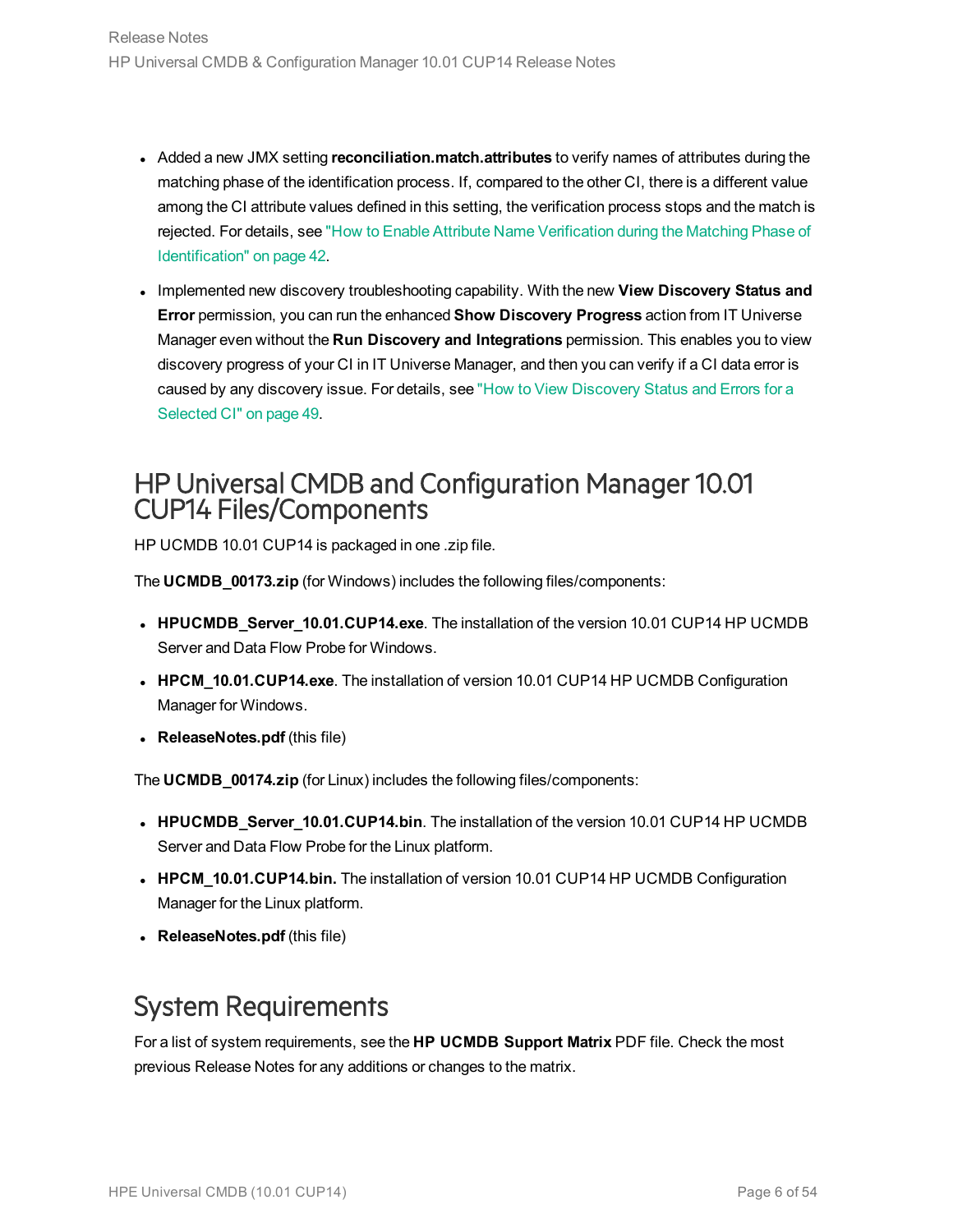**Note:** If you are using an Oracle version that is prior to 10.2.0.5, you must apply the Oracle patch that fixes Oracle defect # 5866410. For details, go to the Oracle website and find the information regarding this defect number.

### <span id="page-6-0"></span>Install 10.01 CUP14 on the HP Universal CMDB and Configuration Manager Servers

CUP Installation for both HP Universal CMDB and Configuration Manager is performed through an automated procedure using the installation wizard.

You can still install the Data Flow Probes separately by upgrading the Data Flow Probes using the UCMDB user interface. For details, see "HP [Universal](#page-8-0) CMDB 10.01 CUP14 Manual Data Flow Probe [Installation"](#page-8-0) on page 9.

When operating the Data Flow Probe Manager and the Data Flow Probe Gateway on separate machines (that is, separate mode), see the Notes section in this document.

#### **Note:**

- HP UCMDB 10.01 CUP14 can be installed only on top of an HP Universal CMDB version 10.01.
- HP UCMDB CM 10.01 CUP14 can be installed only on top of HP UCMDB CM 10.01.

### <span id="page-6-1"></span>**Pre-requisites - UCMDB Server and Data Flow Probes**

- 1. Extract **UCMDB\_00173.zip** (for Windows) or **UCMDB\_00174.zip** (for Linux) to a temporary directory.
- 2. Stop the HP Universal CMDB 10.01 server and the HP Universal CMDB Integration Service (if running) before starting the 10.01 CUP14 installation.

**Note:** If you have a High Availability configuration, the CUP must be installed on all the servers in the cluster, and prior to installation, you must stop all the servers in the cluster.

3. If you have received private patches for the Data Flow Probe, you must delete them before performing the upgrade. These steps for deleting a private patch must be followed whether you are upgrading the probes during the installation wizard, or if you upgrading the probes using the UCMDB user interface after installation is complete.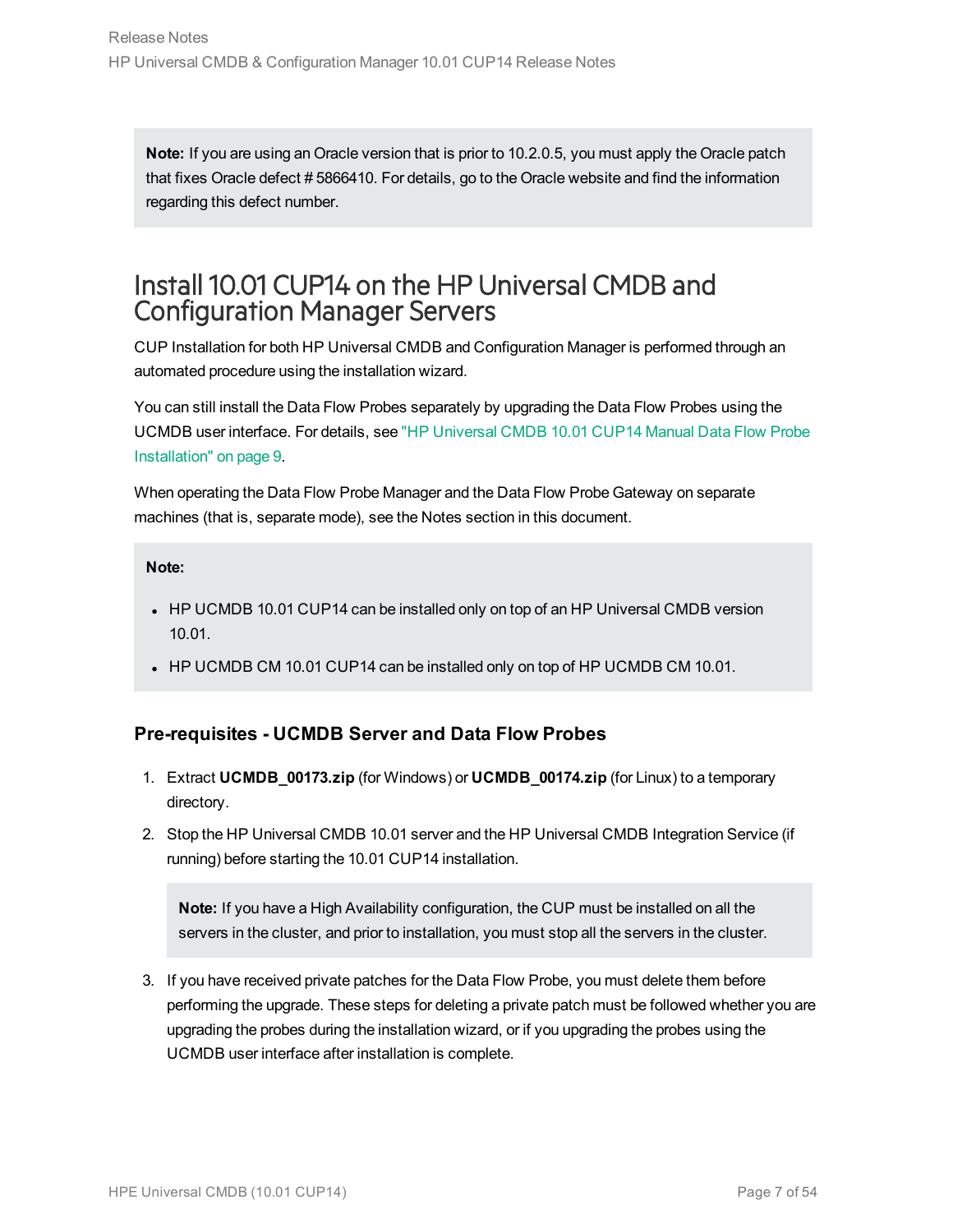- a. Stop the Data Flow Probe.
- b. Delete all private patches that were installed on the system prior to this CUP by deleting the following directory:

#### **\hp\UCMDB\DataFlowProbe\classes directory**

c. Start up the version 10.01 Data Flow Probe.

### **CUP Installation**

You must first install the UCMDB CUP, start up the server, and then perform the Configuration Manager (CM) CUP installation.

1. For UCMDB: Double-click the file **HPUCMDB\_Server\_10.01.CUP14.exe** (for Windows) or **sh HPUCMDB\_Server\_10.01.CUP14.bin** (for Linux) to open the HP Universal CMDB Server CUP Installation Wizard.

For Configuration Manager: Double click the file **HPCM\_10.01.CUP14.exe** (for Windows) or **sh HPCM 10.01.CUP14.bin** (for Linux) to open the HP Universal CMDB Configuration Manager CUP Installation Wizard.

- 2. While running the wizard:
	- $\circ$  In the Choose Install Folder screen, select the installation directory in which UCMDB/CM is already installed.
	- <sup>o</sup> For UCMDB, in the Install Data Flow Probe CUP screen, select the following option:
		- <sup>l</sup> **Automatically update Data Flow Probe with the new CUP version** to automatically update during this installation all the Data Flow Probes reporting to this UCMDB.
		- <sup>l</sup> **Update the Data Flow Probe manually** to update the Data Flow Probes reporting to this UCMDB using the UCMDB user interface after completing the installation of this CUP on the UCMDB server. For details, see "HP [Universal](#page-8-0) CMDB 10.01 CUP14 Manual Data Flow Probe [Installation"](#page-8-0) on the next page.
		- In the Required Actions screen, follow the instruction to ensure that the server is down.
- 3. Once the installation wizard for UCMDB is completed, start up the version 10.01 server per the instructions in the Deployment Guide for version 10.01. Go back to step 1 to install the CM CUP.

Once the CM CUP installation is completed, start up Configuration Manager version 10.01 per the instructions in the Deployment Guide for version 10.01.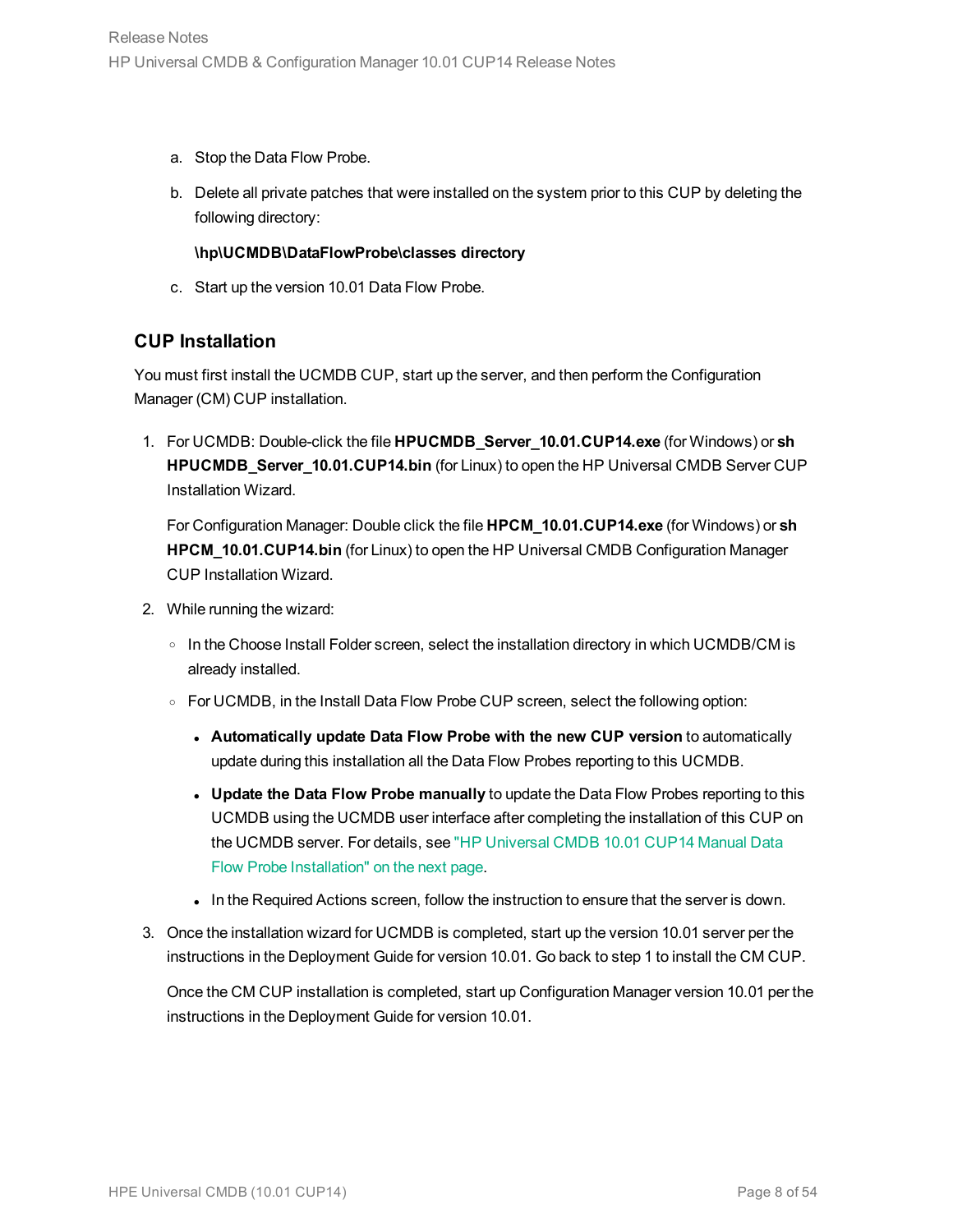### <span id="page-8-0"></span>HP Universal CMDB 10.01 CUP14 Manual Data Flow Probe Installation

**Linux:** Always required.

**Windows:** Applicable only when **Update the Data Flow Probes manually** is selected in the CUP installation wizard.

To install the Data Flow Probe CUP upgrade using the UCMDB user interface, follow these steps.

**Note:** All Data Flow Probes that are associated with the UCMDB are upgraded.

- 1. If you have received private patches for the Data Flow Probe, perform the steps in the section ["Pre-requisites](#page-6-1) - UCMDB Server and Data Flow Probes" on page 7.
- 2. In UCMDB, go to **Data Flow Management > Data Flow Probe Setup**, and click **Deploy Probe Upgrade**.
- 3. In the Deploy Probe Upgrade dialog box, navigate to the **<SERVER\_HOME>\content\probe\_ patch\probe-patch-10.01.CUP14-windows/linux.zip** and click **OK**.
- 4. **Linux only:**
	- a. Stop the Data Flow Probe.
	- b. Extract the upgrade package by running the following file:

#### **/opt/hp/UCMDB/DataFlowProbe/tools/upgrade/extractUpgradePackage.sh**

c. Restart the Data Flow Probe.

### <span id="page-8-1"></span>HP Universal CMDB and CM 10.01 CUP14 Uninstall Procedure

When performing the uninstall procedure, this procedure must be performed for both the UCMDB Server and the Data Flow probes, as well as Configuration Manager.

- 1. Stop the HP Universal CMDB and Configuration Manager servers, and all running Data Flow Probes before uninstalling the version CUP.
- 2. For UCMDB: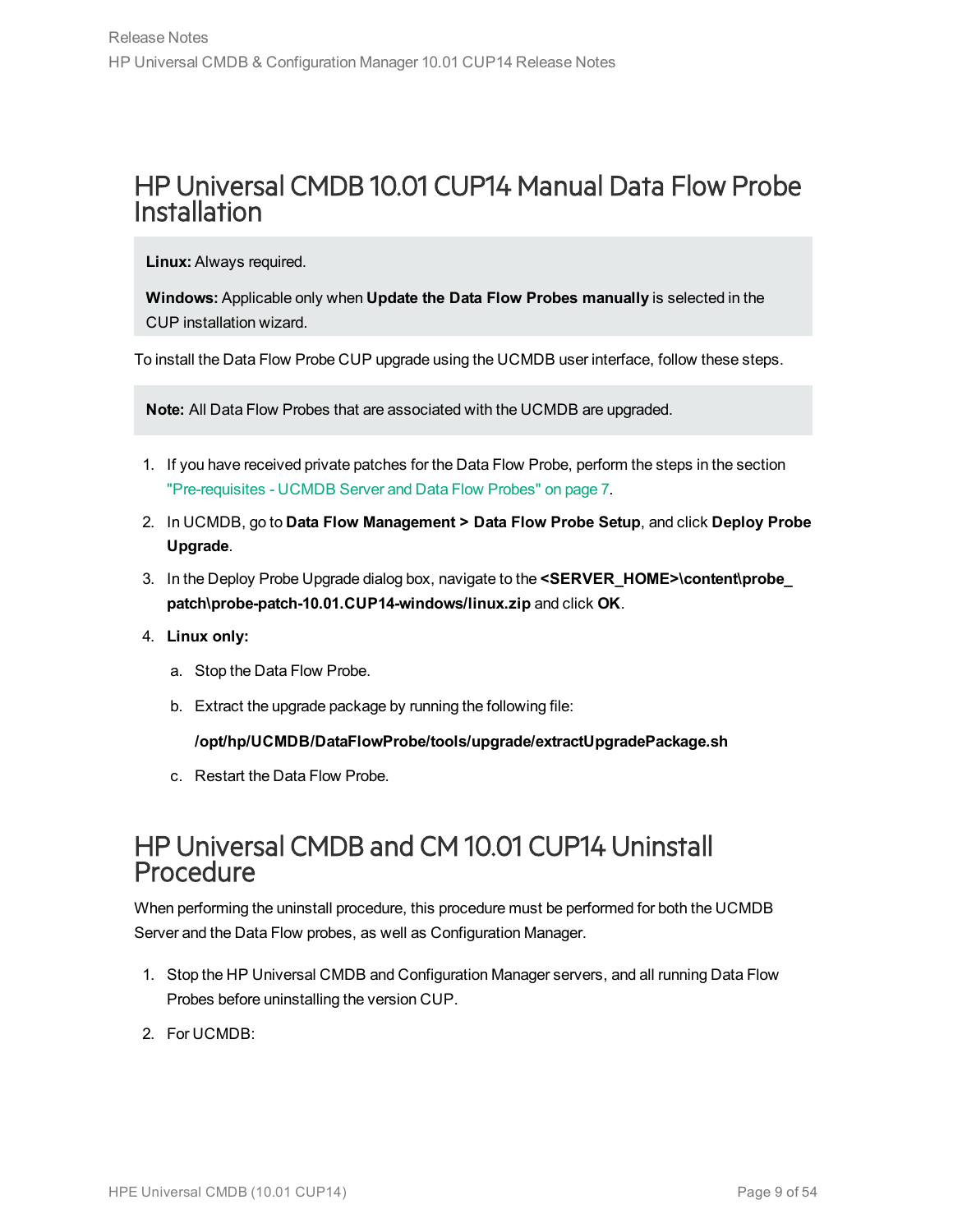- <sup>o</sup> **Windows:** Go to **<CMDB installation folder>\UninstallerCup** and double-click **Uninstall HP Universal CMDB Server CUP**. After the CUP is successfully uninstalled, go to **<CMDB installation folder>\runtime** and delete the **jsp** and **jetty-cache** folders.
- <sup>o</sup> **Linux:** Go to **<CMDB installation folder>/UninstallerCup** and run **Uninstall HP Universal CMDB Server CUP**. After the CUP is successfully uninstalled, go to **<CMDB installation folder>/runtime** and delete the **jsp** and **jetty-cache** folders.

**Note:** The uninstaller verifies the status of the UCMDB settings and if any settings are marked sensitive and encrypted (as part of the sensitive settings work), it pops out a warning message asking you to follow the instructions in the UCMDB document to roll back all sensitive settings.

If you see such a warning message, manually decrypt those encrypted settings by invoking the **markSettingAsNonsensitive** JMX method before proceeding with the uninstall procedure.

Only proceed with the uninstall procedure when the result returned by the **listSensitiveSettings** JMX method is empty.

For detailed instructions, see "How to Mark Sensitive Settings and Enable Storing [Encrypted](#page-42-0) Data in the [Database](#page-42-0) Using JMX" on page 43.

Before proceeding with the uninstaller, make sure the master key is restored to default in case you have changed the master key for the cluster. For instructions, see "How to Set [Master](#page-44-0) Keys" on [page 45.](#page-44-0)

- 3. For Configuration Manager:
	- <sup>o</sup> **Windows:** Go to **Start** menu > **Programs** > **HP Universal CMDB Configuration Manager 10.01** and double-click **Uninstall HP Universal CMDB Configuration Manager 10.01 CUP14.**
	- <sup>o</sup> **Linux:** Go to **<CM installation folder/\_sp\_installation/** and run **HPCM\_10.01\_CUP14- Uninstall**.

**Note:** When downgrading CM to a previous CUP, at the end of the uninstall process some "Unable to remove file" errors may show up. These errors have no functional impact, you can safely ignore them.

4. Uninstall all existing Probes as follows: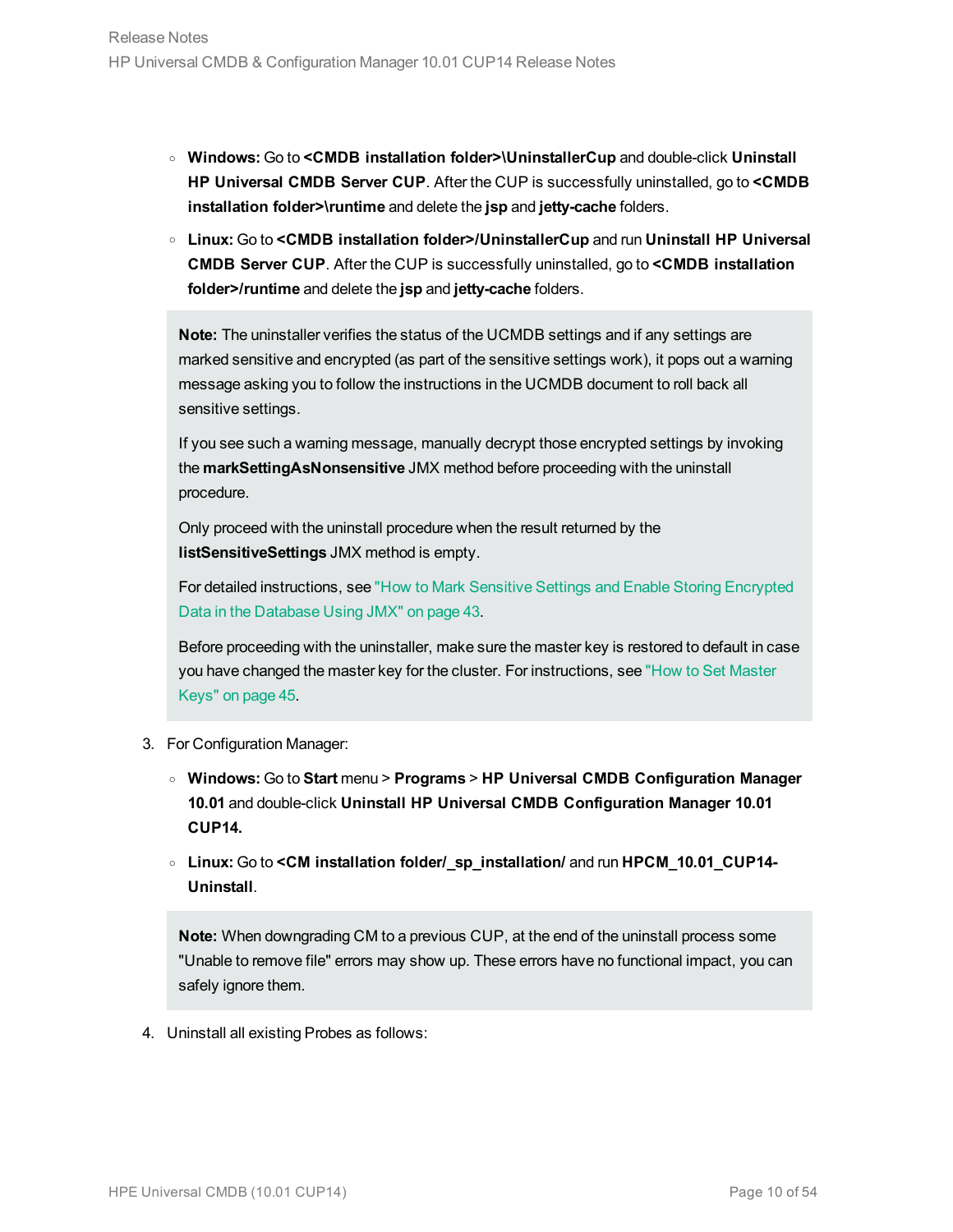- a. **Windows: Start > All Programs > HP UCMDB > Uninstall Data Flow Probe**. **Linux: <Probe\_Home> > UninstallerData >** Run the **Uninstall\_Discovery\_Probe** script.
- b. Start the UCMDB server.
- c. Undeploy the **probeUpdate** package.
- 5. Reinstall the Probes with the same configuration, that is, use the same Probe IDs, domain names, and server names as for the previous Probe installations. Remember that the Probe ID is case sensitive.

**Note:** After performing an upgrade and installing the new Data Flow Probe, all the Discovery jobs that were active before the upgrade are automatically run.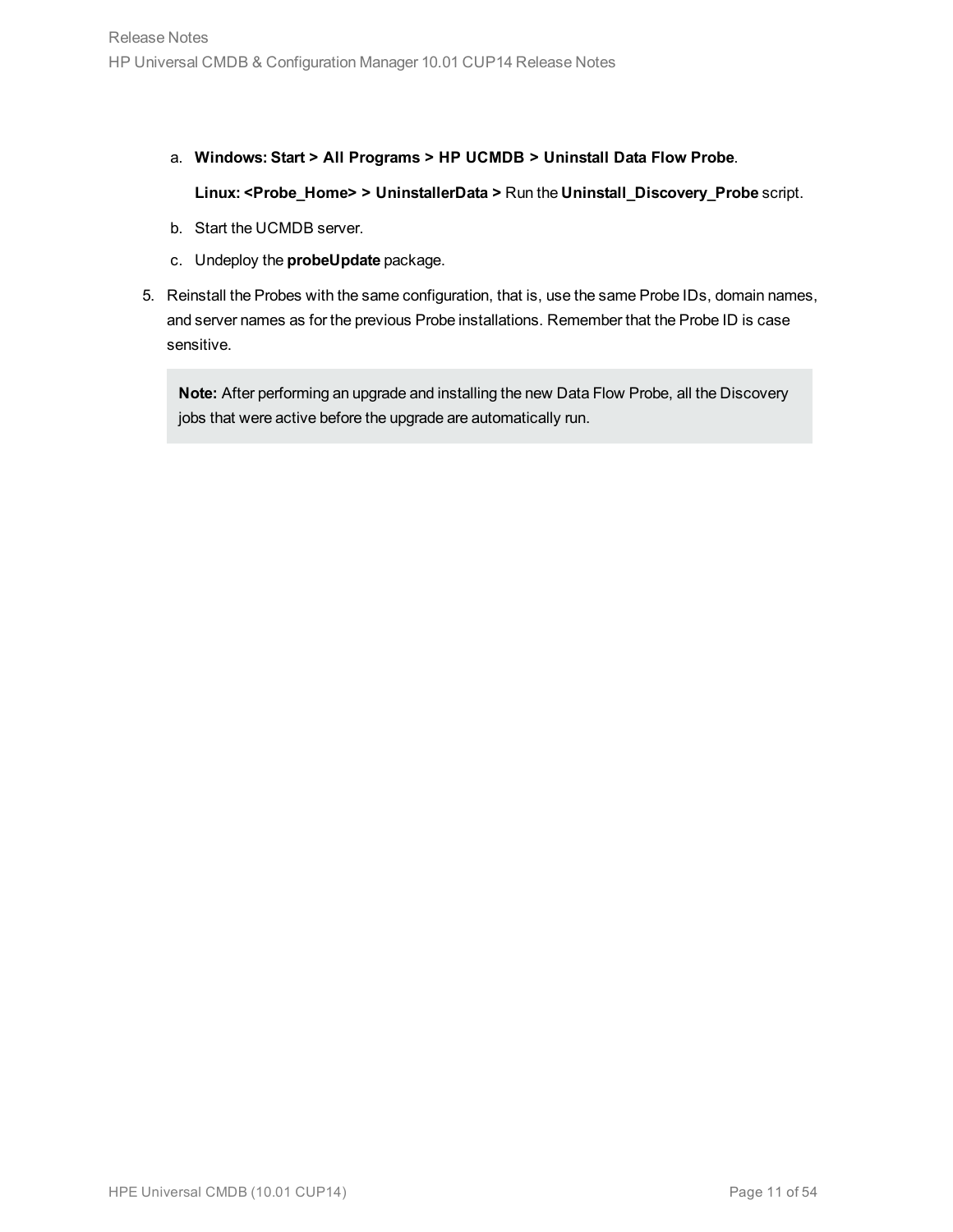### <span id="page-11-0"></span>**Notes**

- When downgrading from a tenant-aware environment to a non-tenant-aware environment, make sure you remove the **ID\_ATTRIBUTE** qualifier from the **managed\_object** class from **ClassModel**, and then **reloadClassModelFromPersistency**.
- <span id="page-11-1"></span>• LIMITATION: Probe discovery will result in duplicate node CIs (Windows/Unix) if re-imaging the Virtual Machine system with the same template, IP address, and hostname. This is because the unique calculation logic for the node is different between the UCMDB server and the probe. (QCCR1H104153)

**Workaround:** Before re-imaging your Virtual Machine system, remove the CI instance of the old Windows/Unix system from UCMDB manually.

**LIMITATION:** JMX remote access on Configuration Manager is not secure enough. (QCCR1H98137)

**Workaround:** To secure the JMX remote access on Configuration Manager, do the following on the Configuration Manager machine:

- a. Stop the Windows CM service.
- b. Open a command prompt console as an Administrator.
- c. Navigate to the **<CM\_Install\_Home>\tomcat\bin** folder.
- d. Run the following command:

**tomcat7w.exe //ES//HPUCMDBCM1001server0**

- e. In the window that pops up, go to the **Java** tab and locate the **Java Options** textbox.
- f. In this textbox, remove the following three entries that refer to jmxremote:

-Dcom.sun.management.jmxremote.authenticate=false

-Dcom.sun.management.jmxremote.ssl=false

```
-Dcom.sun.management.jmxremote.port=39600
```
- g. Click **OK**.
- h. Start the Windows Configuration Manager service.
- HP provides the following recommendations for increasing the security of your overall infrastructure for informational purposes only. These are only recommendations and are not intended to be a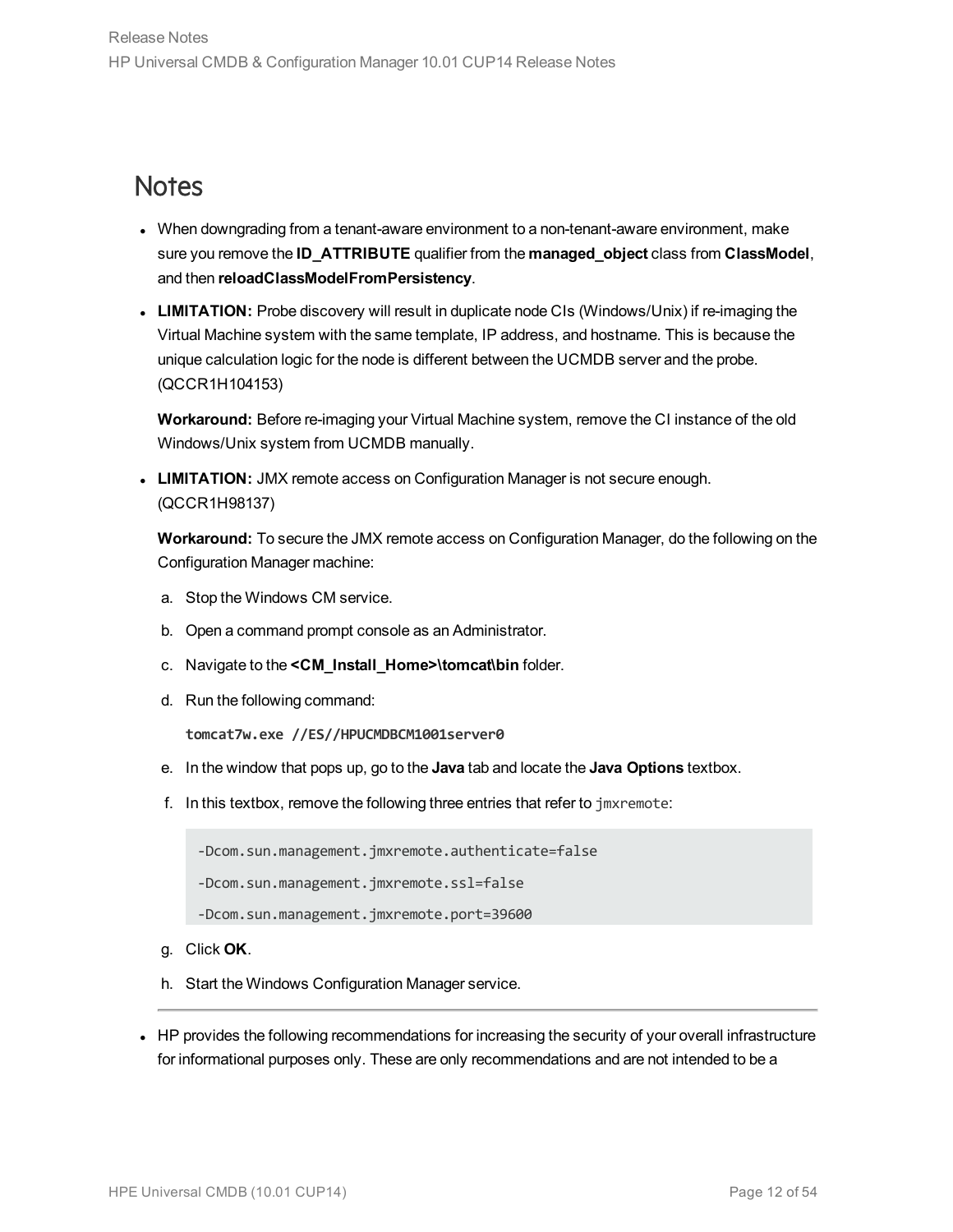guarantee of protection against all potential vulnerabilities and attacks. Please note that some security measures may impact the features and functionality of your overall system; so, it is recommended that every customer become aware of those impacts when implementing any changes to your environment.

Use of this HP Software Product [UCMDB CUP] may require the pre-installation of certain thirdparty components that are not provided by HP ("Third Party Components"). HP recommends that its customers check frequently for the most current updates to the Third Party Components, which may include fixes or patches for security vulnerabilities.

- 10.01 CUP11 (and later CUPs on top of 10.11) does not contain the latest MindTerm jar file (**mindterm-4.1.5.jar**). If you want to upgrade your MindTerm from version 4.0beta6 to 4.1.5, go to the following location and download the hotfix: [https://patch-hub.corp.hp.com/crypt](https://patch-hub.corp.hp.com/crypt-web/protected/viewContent.do?patchId=QCCR1H90627)[web/protected/viewContent.do?patchId=QCCR1H90627](https://patch-hub.corp.hp.com/crypt-web/protected/viewContent.do?patchId=QCCR1H90627).
- When LW-SSO is configured and the version of the embedded UCMDB Browser is 2.5 or earlier, do not mark the **mam.server.sso.init.string** setting as sensitive. Marking this setting as sensitive may break the embedded UCMDB Browser.
- LIMITATION: (NNMi integration using Integration Service only) After creating an NNMi integration point with **IntegrationService** selected for the **Data Flow Probe** property in the Create Integration Point dialog box, running the scheduled NNMi integration job may fail with a remote connection error.

**Workaround:** Append the missing jar file to the value for the **remoteJVMClasspath** property in the Edit Integration Point dialog box. To do so,

- a. In UCMDB UI, go to **Data Flow Management > Integration Studio**.
- b. Locate the NNMi integration point of your interest and click Edit Integration Point **.**
- c. In the Adapter Properties section of the Edit Integration Point dialog box, append the following to the value for the **remoteJVMClasspath** property:

For SQL Server database: **;../lib/mcsqlserver.jar**

For Oracle database: **;../lib/mcoracle.jar**

- d. Click **OK**.
- e. Deactivate the integration point.
- f. Activate the integration point again.
- g. Run the NNMi integration job.
- **PROBLEM:** The UCMDB UI cannot be accessed after uninstalling the CUP.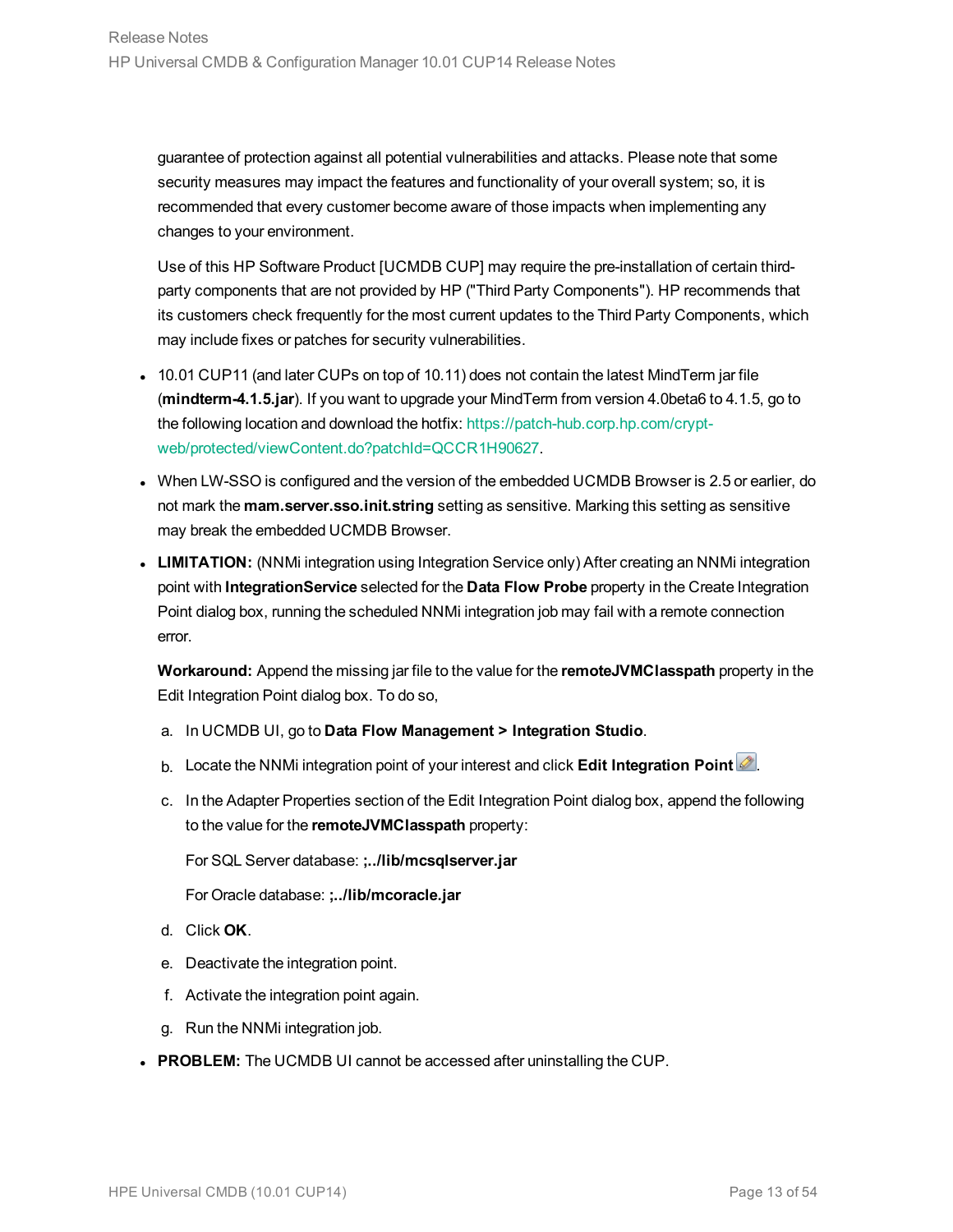**WORKAROUND:** After uninstalling the CUP, delete the **<UCMDB\_Server\_Home>\runtime\jsp** folder before starting the UCMDB server.

**PROBLEM:** Probes may not work in separate mode after applying the UCMDB 10.01 CUP11 package. (QCCR1H98078)

**Workaround:** To fix this issue, perform the following steps:

- a. Back up the 10.01 CUP10 **DataFlowProbe\deploy\cm\WEB-INF\web.xml** file.
- b. After updating to 10.01 CUP11, restore this file.

Applying this workaround will revert the changes made for QCCR1H93859.

**PROBLEM:** Data Flow Probes cannot be upgraded to the latest CUP successfully on the Linux platform. (QCCR1H102387)

**Workaround:** To resolve the issue,

a. Copy **/opt/hp/UCMDB/UCMDBServer/content/probe\_patch/probe-patch-<version> linux.zip** (for example, **probe-patch-10.01.CUP14-linux.zip**) to the following folder:

#### **/opt/hp/UCMDB/DataFlowProbe/runtime/upgrade**

b. Extract the upgrade package by running the following file:

#### **/opt/hp/UCMDB/DataFlowProbe/tools/upgrade/extractUpgradePackage.sh**

- c. Restart the Data Flow Probe.
- If you installed 10.01 CUP4 (and any subsequent CUPs) on top of 10.01 CUP2 or 10.01 CUP1 and you want to uninstall, you must perform the following steps before uninstalling 10.01 CUP4:
	- a. Open the UCMDB JMX Console.
	- b. Go to **URM Services > listResourceTypes**.
	- c. Delete the following URM resource: **Freemium\_FIRST\_IDS**.
- License expiration dates are now properly enforced on the UCMDB server and a license expiration alert will be on display in both the UCMDB User Interface and the UCMDB Configuration Manager (but not the UCMDB Browser) during the last 30 days of the license.

When a license expires, users are not able to access any user interface other than the JMX console. An administrator can use the JMX console to update the license. If CUP3 is applied to a UCMDB server where there is no Term or Perpetual license in place, the license mechanism will default to an HP Freemium license for UCMDB (12-month limited use).

• CUP2 includes updated documentation for UCMDB 10.01, including better navigation between topics and to the API documentation, integrated Inventory Discovery content, as well as other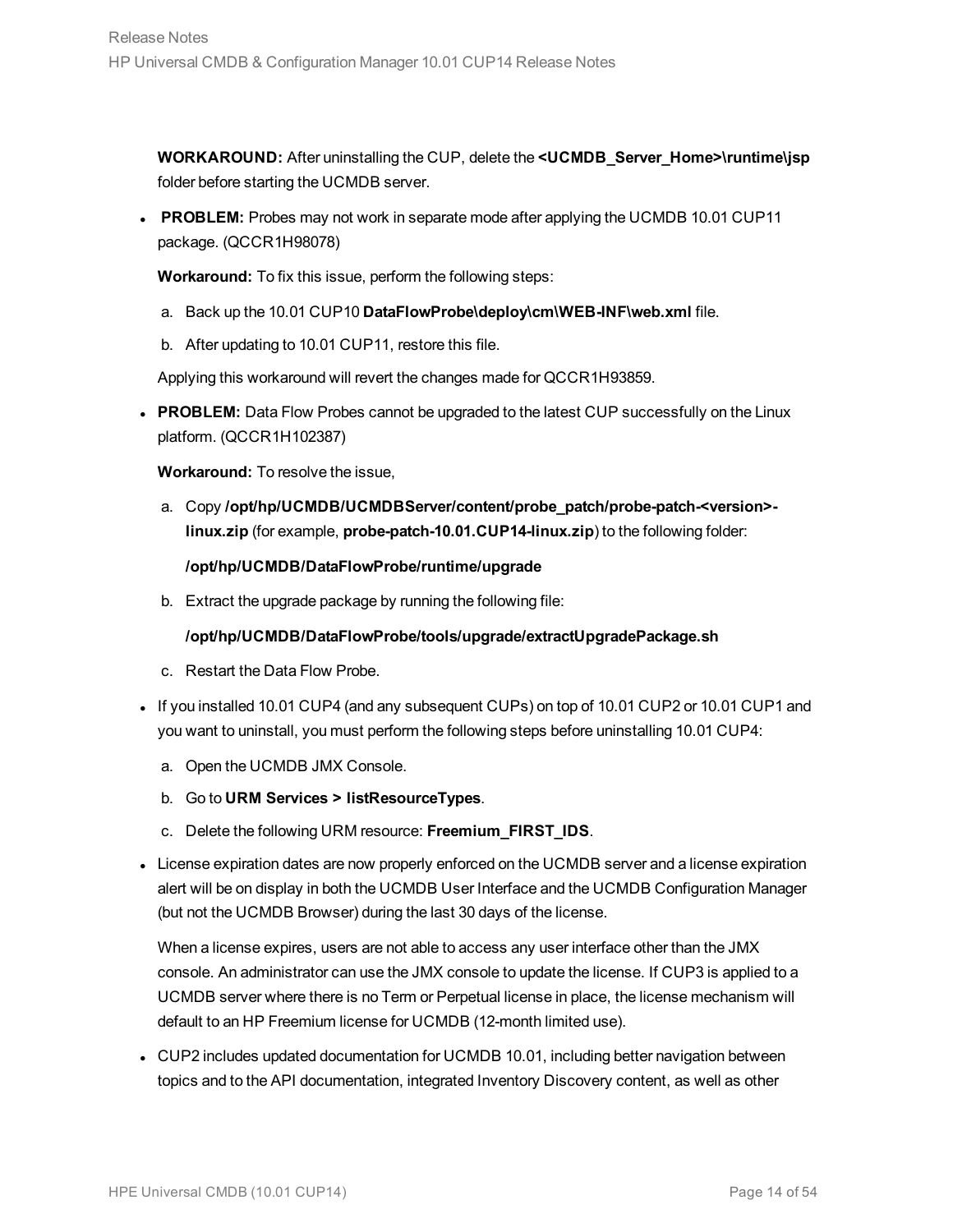#### improvements.

• Prior to the installation of 10.01 CUP1 (fixed defect #81641), a CIT may have gotten corrupted and no instances of it could be created. This may have been caused by a change in the way the display label is calculated. The corrupted CIT may have been manually edited in the UI, deployed from a customized package, or imported.

After installing this CUP, this no longer happens but if the CIT is corrupted, it must be manually edited in the XML to change the **display\_label** as follows:

- a. In the URM services JMX, select **editResource** with resource id <type of the CIT> and resource type **CM\_CLASS**.
- b. Edit the xml file to ensure:
	- <sup>l</sup> There is only one **Attribute-Override** tag where the **name** property is **display\_label**.
	- <sup>l</sup> In the tag: **Attribute-Override > Attribute-Qualifiers > Attribute-Qualifier > Data-Items**, there must be only one Data-Item with the name of **FUNCTION** and one Data-Item with the name **PREFIX**.
- c. Save the resource and restart the server.
- The following new check boxes are available in the Add Attributes dialog box in the CI Type Manager (in the UCMDB Browser Qualifiers tab):
	- <sup>o</sup> **Hide in Modeling.** When **CMS Browser Visible** is selected, select **Hide in Modeling** to prevent the attribute from appearing in the Assisted Modeling feature in the UCMDB Browser.
	- <sup>o</sup> **Hide in Export Search Results.** Select **Hide in Export Search Results** to enable this attribute to be excluded from exported search results in the UCMDB Browser.
- When upgrading the Data Flow Probe:
	- $\circ$  In a multi-customer environment, if the Data Flow Probe is not automatically upgraded to the latest CUP version, use the manual upgrade procedure to upgrade the Probe manually. For details on the manual upgrade procedure, see "How to a Deploy Data Flow Probe CUP Manually" in the *HP Universal CMDB Data Flow Management Guide*.
	- $\circ$  The automatic upgrade is not available for Data Flow Probes running on Linux. Use the manual upgrade procedure to upgrade the Probe manually.
	- $\circ$  The Data Flow Probe upgrade is only available for upgrades between CUP versions. When performing an upgrade to a major or minor release, you must reinstall the Probe.
	- o When operating the Data Flow Probe Manager and the Data Flow Probe Gateway on separate machines (that is, separate mode), use the manual upgrade procedure to upgrade the Probe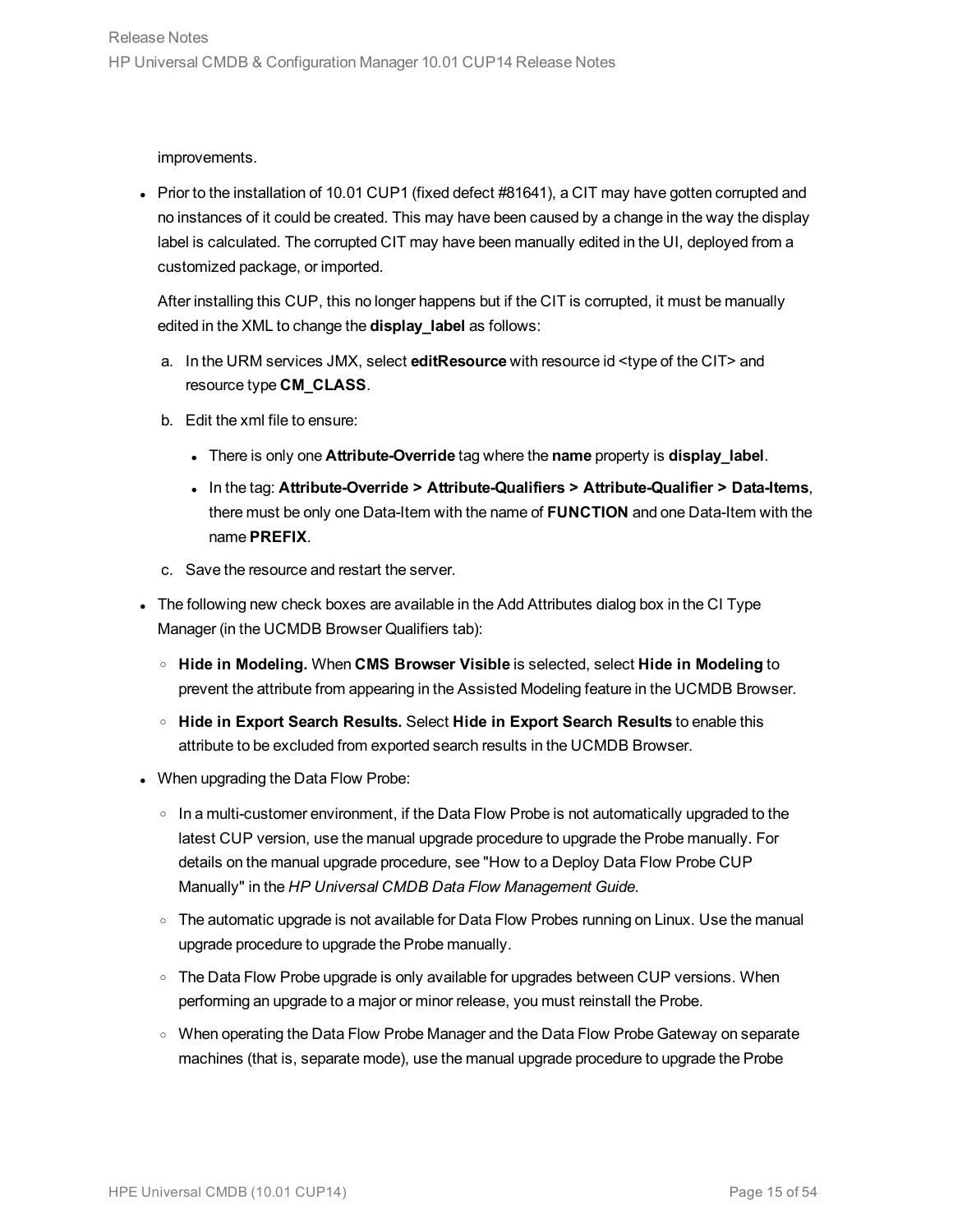manually. For details on the manual upgrade procedure, see "How to a Deploy Data Flow Probe CUP Manually" in the *HP Universal CMDB Data Flow Management Guide*.

- <sup>l</sup> If you encounter an error when installing the CUP under Linux on the **/tmp** directory because the **/tmp** directory is configured not to run executables, set the IATEMPDIR environment variable to a location with sufficient permissions and disk space. The IATEMPDIR variable is recognized by InstallAnywhere.
- The UCMDB 9.x and UCMDB 10.x adapters have changed. After installing the CUP, manually redeploy the packages located in the **C:\hp\UCMDB\UCMDBServer\content\adapters** directory.
- The WebSphere to Web Server Dependencies job is causing OutOfMemoryError on the probe side.

**Workaround:** The probe requires at least 4G memory to run the WebSphere to Web Server Dependencies job. Therefore, allocate at least 4G memory for the probe.

<sup>l</sup> When the **appilog.collectors.storeDomainScopeDocument** property in the **DataFlowProbe.properties** file is set to **false**, some jobs which run in the remote process mode may fail, because the remote process cannot read the probe memory, thus having no access to the **domainScopeDocument** file stored in the memory. When the setting is false, the file is only stored in the probe memory.

**Workaround:** If some jobs run in the remote process mode, make sure that you set the value of the **appilog.collectors.storeDomainScopeDocument** property in the **DataFlowProbe.properties** file to **true**.

<sup>l</sup> A new property **allowCallhomeInterval** is added in the **globalSettings.xml** file as follows: (QCCR1H94134 and QCCR1H94140)

```
<!--Time interval in hours that is allowed between two call home requests
from the same host -->
```
<property name="allowCallhomeInterval">24</property>

<sup>l</sup> A new attribute **isTopologyRequired** is added in the **<connected-ci-condition>** XML tag of the reconciliation rule of a CI type. Setting the **isTopologyRequired** attribute value to **true** overrides the UNKNOWN result with FALSE for a validation criterion when there are no connected CIs. (QCCR1H96982)

The following example shows the usage of the attribute, which is taken from the identification rule for the **sap\_system** CI type:

```
<validation-criterion priority="2">
    <connected-ci-condition ciType="sap_app_server" linkType="membership"
```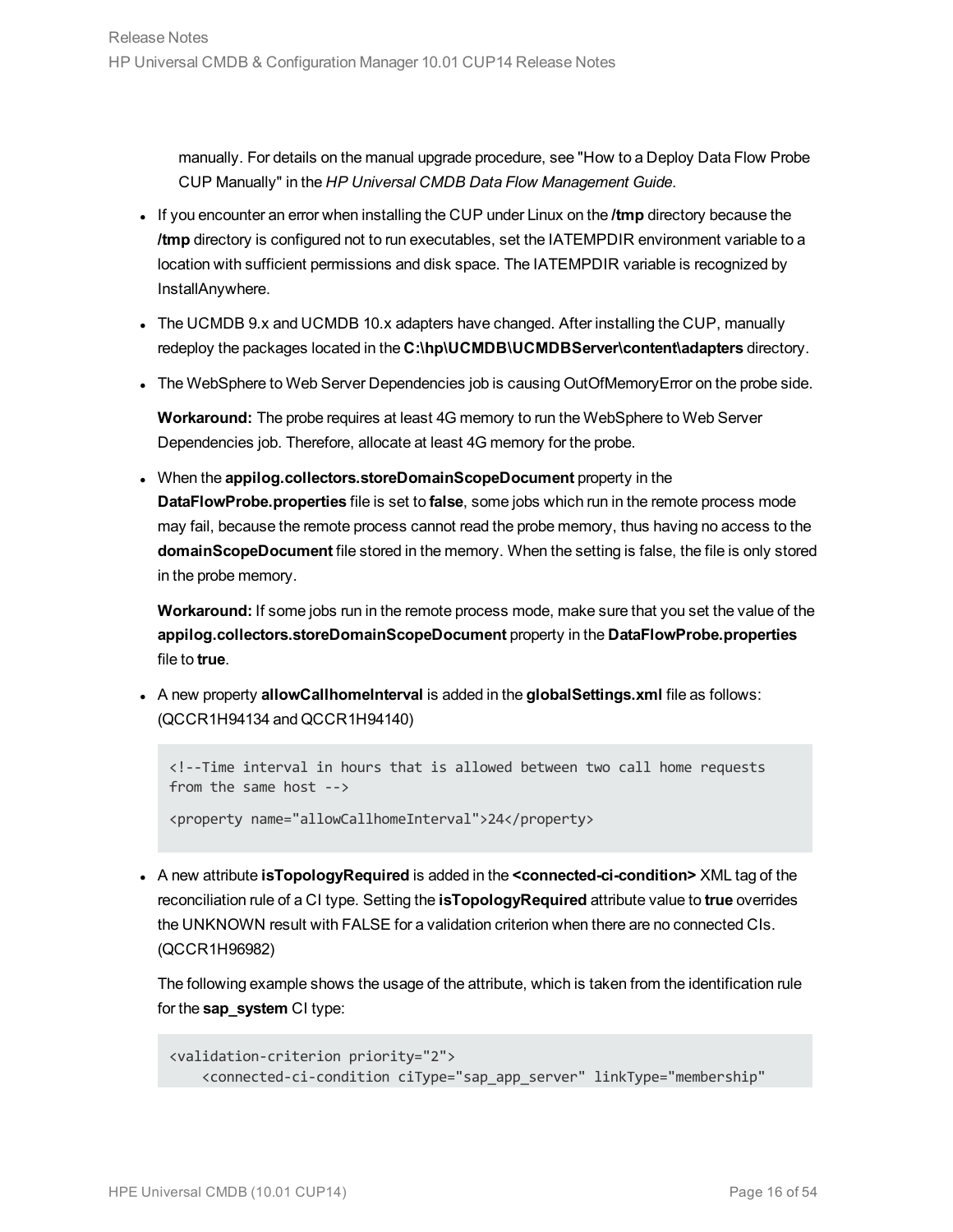**isTopologyRequired**="true"conditionType="approveAndContradict"> <overlap-fixed-operator number-of-matches="1"/> </connected-ci-condition> </validation-criterion>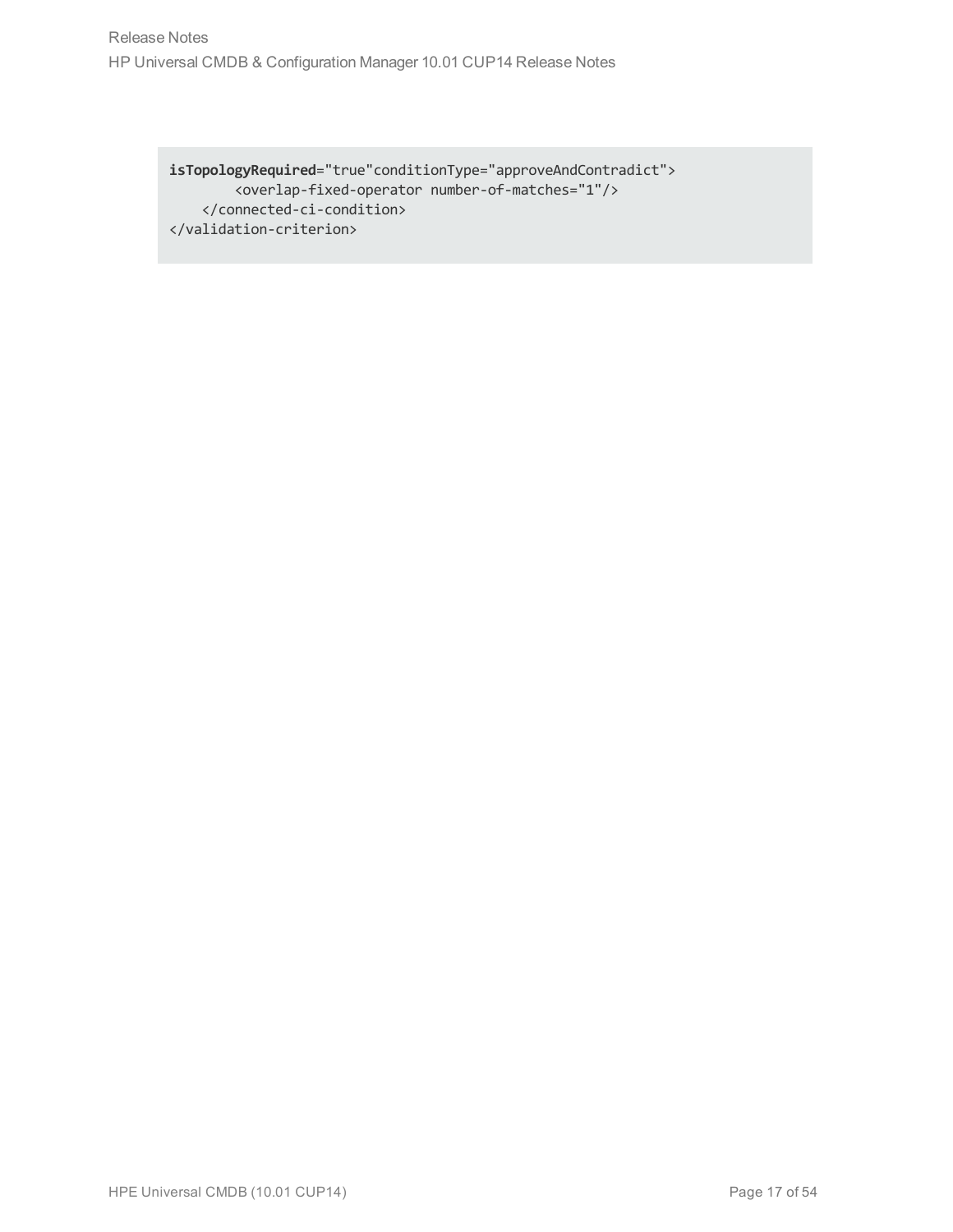<span id="page-17-0"></span>Here is a list of the defects fixed in the CUP14 release.

| <b>Global ID</b> | Problem                                                                                                                                                                                                                                                                                                                                                 | <b>Solution</b>                                                                                                                                                                                                                                                                                                                    |
|------------------|---------------------------------------------------------------------------------------------------------------------------------------------------------------------------------------------------------------------------------------------------------------------------------------------------------------------------------------------------------|------------------------------------------------------------------------------------------------------------------------------------------------------------------------------------------------------------------------------------------------------------------------------------------------------------------------------------|
| QCCR1H97950      | When using Java API<br>setDiscoveryConfigurationXML to<br>update Probe IP address ranges, all<br>jobs are restarted because<br>setDiscoveryConfigurationXML<br>contains the following parameter that<br>enables or disables all jobs in the<br>group:<br><discoverygroup<br>name="Network"&gt;<br/><isenabled>True<br/></isenabled></discoverygroup<br> | Fixed the issue by adding a new method<br>void setDiscoveryConfigurationXML<br>(String xmlString, boolean<br>includeGroup). If you want to update IP<br>address ranges and credentials only, you<br>can use this new method by setting the<br>includeGroup parameter to false. For<br>more details, see the What's New<br>section. |
| QCCR1H99736      | The following error message occurs<br>when the Long type attributes are<br>used in the reconciliation rule: "There<br>is no temp table for cmdb type<br>[CmdbLongType]".                                                                                                                                                                                | Fixed the issue by applying a code<br>change. Now the Long type attributes<br>can be used in the reconciliation rule.                                                                                                                                                                                                              |
| QCCR1H102406     | Fixes provided in 10.01 CUP12 need<br>to be easier to implement.                                                                                                                                                                                                                                                                                        | Fixed the issue by applying a code<br>change. For details, see "How to Enable<br><b>CI Type Tenant Owner Verification</b><br>during the Matching Phase of<br>Identification" on page 38.                                                                                                                                           |
| QCCR1H102896     | The CUP patch cannot be installed<br>and deployed with the same CUP but<br>an increased build number.                                                                                                                                                                                                                                                   | Fixed the issue by applying a code<br>change to include build number in<br>version check. Now the CUP patch can<br>be installed and deployed with the same<br>CUP version but with an increased build<br>number.                                                                                                                   |
| QCCR1H101160     | NNMi integration job fails due to<br>violation of PRIMARY KEY<br>constraint 'PK LOA'.                                                                                                                                                                                                                                                                   | Fixed the issue by applying a code<br>change. Now the correct Java class is<br>used when removing from the object<br>referencing the data that was missing in<br>LOA.                                                                                                                                                              |
| QCCR1H103070     | After running an enrichment on CIs,<br>the Tenant Owner is now the System<br>Default Tenant for that CI Type.                                                                                                                                                                                                                                           | Fixed the issue by implementing a code<br>change to enrichments to re-set the<br>TenantOwner field to the system default                                                                                                                                                                                                           |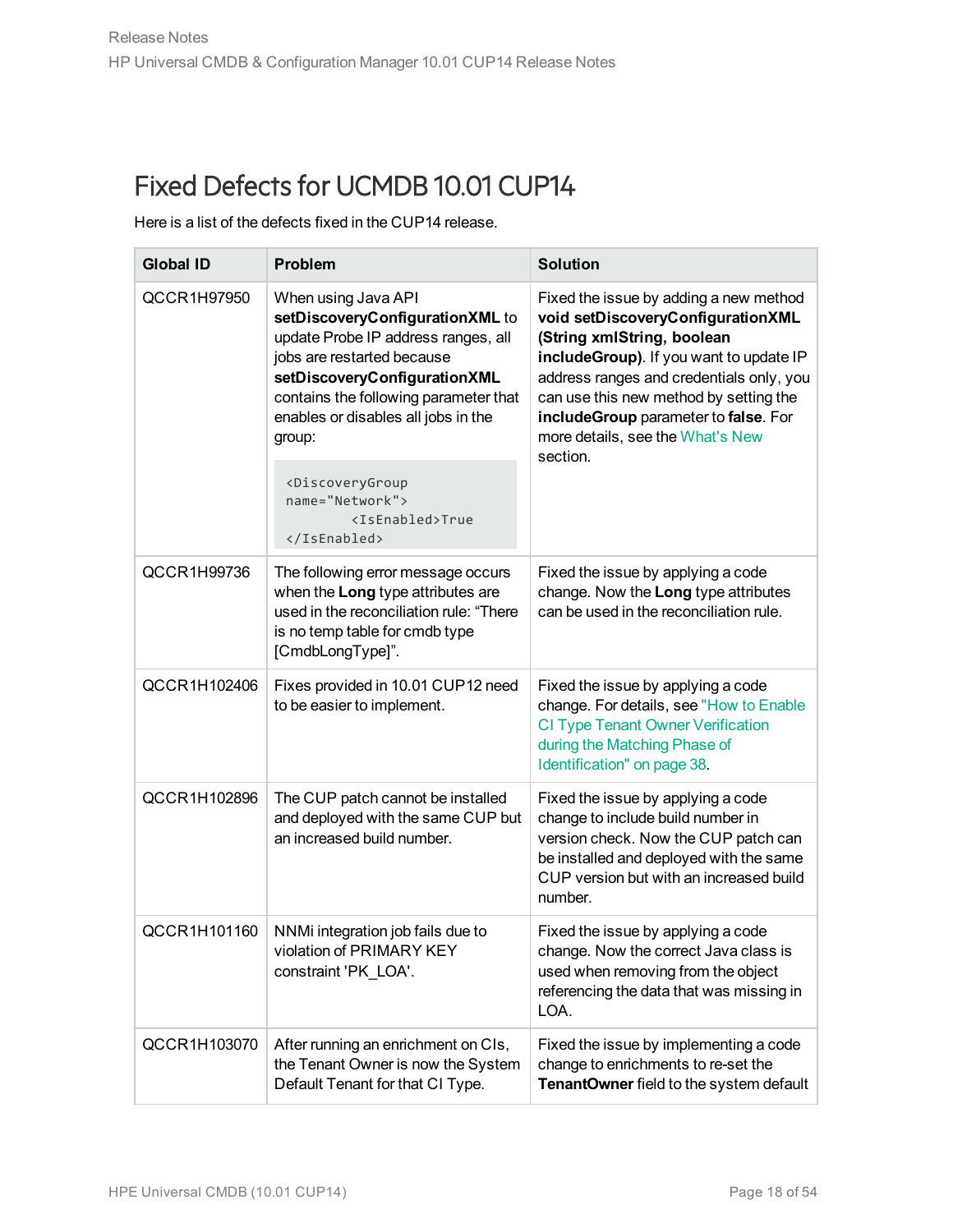| <b>Global ID</b><br><b>Problem</b>                                                                                                                                            | <b>Solution</b>                                                                                                                                                                                                                                                                                                                                                                                                                                                                                                                                                                                                                                                                                                                                                                                                                                                                                                                                                                                                                                                                                                                                                                                                                                                                                                                                                |
|-------------------------------------------------------------------------------------------------------------------------------------------------------------------------------|----------------------------------------------------------------------------------------------------------------------------------------------------------------------------------------------------------------------------------------------------------------------------------------------------------------------------------------------------------------------------------------------------------------------------------------------------------------------------------------------------------------------------------------------------------------------------------------------------------------------------------------------------------------------------------------------------------------------------------------------------------------------------------------------------------------------------------------------------------------------------------------------------------------------------------------------------------------------------------------------------------------------------------------------------------------------------------------------------------------------------------------------------------------------------------------------------------------------------------------------------------------------------------------------------------------------------------------------------------------|
|                                                                                                                                                                               | tenant for the CI.                                                                                                                                                                                                                                                                                                                                                                                                                                                                                                                                                                                                                                                                                                                                                                                                                                                                                                                                                                                                                                                                                                                                                                                                                                                                                                                                             |
| QCCR1H103086<br>The Owner Tenant attribute is<br>overwritten when populating to a<br>multi-tenant (MT) UCMDB and both<br>integration servers are set as<br>GlobalIDGenerator. | Fixed the issue by adding the following<br>settings to the cmdb10xAdaper:<br>• shouldOmitTenantOwnerFromAu<br>toRecon. If not specified, it has true<br>as default value. It will skip the<br>tenant owner attribute from Auto<br>Complete Reconciliation.<br>population.autocomplete.recon<br>ciliation. If not specified, it has true<br>as default value. This setting enables<br>or disables Auto Complete<br>Reconciliation.<br>• shouldOmitGlobalIDFromLayout.<br>If not specified, it has false as default<br>value. It will not add the global_id<br>attribute to the TQL query layout.<br>You can add the new settings to the<br>adapter XML file as needed in the<br>following format. Otherwise, the default<br>values will be used.<br><adapter-setting<br>name="shouldOmitGlobalIDFro<br/>mLayout"&gt;truesetting&gt;<br/><adapter-setting<br>name="shouldOmitTenantOwne<br/>rAutoRecon"&gt;truesetting&gt;<br/>Since TenantOwner is part of CIs<br/>identification, it should not be sent from<br/>the source UCMDB. To accomplish this,<br/>make sure you ensure the following:<br/>• The integration TQL query should not<br/>have the TenantOwner,<br/>TenantsUses, and global_id<br/>attributes in the TQL query layout.<br/>The shouldOmitTenantProperties<br/>setting of the Cmdb10xAdapter must</adapter-setting<br></adapter-setting<br> |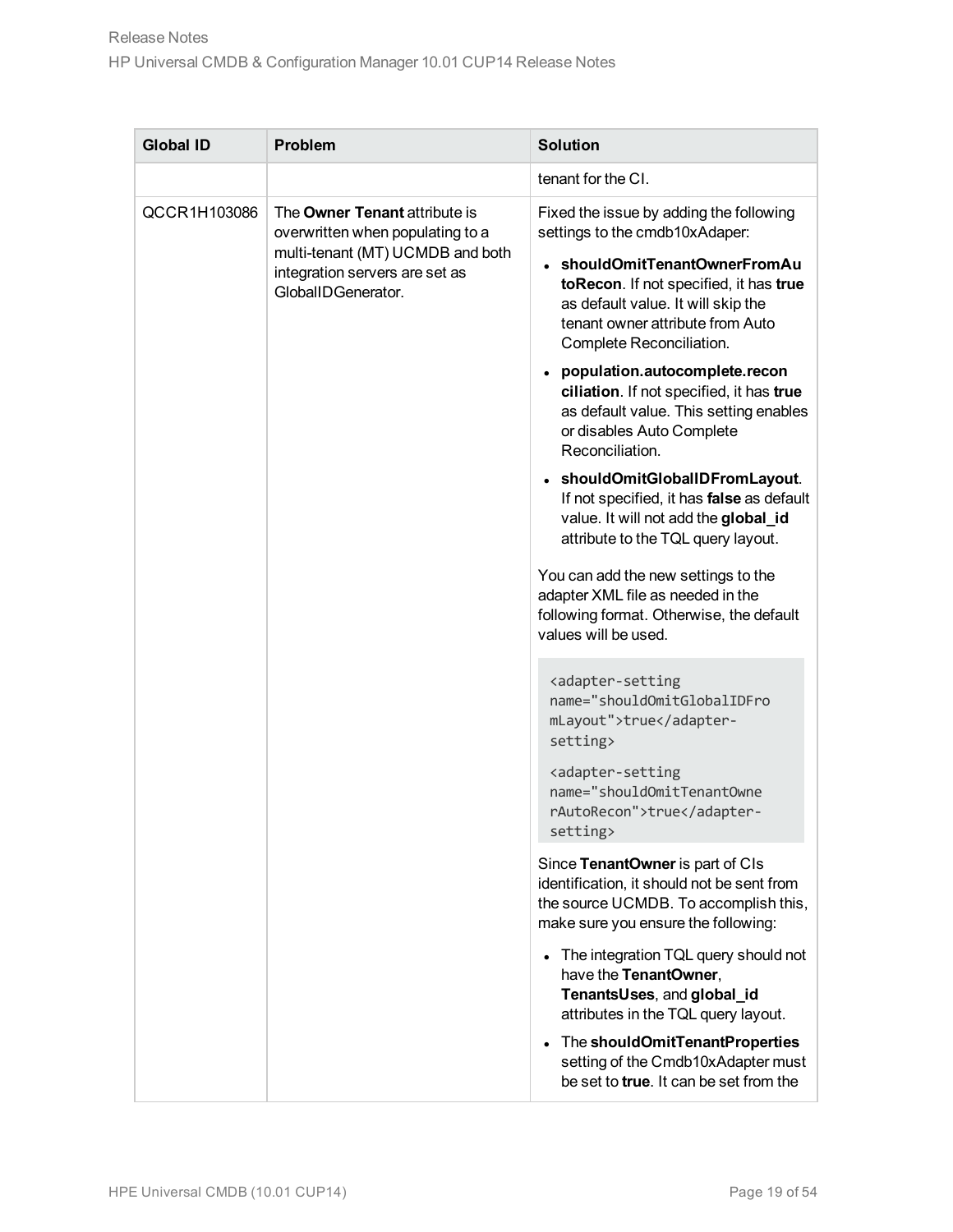|                                                                                                                                                                                                                                                                                                 | adapter XML definition:<br><adapter-setting<br>name="shouldOmitTenan<br/>tProperties"&gt;truer-setting&gt;</adapter-setting<br>                                                                                                                                                                                                                                                                                                                   |
|-------------------------------------------------------------------------------------------------------------------------------------------------------------------------------------------------------------------------------------------------------------------------------------------------|---------------------------------------------------------------------------------------------------------------------------------------------------------------------------------------------------------------------------------------------------------------------------------------------------------------------------------------------------------------------------------------------------------------------------------------------------|
|                                                                                                                                                                                                                                                                                                 |                                                                                                                                                                                                                                                                                                                                                                                                                                                   |
|                                                                                                                                                                                                                                                                                                 |                                                                                                                                                                                                                                                                                                                                                                                                                                                   |
|                                                                                                                                                                                                                                                                                                 | Note: This fix requires that you<br>manually redeploy the UCMDB 10.x<br>adapter package located in the<br>C:\hp\UCMDB\UCMDBServer\<br>content\adapters directory after<br>installing UCMDB 10.01 CUP14.                                                                                                                                                                                                                                           |
| Many<br>Java.lang.NullPointerException<br>errors appeared on different<br>discovery jobs.                                                                                                                                                                                                       | Fixed the issue by implementing a code<br>change to add some logic to avoid the<br>NullPointerException errors.                                                                                                                                                                                                                                                                                                                                   |
| Child CIs are shown that have<br>different tenants than the parent CI<br>when the reconciliation engine should<br>be respecting tenants for all CI types.                                                                                                                                       | Fixed the issue by applying a code<br>change to use the correct setting when<br>retrieving tenant aware CI types.                                                                                                                                                                                                                                                                                                                                 |
| Probe discovery will result in<br>duplicate node CIs (Windows/Unix) if<br>re-imaging the Virtual Machine<br>system with the same template, IP<br>address, and hostname. This is<br>because the unique calculation logic<br>for the node is different between the<br>UCMDB server and the probe. | Fixed this documentation issue by<br>adding the workaround in this Release<br>Notes. For details, see<br>QCCR1H104153.                                                                                                                                                                                                                                                                                                                            |
| The MSSQL Topology by SQL job<br>incorrectly reports MS Clusters as<br>SQLServer instances.                                                                                                                                                                                                     | Fixed the issue by adding a new<br>parameter<br>reconciliation.prefer.crg.container to<br>the setSettingValue JMX method in the<br><b>UCMDB:service=Settings Services</b><br>category. By default it has value false.<br>Setting it to true prefers the CRG<br>(cluster resource group) as being the<br>root_container. For example, if you<br>have the following topology:<br>Node -- composition > Running<br>Software < composition -- Cluster |
|                                                                                                                                                                                                                                                                                                 |                                                                                                                                                                                                                                                                                                                                                                                                                                                   |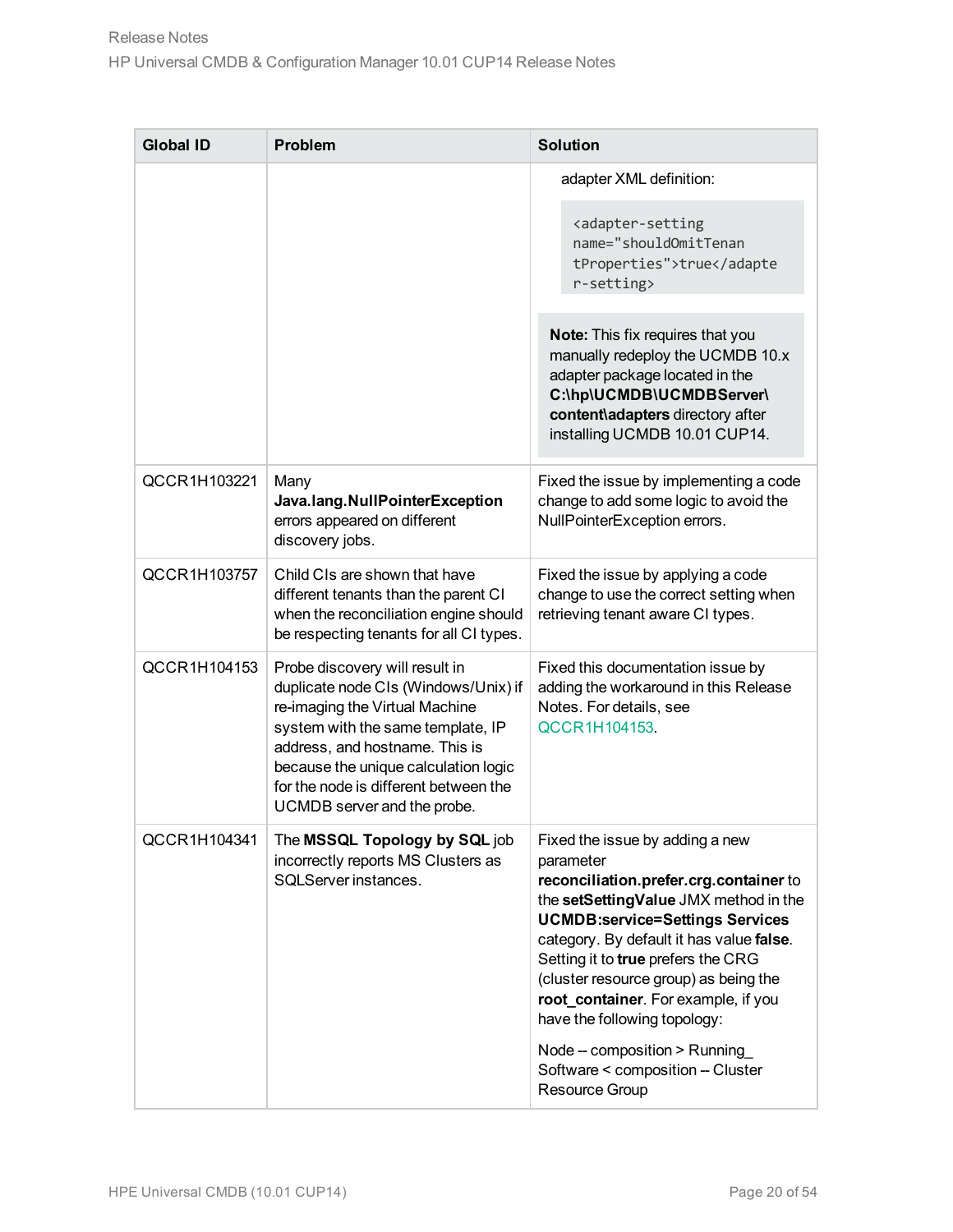| Global ID    | <b>Problem</b>                                                                                     | <b>Solution</b>                                                                                                                                                                                                                                                                                              |
|--------------|----------------------------------------------------------------------------------------------------|--------------------------------------------------------------------------------------------------------------------------------------------------------------------------------------------------------------------------------------------------------------------------------------------------------------|
|              |                                                                                                    | Setting the new parameter to true allows<br>selecting the CRG as being the root<br>container for the running_software. If<br>false, root_container will be the Node.<br>The setting change becomes effective<br>immediately, and you can set it using the<br>setSettingValue JMX method from JMX<br>console. |
| QCCR1H104939 | Tenant owner attribute shows default<br>tenant owner with discovery instead<br>of the correct one. | Fixed the issue by applying a code<br>change. Now the automatic deletion<br>process sends the proper Tenant ID to<br>the server.                                                                                                                                                                             |

<span id="page-20-0"></span>Here is a list of the defects fixed in the CUP12 release.

| <b>Global ID</b> | Problem                                                                                                                                                                                                                                                    | <b>Solution</b>                                                                                                                                                                |
|------------------|------------------------------------------------------------------------------------------------------------------------------------------------------------------------------------------------------------------------------------------------------------|--------------------------------------------------------------------------------------------------------------------------------------------------------------------------------|
| QCCR1H97904      | False restarts of the UCMDB writer server<br>happen occasionally.                                                                                                                                                                                          | Before starting the UCMDB server,<br>open the<br>\UCMDBServer\bin\wrapper.conf<br>file, locate the following settings<br>and modify their values as indicated<br>below:        |
|                  |                                                                                                                                                                                                                                                            | wrapper.cpu.timeout=60<br>wrapper.ping.timeout=320<br>wrapper.ping.interval=30<br>wrapper.stop.timeout=320<br>wrapper.shutdown.timeout=<br>320 wrapper.jvm<br>exit.timeout=320 |
| QCCR1H98947      | The reader server restarts in the High<br>Availability environment because the<br>writer server sends the revisions in an<br>incorrect order. The log shows the<br>following error message: "Server had to be<br>restarted because of a missing revision". | Fixed the issue by creating an<br>ordered queue to place the<br>revisions in the expected order.                                                                               |
| QCCR1H102098     | Integration service cannot load the<br>updated master key if the server's master<br>key is changed.                                                                                                                                                        | Integration service can now load<br>the updated master key.                                                                                                                    |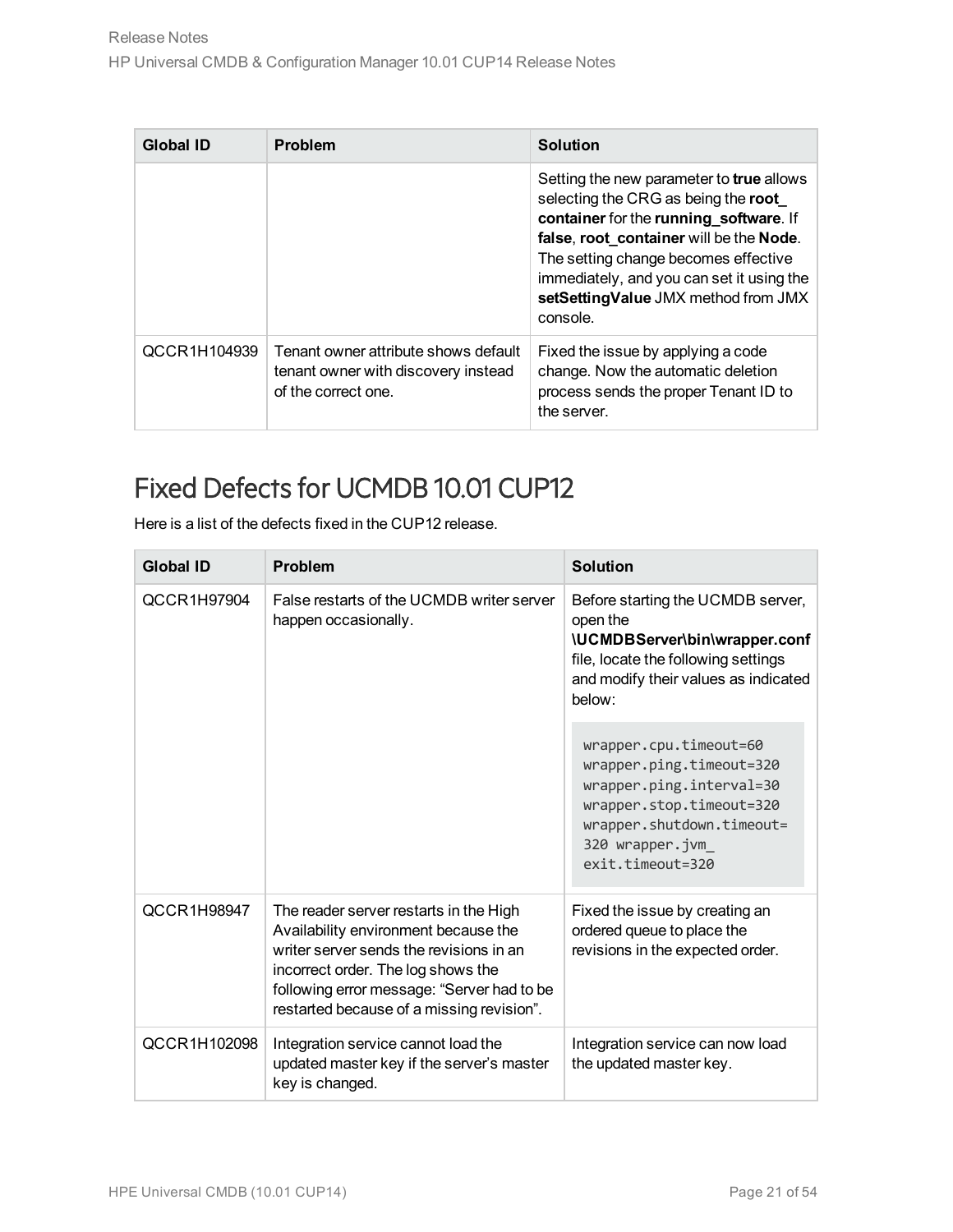<span id="page-21-0"></span>Here is a list of the defects fixed in the CUP11 release.

| <b>Global ID</b> | <b>Summary</b>                                                                                                                                                                                               |
|------------------|--------------------------------------------------------------------------------------------------------------------------------------------------------------------------------------------------------------|
| QCCR1H88798      | Fixed an issue that occurred when global id was not updated if UCMDB was not<br>configured as a global_id generator.                                                                                         |
| QCCR1H91604      | Fixed an issue that occurred when opening Adapter Management took a long time.                                                                                                                               |
| QCCR1H91673      | Fixed an issue that occurred when several different CIs that were identified as one<br>single CI in UCMDB reported incorrect topologies.                                                                     |
| QCCR1H91923      | Fixed an issue that occurred when resources were not updated in UCMDB during<br>the content pack deployment because of double file extensions.                                                               |
| QCCR1H92343      | Fixed an issue that occurred when the following error was returned by the<br>Inventory Discovery by Scanner job: "XML Enricher failed to parse scanning<br>file".                                            |
| QCCR1H92474      | Fixed an issue that occurred when an error was returned by the MSSQL Server<br>Connection by SQL job while using the NTLM authentication.                                                                    |
| QCCR1H92683      | Fixed an issue that occurred when the Oracle LMS discovery failed to discover<br>LMS data with the following error "AttributeError: 'NoneType' object has no<br>attribute 'size'".                           |
| QCCR1H92744      | Fixed an issue that occurred when an unexpected error exception appeared in the<br>topology reports based on the rule-based view.                                                                            |
| QCCR1H92768      | Added support for Oracle Database 12c.                                                                                                                                                                       |
| QCCR1H92943      | Fixed an issue that occurred when many CIs were aged or had been marked for<br>deletion because the touch process did not send updates.                                                                      |
| QCCR1H93084      | Fixed an issue that occurred when the following error was returned while exporting<br>Oracle LMS data: "Error exporting the external resource".                                                              |
| QCCR1H93168      | Fixed an issue that occurred when BSM 9.22 CI Resolver only resolved nodes.                                                                                                                                  |
| QCCR1H93318      | Fixed an issue that occurred when the Discovery Progress pane did not update<br>while a job is deactivated or reactivated after updating UCMDB 10.01 to CUP9.                                                |
| QCCR1H93478      | Fixed an issue that occurred when certain IP addresses or IP address ranges<br>could not be added to the management zone with the following error "Range<br>overlaps with range of probe: < name of probe>". |
| QCCR1H93859      | Fixed an issue that occurred when the probe web server allowed directory listing.                                                                                                                            |
| QCCR1H93980      | Fixed an issue that occurred when a processing error was returned because of a                                                                                                                               |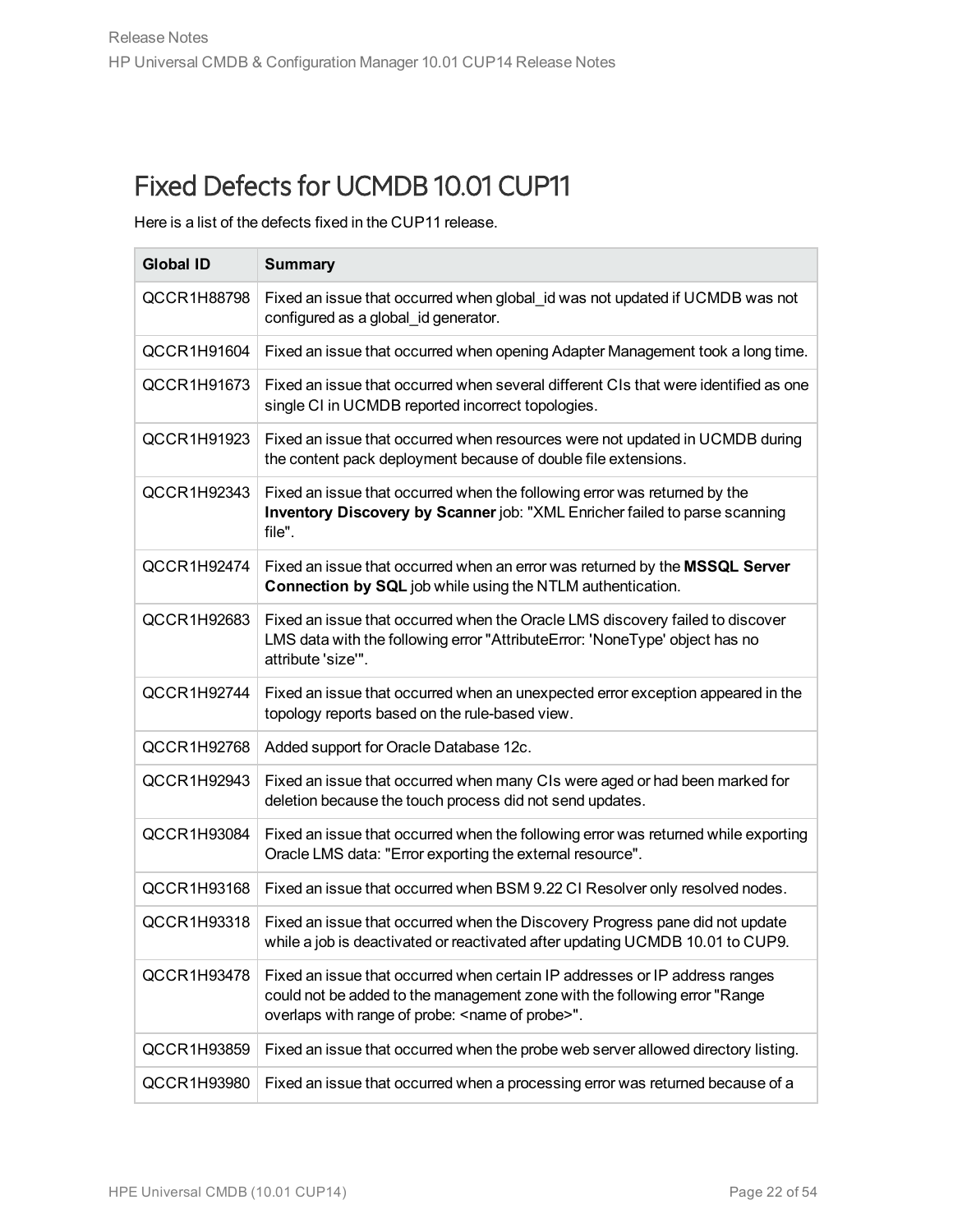| <b>Global ID</b> | <b>Summary</b>                                                                                                                                                                                             |
|------------------|------------------------------------------------------------------------------------------------------------------------------------------------------------------------------------------------------------|
|                  | List System Type definition.                                                                                                                                                                               |
| QCCR1H94051      | Fixed an issue that occurred when pattern-based models with ENUM attributes<br>reverted values back to default values.                                                                                     |
| QCCR1H94134      | Fixed an issue that occurred when the UI status of the triggered CIs did not update<br>while the triggered CIs for jobs under the management zone were in the status of<br>Progress.                       |
| QCCR1H94140      | Fixed an issue that occurred when a great many CIs were deleted by the aging<br>mechanism because of the large number of unsent results on probes.                                                         |
| QCCR1H94162      | Fixed an issue that occurred when the Rerun Discovery button did not rerun<br>discovery and the following error message was returned: "maximum number of<br>expressions in a list is 1000".                |
| QCCR1H94507      | Fixed an issue that occurred when the getProbeFromHost() method did not check<br>whether an IP address was configured in the management zone range before<br>using this IP address's probe name.           |
| QCCR1H94555      | Fixed an issue that occurred when multiple Global IDs of CIs were changed in<br>UCMDB.                                                                                                                     |
| QCCR1H94615      | Fixed an issue that occurred when the Host Applications by Shell job reported<br>Node CI without any properties but one IP address.                                                                        |
| QCCR1H94784      | Fixed an issue that occurred when the UCMDB server failed with the following<br>error after applying CUP10: "[Oracle]ORA-01439: column to be modified must be<br>empty to change datatype".                |
| QCCR1H95235      | Fixed an issue that occurred when SAP Application Server icons could not be<br>changed.                                                                                                                    |
| QCCR1H95558      | Fixed an issue that occurred when the discovery probes that were in non-union<br>mode could not run discovery jobs after upgrading UCMDB 10.01 from CUP4 to<br><b>CUP10.</b>                               |
| QCCR1H96216      | Fixed an issue that occurred when UCMDB Server encountered the<br>OutOfMemory Error in Java heap in processing the discovery results of the Host<br>Resources by Shell and Host Applicationsby Shell jobs. |
| QCCR1H96688      | Fixed an issue that occurred when the <b>Enable aging</b> attribute of CIs that were<br>created by the Import from Excel adapter was true though this attribute was set<br>to false.                       |
| QCCR1H96842      | Fixed an issue that occurred when the UCMDB to UCMDB push adapter returned<br>an error message.                                                                                                            |
| QCCR1H96982      | Fixed an issue that caused an incorrect merging of the sap_system CIs in rare<br>cases when the associated node could not be identified and inserted into<br>UCMDB.                                        |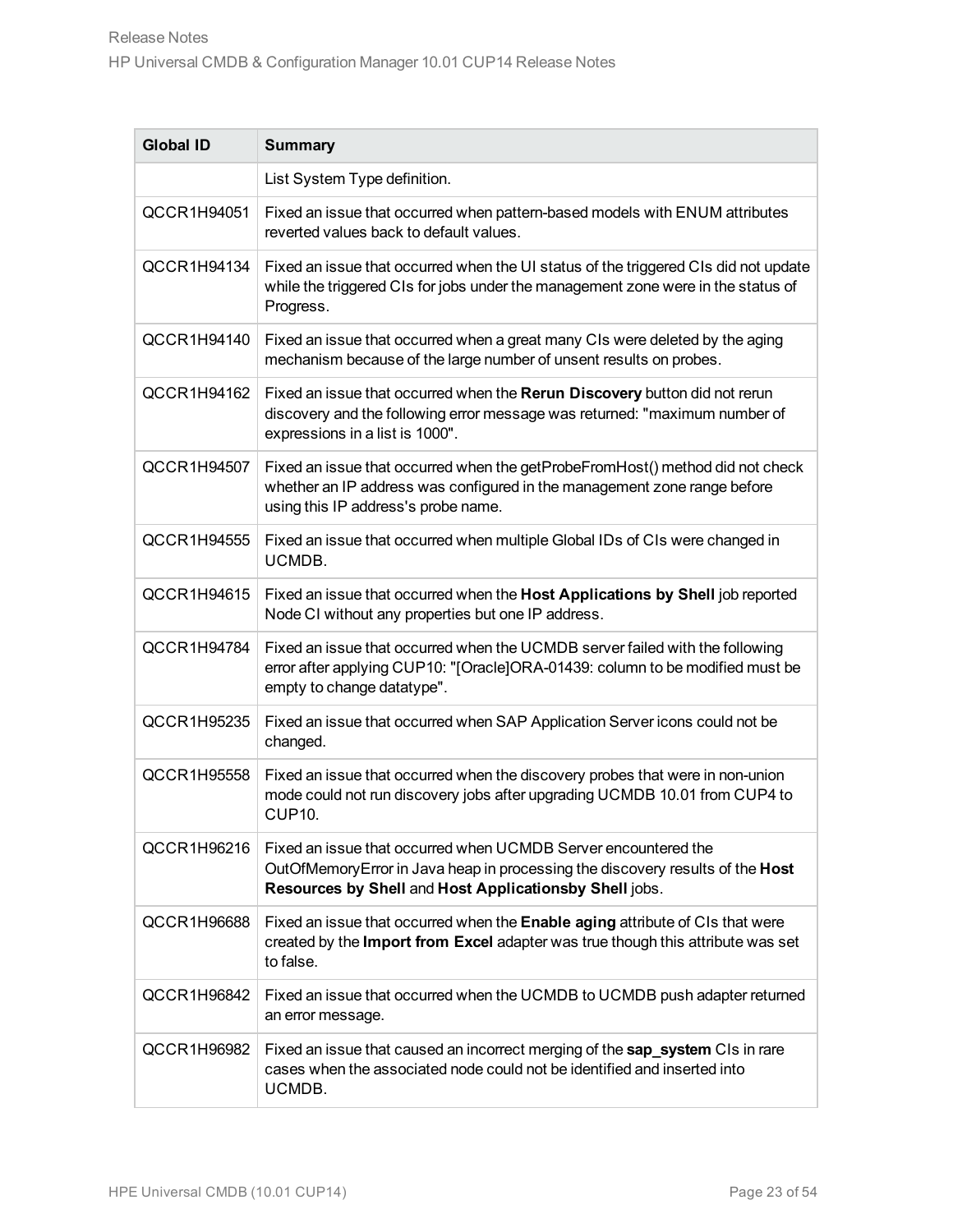| <b>Global ID</b> | <b>Summary</b>                                                                                                                                                                                                         |
|------------------|------------------------------------------------------------------------------------------------------------------------------------------------------------------------------------------------------------------------|
| QCCR1H97103      | Fixed an issue that occurred when about 1000 CIs that were in the results of the<br>trigger query disappeared in the triggered CIs list.                                                                               |
| QCCR1H97168      | Fixed an issue that occurred when the following error was returned: "Can't add to<br>DataContainer because its size larger than the fuse 200000 which defined by<br>reconciliation.internal.data.container.size.fuse". |
| QCCR1H97374      | Added procedure on how to disable the HTTP TRACE or TRACK methods on the<br>probe.                                                                                                                                     |
| QCCR1H97566      | Fixed an issue that occurred when jobs failed randomly with the<br>Java.lang.NullPointerException error.                                                                                                               |
| QCCR1H97715      | Fixed an issue that occurred when probes were backed up from time to time.                                                                                                                                             |

<span id="page-23-0"></span>Here is a list of the defects fixed in the CUP10 release.

| <b>Global ID</b>   | <b>Summary</b>                                                                                                                                                |
|--------------------|---------------------------------------------------------------------------------------------------------------------------------------------------------------|
| QCCR1H88117        | Improved the performance when opening and editing a package from Package<br>Manager.                                                                          |
| QCCR1H90392        | Improved the way JoinF SQLs are created for basic JoinF relations.                                                                                            |
| QCCR1H90572        | Fixed an issue that occurred when setting up a filter with multiple conditions in the<br>"Show Element Instances" option of the "SM Computer Push" TQL query. |
| <b>QCCR1H91007</b> | Fixed an issue that occurred when trying to populate some links from Service<br>Manager to UCMDB and errors were returned.                                    |
| QCCR1H91493        | Added two settings that limit the number of CIs and the number of levels when<br>loading a model.                                                             |
| QCCR1H91545        | Fixed an issue that occurred when non-English characters were displayed<br>incorrectly in the display label for a class.                                      |
| QCCR1H91555        | Improved the way the saved search from all groups are retrieved.                                                                                              |
| QCCR1H91665        | Fixed an issue that occurred when the VMware Virtual Center Custom report<br>displayed incorrect results.                                                     |
| QCCR1H92224        | Fixed an issue that occurred when the input parameters for the content validator of<br>a job was not available.                                               |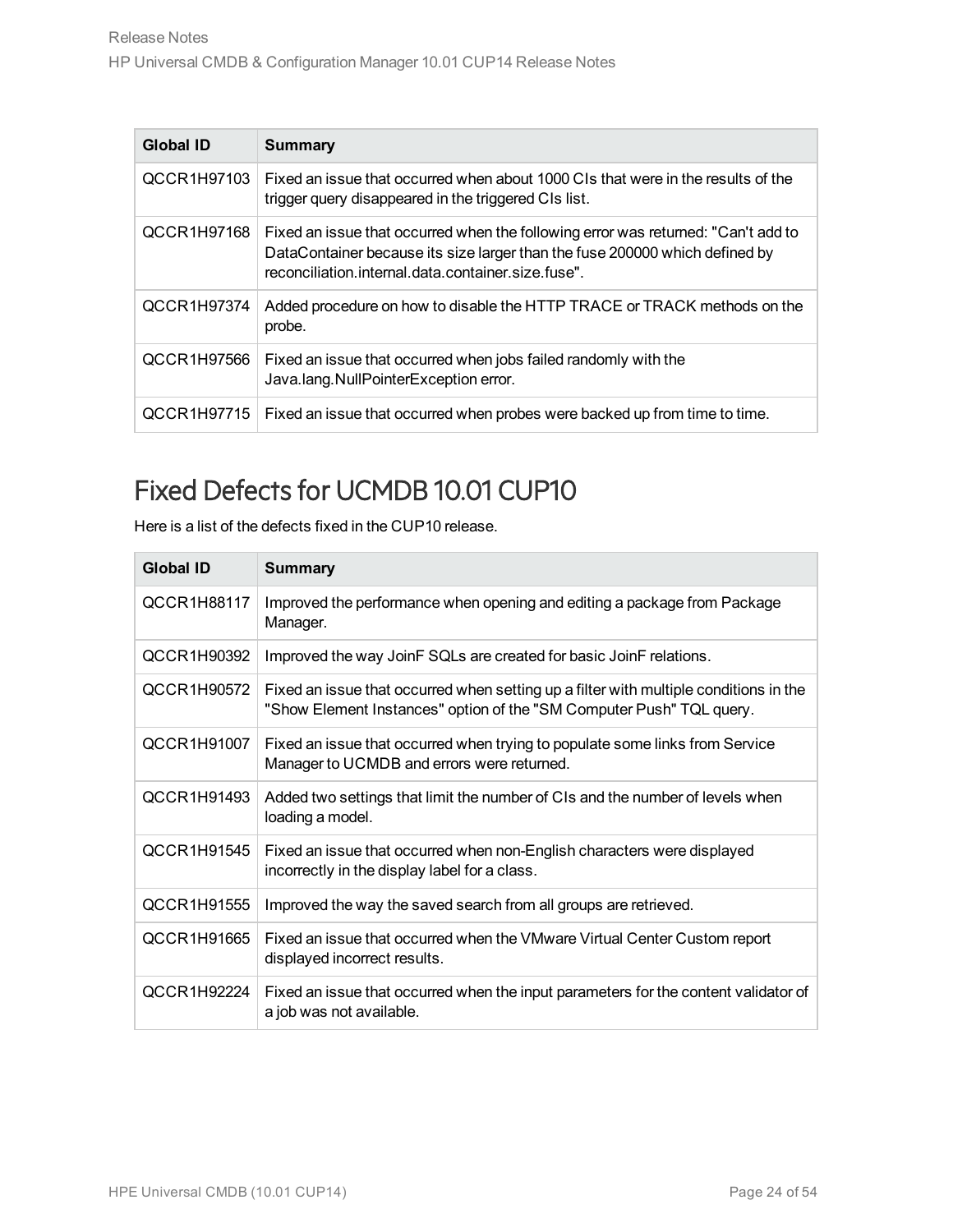<span id="page-24-0"></span>Here is a list of the defects fixed in the CUP9 release.

| <b>Global ID</b> | <b>Summary</b>                                                                                                                                 |
|------------------|------------------------------------------------------------------------------------------------------------------------------------------------|
| QCCR1H90324      | Fixed an issue that occurred when attribute reconciliation priority to update empty<br>CI properties did not work as expected.                 |
| QCCR1H90300      | Improved Confidential Manager client/server communication when UCMDB<br>server sits behind proxy.                                              |
| QCCR1H89899      | Added setting "view.fuse.maximum.models.in.result" to limit the default number<br>of models.                                                   |
| QCCR1H90135      | Improved login time for non-admin users.                                                                                                       |
| QCCR1H90371      | Fixed an issue that occurred when purging did not delete URM resources of<br>missing history tables.                                           |
| QCCR1H90647      | Mapped the ping component to HTTPS with mutual authentication.                                                                                 |
| QCCR1H90126      | Fixed an issue that occurred when Delete requests for CIs were not deleted. This<br>occurred when the Service Manager push integration failed. |
| QCCR1H90696      | Fixed an issue that occurred when TQL structure optimizer created a very large<br>property condition.                                          |
| QCCR1H89659      | Fixed an issue that occurred when the search engine returned incorrect results<br>when processing queries for CIs using the "without" keyword. |
| QCCR1H90239      | Improved JMX functionality to clean MERGED_CIS table from illegal rows.                                                                        |
| QCCR1H90283      | Fixed an issue that occurred when additional Compound Relations could not be<br>added to existing queries.                                     |
| QCCR1H89863      | Fixed an issue that occurred when modifications on Pattern-Based models cause<br>duplicates.                                                   |
| QCCR1H90271      | Added the ability to specify the map layout in Modeling Studio. Changes are<br>visible in Show View Topology direct link.                      |
| QCCR1H83034      | Fixed an issue that occurred when icons for integration jobs were not displayed<br>properly in the Japanese locale.                            |
| QCCR1H90422      | Fixed an issue that occurred when the "Error getting ci node type by name from "<br>error message was received.                                |
| QCCR1H89696      | Fixed the GDBA issue when the annotations for ids were overwritten by<br>annotations for discriminator                                         |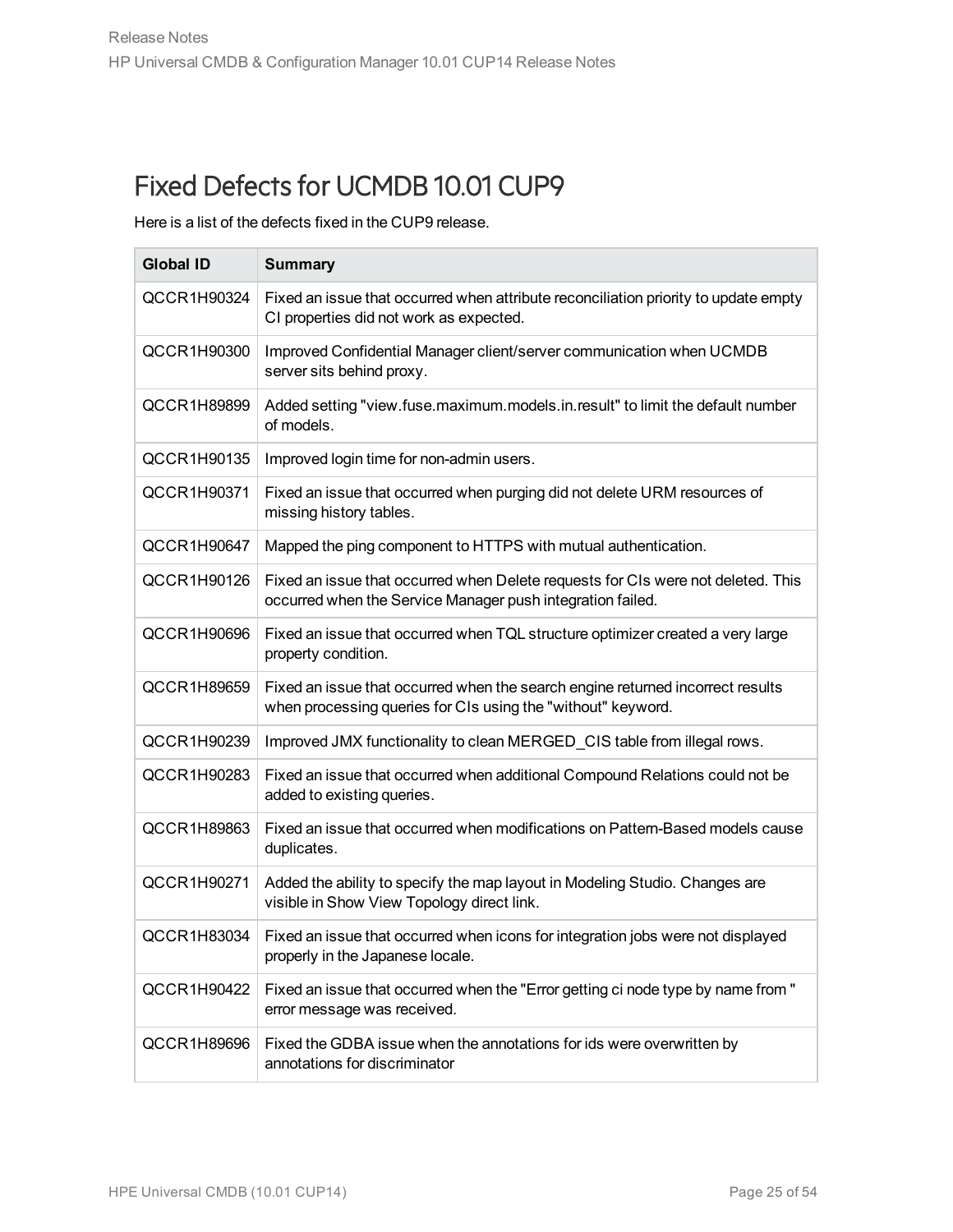| <b>Global ID</b> | <b>Summary</b>                                                                                                      |
|------------------|---------------------------------------------------------------------------------------------------------------------|
| QCCR1H90535      | Fixed an issue that occurred when an error message was displayed editing IP<br>range within Integration Point.      |
| QCCR1H89790      | Fixed an issue that occurred when handling multiple lists of strings of the same<br>size caused performance issues. |

<span id="page-25-0"></span>Here is a list of the defects fixed in the CUP8 release.

| <b>Global ID</b>   | <b>Summary</b>                                                                                                                                             |
|--------------------|------------------------------------------------------------------------------------------------------------------------------------------------------------|
| QCCR1H88843        | Fixed the issue when XML Enricher failed to parse scan files.                                                                                              |
| QCCR1H89725        | Fixed the reconciliation priority behavior for updating empty attributes.                                                                                  |
| QCCR1H89314        | Improved the TQL calculation triggered by TQL scheduler.                                                                                                   |
| QCCR1H89234        | Improved the filter operation of excluded CIs from the data containers.                                                                                    |
| QCCR1H88919        | Fixed the issue when Data Flow Status failed by increasing the timeout.                                                                                    |
| QCCR1H89763        | Improved the clear cache query speed.                                                                                                                      |
| QCCR1H88927        | Improved the performance of the Call Home event.                                                                                                           |
| QCCR1H88923        | Fixed the issue when two different error messages shared the same error code.                                                                              |
| QCCR1H88974        | Fixed the issue when job statuses in Data Flow Probe Status failed when a trigger<br>was stuck and the job of the trigger was deleted.                     |
| QCCR1H88930        | Added logging when a bulk failed import error was reported.                                                                                                |
| QCCR1H89708        | Improved ad-hoc job performance.                                                                                                                           |
| QCCR1H88955        | Fixed the issue when the right-click menu did not open.                                                                                                    |
| <b>QCCR1H88805</b> | Fixed the issue when operating System Release flips between HSbS and scan<br>file information.                                                             |
| QCCR1H89650        | Fixed the issue when attributes that were added to application signatures were not<br>saved.                                                               |
| QCCR1H89448        | Fixed the issue when defined client IP ranges were considered as data center type<br>ranges while running jobs in the Management Zone.                     |
| QCCR1H89622        | Added replication.preserve.identification.integrity adapter setting to<br>enable/disable use of data integrity rules of data push in "non-instance based". |
| QCCR1H89506        | Changed the maximum size of URM resource names to 900 characters.                                                                                          |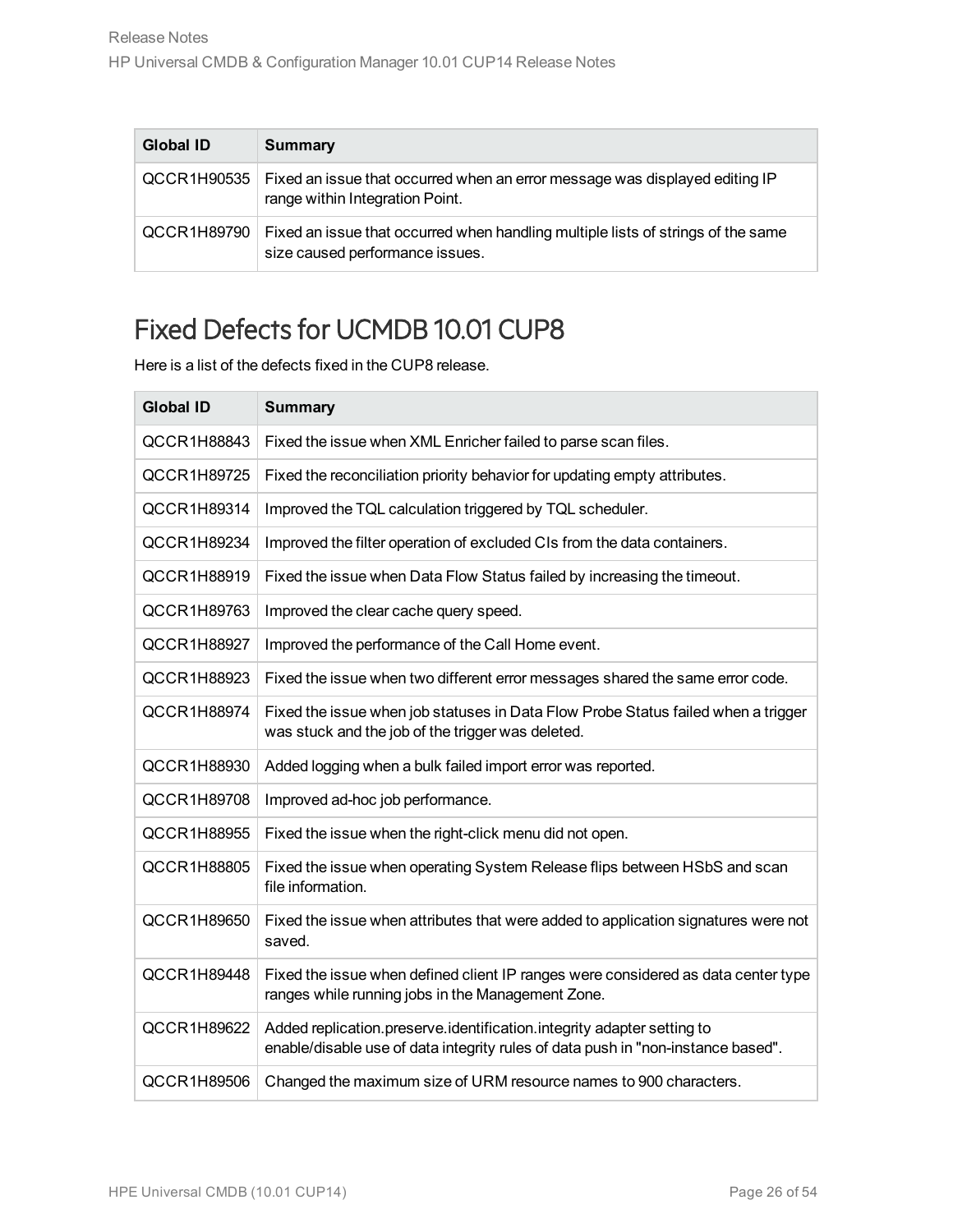| <b>Global ID</b> | <b>Summary</b>                                                                                                                               |
|------------------|----------------------------------------------------------------------------------------------------------------------------------------------|
| QCCR1H89584      | Fixed the history Changes Retrieval issue.                                                                                                   |
| QCCR1H88423      | Fixed the issue when history upgrade did not create URM resources for the table<br>partitions after resuming the upgrade.                    |
| QCCR1H89527      | Improved the performance of the identification flow.                                                                                         |
| QCCR1H89020      | Debug probe prints were moved to the debug level in order to avoid spamming of<br>the error log.                                             |
| QCCR1H88648      | Fixed the issue with oidToHostClass file deployment.                                                                                         |
| QCCR1H88515      | Added an option to change the logout page named Logout forward URL.                                                                          |
| QCCR1H89481      | Increased the timeout for aging to 5 hours.                                                                                                  |
| QCCR1H89408      | Fixed the issue when the actual number of trigger CIs and the number of trigger<br>CIs shown by the Total field were different.              |
| QCCR1H88676      | Fixed the issue when XEN/KVM jobs did not run Triggered CIs in the Activity jobs<br>of Zone-Based Discovery.                                 |
| QCCR1H88895      | Fixed the issue when statistics at the top level for the Management Zones were<br>not displayed.                                             |
| QCCR1H87740      | Fixed the issue when Scheduler for the integration probe did not invoke the jobs in<br>case the Data Flow Probe was restarted (Linux only).  |
| QCCR1H89431      | Fixed the issue when running the ClearDataProbe.bat script caused processed<br>scan files to be deleted unexpectedly on the Data Flow Probe. |
| QCCR1H89599      | Fixed the issue when Japanese characters are not shown correctly in the Host<br>Resources by WMI job results.                                |

<span id="page-26-0"></span>Here is a list of the defects fixed in the CUP7 release.

| Global ID   | <b>Summary</b>                                                                                            |
|-------------|-----------------------------------------------------------------------------------------------------------|
| QCCR1H84497 | Improved searched engine performance by adding multiple connections<br>between UCMDB and Solr engine.     |
| QCCR1H87637 | Fixed the issue of the MS SQL Native Client is not being recognized correctly.                            |
| QCCR1H87745 | Fixed the issue of Get Related CIs from the Context menu does not<br>displaying the related CIs randomly. |
| QCCR1H87804 | Fixed the URL for a direct link to CSV reports.                                                           |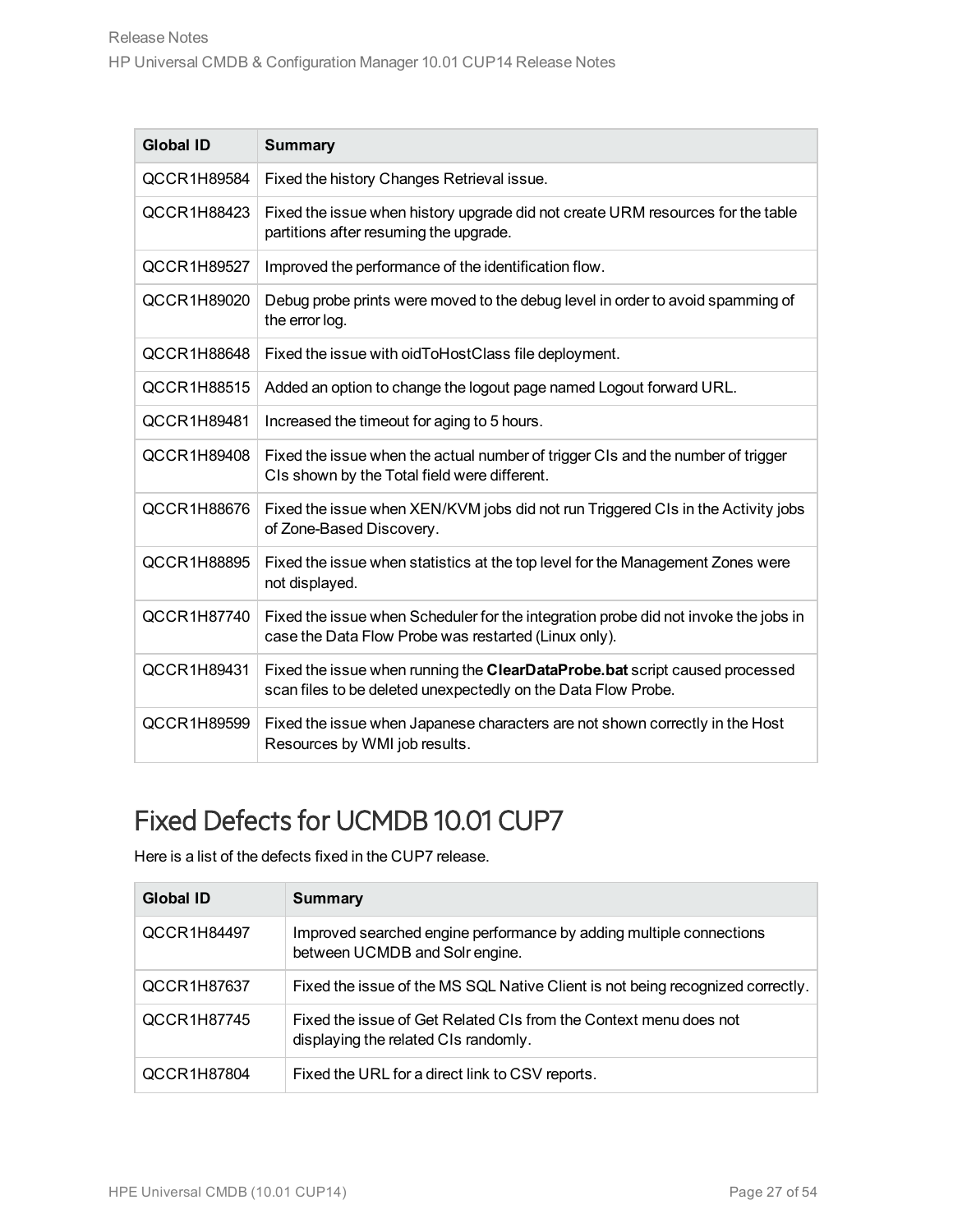| <b>Global ID</b>   | <b>Summary</b>                                                                                                                                                |
|--------------------|---------------------------------------------------------------------------------------------------------------------------------------------------------------|
| QCCR1H87848        | Fixed the issue of the probe description display being too large and hiding the<br>Ranges section at the bottom in the Domains and Probes tab.                |
| QCCR1H87857        | NON ANSI letters (such as Japanese and Russian) are now displayed<br>correctly in the results of the Host Resources by WMI job.                               |
| QCCR1H87887        | Data flow probe modules are properly accessed after the upgrade.                                                                                              |
| QCCR1H88054        | The chunking mechanism has been improved to handle highly-connected<br>components efficiently.                                                                |
| <b>QCCR1H88112</b> | Resolved timeout issues when the UCMDB Probe tries to fetch data from the<br>SCCM view.                                                                       |
| QCCR1H88422        | Fixed the history alignment to handle the case when a CI type does not have a<br>URM resource for the current month partition.                                |
| QCCR1H88429        | Fixed the issue of the new queue size of the Redispatch Trigger CIs<br>dramatically increasing.                                                               |
| QCCR1H88516        | Fixed the history alignment to handle the case when there is a size limit on an<br>attribute of type double.                                                  |
| QCCR1H88526        | Manually assigned roles to LDAP users are no longer removed after CUP<br>upgrade.                                                                             |
| QCCR1H88537        | Fixed the issue of the Packaging Service failing after installing 10.01 CUP.                                                                                  |
| QCCR1H88572        | The Quartz scheduler no longer attempts to "phone home" during DFP<br>startup.                                                                                |
| QCCR1H88600        | Fixed the issue in the Get CI instances panel where selected data does not<br>change and the previous selection is displayed instead after applying a filter. |
| QCCR1H88625        | When the properties form dialog box is in editable-mode, the correct user<br>permissions are applied.                                                         |
| QCCR1H88728        | The search engine now returns correct results when processing queries for<br>CIs using the without keyword.                                                   |
| QCCR1H88748        | Fixed the issue of Package Manager Import/Export failing for the Linux<br>scanner.                                                                            |
| QCCR1H88755        | Fixed the issue of an unexpected response when using the Webservice API,<br>due to chunking.                                                                  |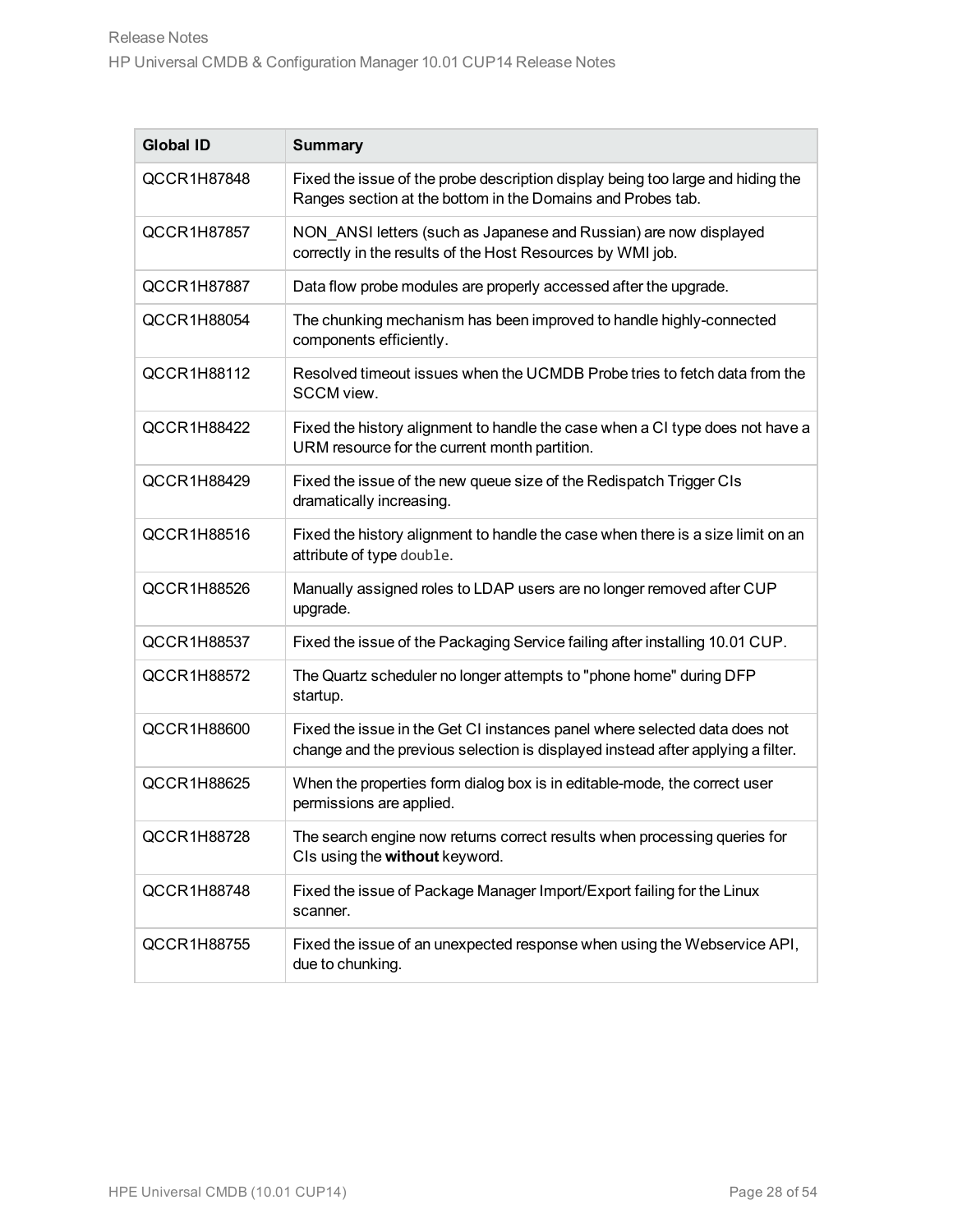<span id="page-28-0"></span>Here is a list of the defects fixed in the CUP6 release.

| <b>Global ID</b> | <b>Summary</b>                                                                                                                                                                                |
|------------------|-----------------------------------------------------------------------------------------------------------------------------------------------------------------------------------------------|
| QCCR1H85968      | Improved the loading time for perspective-based views.                                                                                                                                        |
| QCCR1H84468      | Application recognition was updated to recognize the application taught.                                                                                                                      |
| QCCR1H87566      | Fixed issue where changing the users password generated an error due to the<br>default policy password.                                                                                       |
| QCCR1H86973      | Fixed issue where comparing a saved snapshot of a perspective based view<br>to the current view did not work.                                                                                 |
| QCCR1H87235      | Improved the performance of importing IP ranges and updating IP tags in a<br>Data Flow probe.                                                                                                 |
| QCCR1H87564      | Fixed issue where an error was generated in the Application License Report<br>when drilling down to view the application instances.                                                           |
| QCCR1H87282      | Enrichment rules running on IP Address CIs are not updating existing<br>attributes anymore.                                                                                                   |
| QCCR1H87319      | Empty properties of type double are no longer synchronized during<br>integrations.                                                                                                            |
| QCCR1H86248      | Fixed issue where the CI Change report failed to load.                                                                                                                                        |
| QCCR1H86792      | Improved the time for opening models in Modeling Studio.                                                                                                                                      |
| QCCR1H87245      | The merge operations fuse(reconciliation.merge.operations.fuse) was<br>increased to 1500.                                                                                                     |
| QCCR1H86349      | The ModelChangesListener Java API now works in a multi-tenant<br>environment.                                                                                                                 |
| QCCR1H84154      | Optimized the data sent to the TQL statistics log.                                                                                                                                            |
| QCCR1H86554      | Fixed issue where compare snapshots for perspective based views returned<br>incorrect results.                                                                                                |
| QCCR1H87261      | CmdbAdapter time limit of the tql cache result will be taken from the adapter<br>settings. It is done in the adapter's discovery pattern in the setting:<br>"chunk.keeping.period.in.seconds" |
| QCCR1H86143      | Fixed the issue where a TQL with a federated history query node failed to<br>calculate when using the Changed during x hours operator.                                                        |
| QCCR1H86000      | Improved the performance of opening TQLs in read mode.                                                                                                                                        |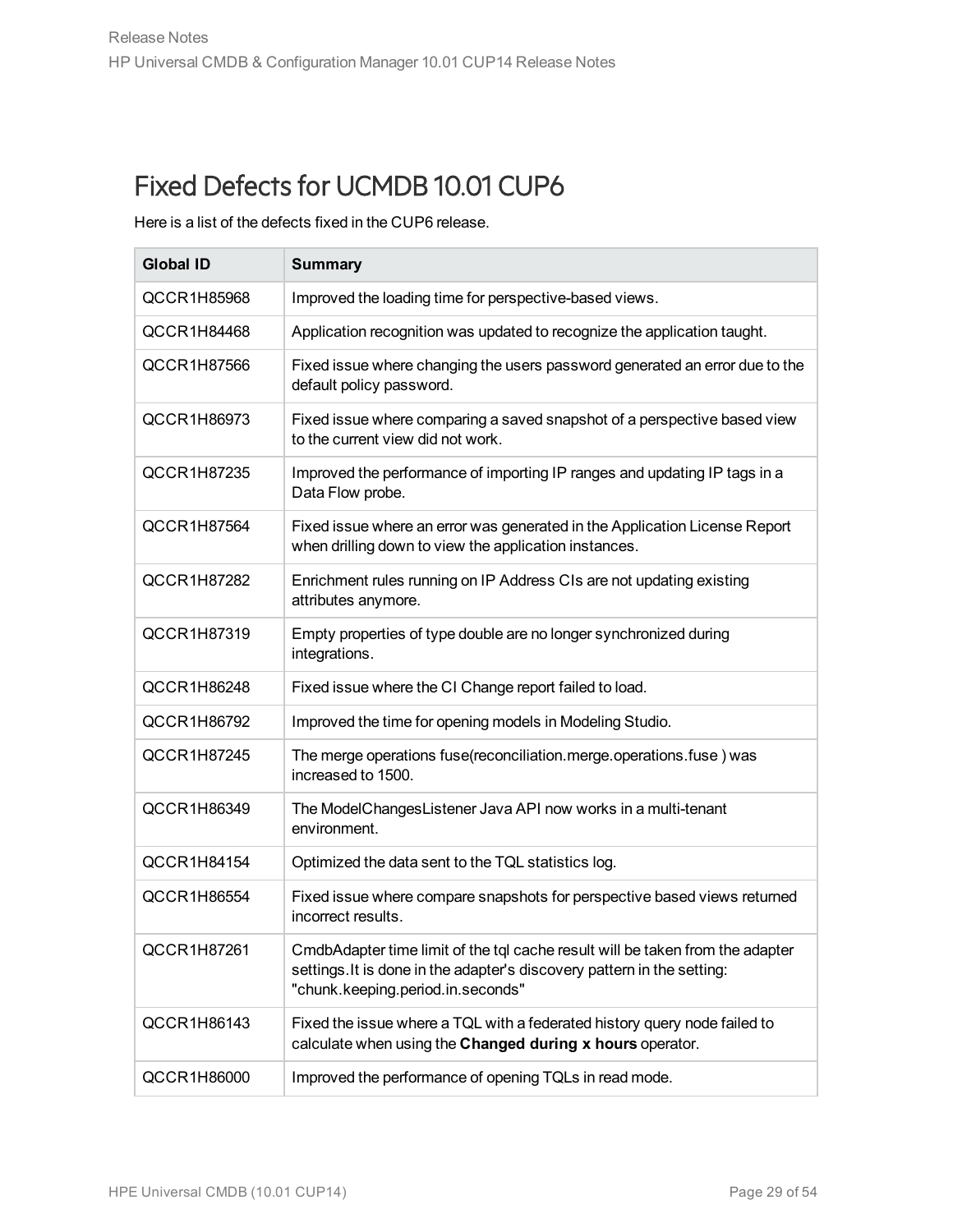| <b>Global ID</b>                           | <b>Summary</b>                                                                                                                                |
|--------------------------------------------|-----------------------------------------------------------------------------------------------------------------------------------------------|
| QCCR1H86717                                | Improved the handling of the database connection by adding a timeout to the<br>query validation.                                              |
| QCCR1H87406                                | Fixed LOA mapping to assign a unique column for each attribute.                                                                               |
| QCCR1H86081                                | uCMDB supports LW-SSO login authentication using a fully qualified domain<br>name of up to 8 characters.                                      |
| QCCR1H87357                                | Fixed issue where Data Flow probes got stuck when multiple threads tried to<br>update the same resource at once.                              |
| QCCR1H87504                                | Added parallel loading of the security model at login to improve login time.                                                                  |
| QCCR1H84879                                | Changed the child/parent attribute handling so that any link type contributes to<br>the calculations.                                         |
| QCCR1H87345                                | Fixed issue where the scheduled Discovery Errors Report did not generate<br>properly.                                                         |
| QCCR1H86774                                | Fixed issue where a discovery job would get stuck until adding a CI manually.                                                                 |
| QCCR1H85589                                | Fixed issue where changes made to the report scheduler were not saved<br>properly.                                                            |
| QCCR1H87393                                | Fixed issue where the Display Label attribute was translated into a localized<br>language.                                                    |
| QCCR1H86249                                | If the UCMDB Server does not have any localized documentation deployed on<br>the system, the English documentation will be loaded by default. |
| QCCR1H82058                                | Fixed issue where the Display label was not exported into CSV and XLS<br>reports if another language was used.                                |
| QCCR1H87500                                | Report scheduler jobs are running properly even if the job is run manually by<br>the user between scheduled runs.                             |
| QCCR1H87611                                | The Inventory activity of a Management Zone can now be edited and saved.                                                                      |
| QCCR1H87289                                | Improved performance for updating Enrichment rules.                                                                                           |
| QCCR1H84953                                | Improved support for getting progress data for a large number of jobs<br>simultaneously.                                                      |
| QCCR1H86609                                | Fixed issue where exporting a Sai.zip package produces files with 0 bytes.                                                                    |
| <b>Configuration Manager Fixed Defects</b> |                                                                                                                                               |
| QCCR1H87551                                | The CI information is loaded from the current data model if the information is<br>missing from the History DB.                                |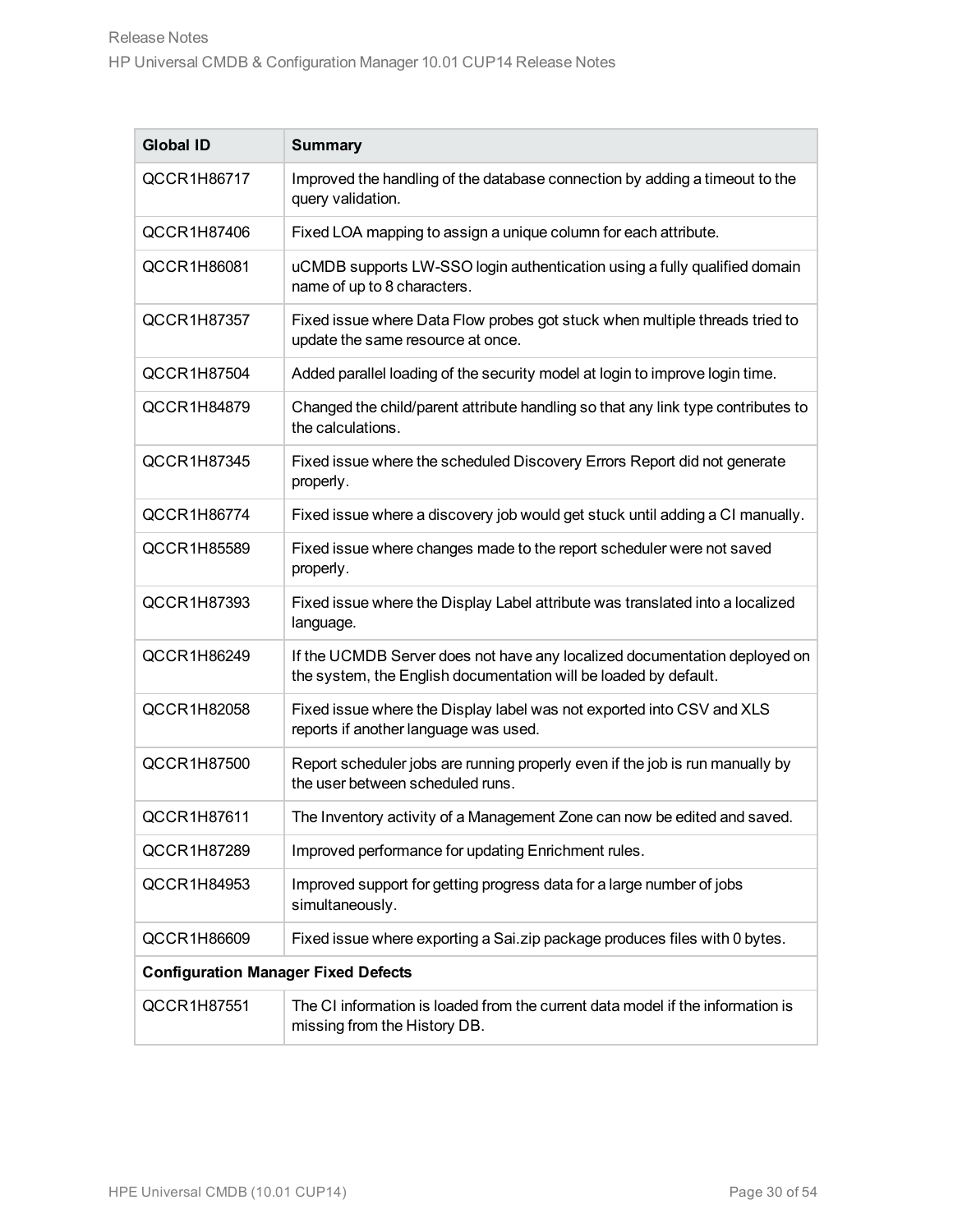<span id="page-30-0"></span>Here is a list of the defects fixed in the CUP5 release.

| <b>Global ID</b> | <b>Summary</b>                                                                                                                                    |
|------------------|---------------------------------------------------------------------------------------------------------------------------------------------------|
| QCCR1H85892      | A new setting was introduced:<br>mam.common.map.XLSReportColumnSize, whose value determines the<br>size of the Excel columns.                     |
| QCCR1H85392      | The Enable links setting in exported reports now works correctly.                                                                                 |
| QCCR1H85389      | Tenant Association rules now run properly on business CIs.                                                                                        |
| QCCR1H84799      | Fixed the LOA mapping to map CI attributes to unique columns in the LOA<br>table.                                                                 |
| QCCR1H85292      | Added more information in logs reporting on failures connected with calculated<br>attributes.                                                     |
| QCCR1H85075      | Modified the Data Container creation during multiple match identification to<br>create all necessary CI types.                                    |
| QCCR1H85850      | A new setting was introduced: cmdb.default.thread.pool.size, whose value<br>is used to increase the size of the thread pool.                      |
| QCCR1H85724      | Improved Security Model calculation for large query or view trees for users<br>with custom roles.                                                 |
| QCCR1H84878      | Added High Availability information to the output of the<br>viewSystemInformation JMX method.                                                     |
| QCCR1H85728      | A new setting was introduced:<br>mam.gui.automation.flow.mapping.enabled, whose value determines<br>whether Automation Flow Mappings are enabled. |
| QCCR1H85725      | Faster CRUD (Create/Read/Update/Delete) operations on views and TQLs<br>for non-admin users.                                                      |
| QCCR1H84766      | Added functionality to concatenate the root container link ID when it exceeds<br>the maximum column length in the DB.                             |
| QCCR1H85528      | Fixed issue where an integration job that returned results in chunks deleted<br>some chunks from the probe cache.                                 |
| QCCR1H85158      | Export to Excel now displays the proper date format.                                                                                              |
| QCCR1H85394      | All pending load or open resource requests are canceled when a user<br>navigates to a different module.                                           |
| QCCR1H84605      | The Topology Visualization Grouping functionality in IT Universe Manager                                                                          |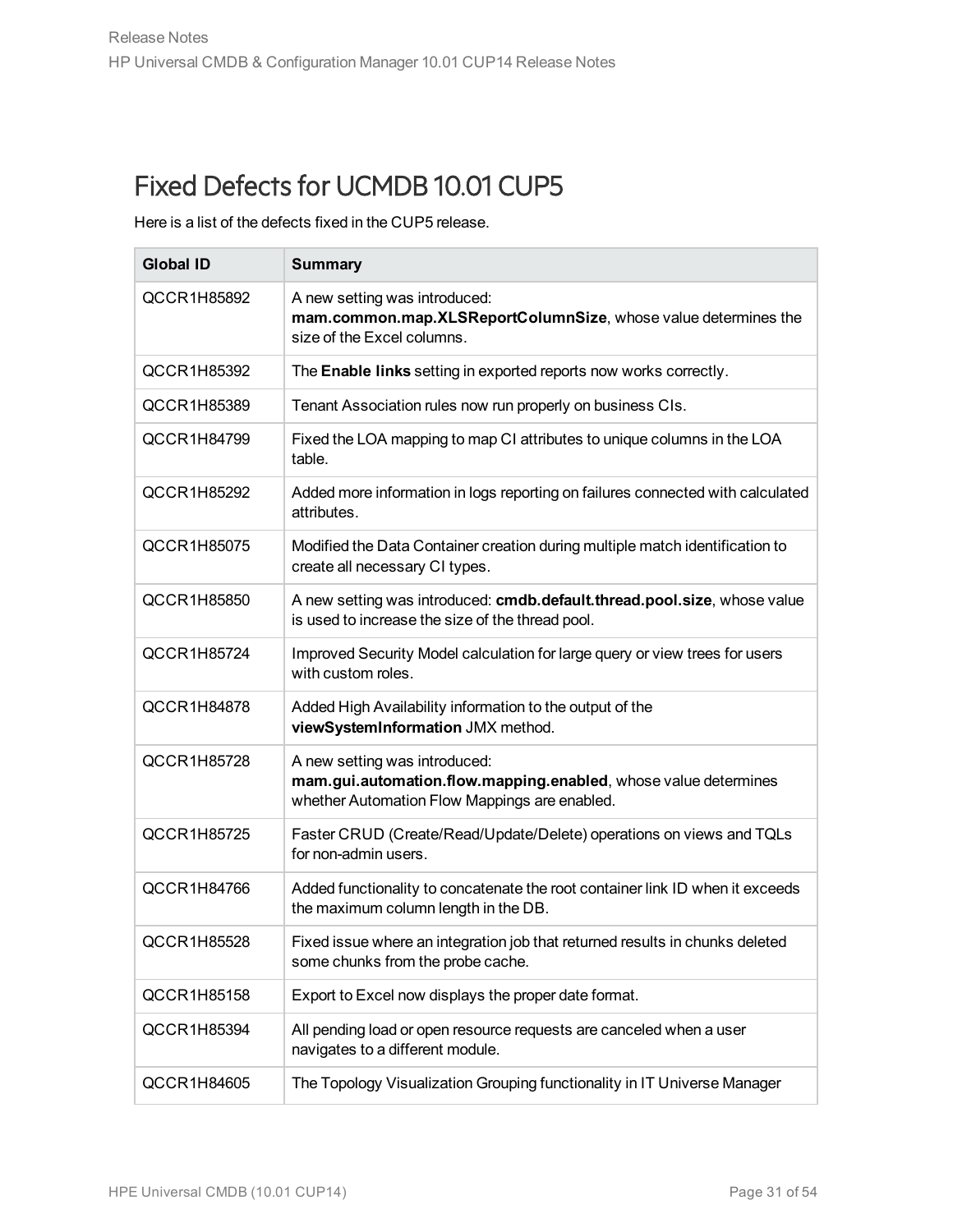| <b>Global ID</b> | Summary                                                                                                                             |
|------------------|-------------------------------------------------------------------------------------------------------------------------------------|
|                  | now uses the grouping selection from the View Properties whenever the user<br>opens the View Preview.                               |
| QCCR1H85885      | When installing UCMDB using Linux, the <b>DDMiMigration.pl</b> script is<br>deployed on the Linux server.                           |
| QCCR1H85617      | The Ownership Management module now opens without an error caused by<br>Enrichment folders.                                         |
| QCCR1H84700      | Fixed issue where job progress and scheduled jobs were not displayed for any<br>of the probes in the Data Flow Probe Status module. |
| QCCR1H85665      | Fixed issue where Data Flow Probes were incorrectly displayed as<br>disconnected from the UCMDB server.                             |

<span id="page-31-0"></span>Here is a list of the defects fixed in the CUP4 release.

| <b>Global ID</b> | <b>Summary</b>                                                                                                        |
|------------------|-----------------------------------------------------------------------------------------------------------------------|
| QCCR1H84020      | Increased the timeout for the SQL that creates global IDs to 5 hours.                                                 |
| QCCR1H63602      | Fixed filtering issue for the results displayed by "Show Element Instances".                                          |
| QCCR1H82832      | Modified the method of reading string values when using the WMI protocol to<br>enable the job to finish successfully. |
| QCCR1H83756      | Handle Remove Pending Events are now run in batch instead of individually.                                            |
| QCCR1H84078      | Added a new log file "cmdb.reconciliation.error.log".                                                                 |
| QCCR1H84102      | Added a new setting to search the batch size.                                                                         |
| QCCR1H83837      | CMDB data is no longer overwritten during a multiple match of CIs.                                                    |
| QCCR1H83578      | Fixed the SQL typo in the create baseline for list attributes table.                                                  |
| QCCR1H83895      | Improved the history baseline operation                                                                               |
| QCCR1H83963      | Improved the Reconciliation DataIn mechanism to handle the addStrict validation                                       |
| QCCR1H84062      | Enhanced the identification of the <b>process</b> CIT to handle the case efficiently.                                 |
| QCCR1H64702      | Reconciliation priorities which are below the default value (100) are now handled<br>correctly.                       |
| QCCR1H84716      | The Lists and Enumeration system types are no longer filled with duplicate values<br>when loading the class model.    |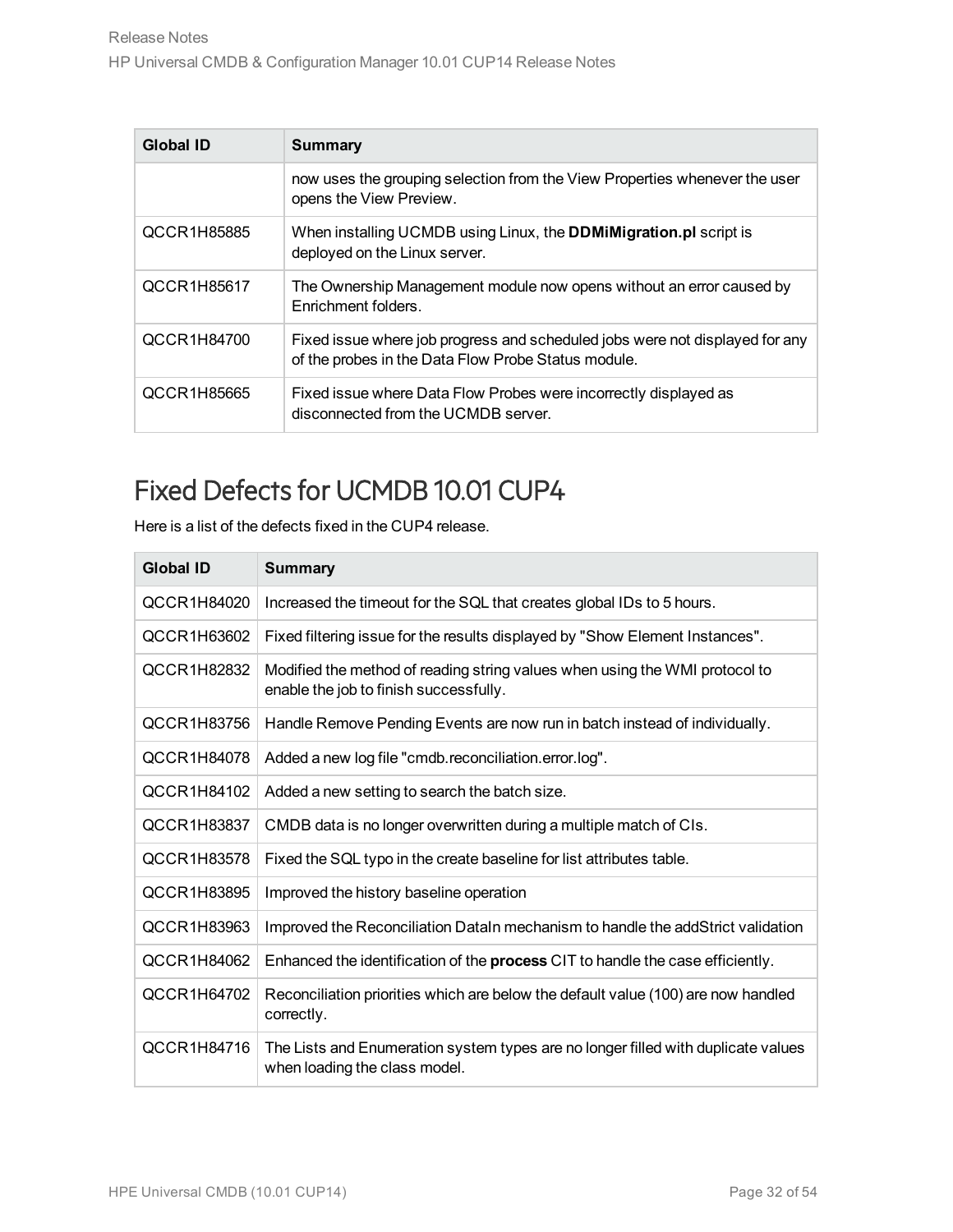| <b>Global ID</b> | <b>Summary</b>                                                                                                                     |
|------------------|------------------------------------------------------------------------------------------------------------------------------------|
| QCCR1H84739      | Modified the identification pattern to include the identification data of the<br>descendant CIs.                                   |
| QCCR1H84355      | When using the JMX console, methods no longer fail when using the JVM Monitor<br>service.                                          |
| QCCR1H83670      | Fixed issue of the Probe status appearing as disconnected in the UI because of an<br>incorrect probe status calculation.           |
| QCCR1H82441      | Fixed issue where the CIT icon does not change when triggered by an attribute<br>value change.                                     |
| QCCR1H83250      | Fixed issue where the website failed to open when <b>Relationships</b> was selected<br>for the URL parameter in the attached menu. |
| QCCR1H83317      | Added a setting in the global Setting xml file to disable the Call Home feature.                                                   |
| QCCR1H84536      | The number of user attempts to log in to UCMDB using LDAP authentication<br>using incorrect credential is now limited to 1.        |
| QCCR1H84009      | Fixed issue of users who were unable to edit Users and Groups details.                                                             |

<span id="page-32-0"></span>Here is a list of the defects fixed in the CUP3 release.

| <b>Global ID</b> | <b>Summary</b>                                                                                                                                 |
|------------------|------------------------------------------------------------------------------------------------------------------------------------------------|
| QCCR1H83175      | Added option to define exclusions per IP range in identification rules. Excluding<br>problematic IP ranges improves discovery job performance. |
| QCCR1H83074      | Added a fuse on the amount of merge operations for a single Data In bulk<br>operation.                                                         |
| QCCR1H83215      | Added a scroll bar for Impact Analysis in the Add/Edit Impact rule window.                                                                     |
| QCCR1H83182      | Improved CI merging mechanism.                                                                                                                 |
| QCCR1H83013      | Fixed issue of Reconciliation Priorities cleanup upgrader timing out.                                                                          |
| QCCR1H82694      | Improved timeout to data-in operations.                                                                                                        |
| QCCR1H82563      | Fixed issues relating to hierarchy in Perspective-based views.                                                                                 |
| QCCR1H83069      | Improved UI access time when multiple users are accessing UCMDB.                                                                               |
| QCCR1H83119      | Added option to use the edit Resource URM service to remove the Attribute-<br>Override tag when the name property is display label.            |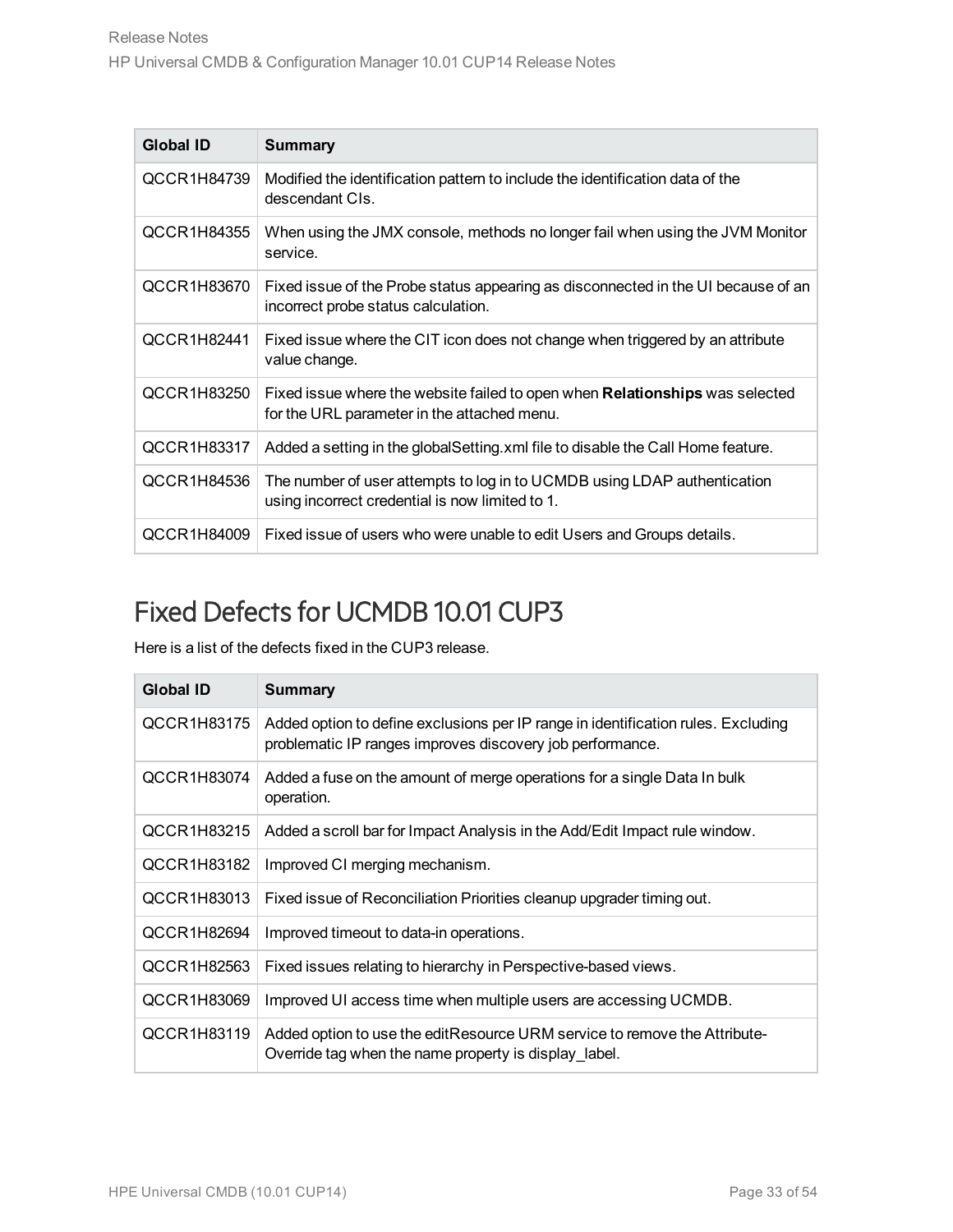| <b>Global ID</b>                           | <b>Summary</b>                                                                                    |  |  |  |  |  |
|--------------------------------------------|---------------------------------------------------------------------------------------------------|--|--|--|--|--|
|                                            | QCCR1H79516   Fixed issue where the filter for the Data Flow Probe Status did not work correctly. |  |  |  |  |  |
| <b>Configuration Manager Fixed Defects</b> |                                                                                                   |  |  |  |  |  |
|                                            | $QCCR1H82445$   Fixed issue where node authorization did not work correctly.                      |  |  |  |  |  |

<span id="page-33-0"></span>Here is a list of the defects fixed in the CUP2 release.

| <b>Global ID</b> | <b>Summary</b>                                                                                                                                                           |
|------------------|--------------------------------------------------------------------------------------------------------------------------------------------------------------------------|
| QCCR1H81556      | UCMDB reports exported to Microsoft Excel format no longer have an alignment<br>problem.                                                                                 |
| QCCR1H82355      | Loading of the folder view tree performance was improved by removing the<br>creation of new enrichment business views from the folder manager to a dedicated<br>utility. |
| QCCR1H81973      | The Reconciliation Priority Manager is now working on both the writer and reader<br>servers of the cluster in a high availability environment.                           |
| QCCR1H82358      | When marking candidates for deletion, the date on which the CIs would be deleted<br>is no longer postponed.                                                              |
| QCCR1H82060      | Fixed the "SAXParser not found" error and Credentials and list of Probe Ranges<br>are now visible in the user interface.                                                 |
| QCCR1H81819      | Applications Signature deployment was improved.                                                                                                                          |
| QCCR1H82291      | Selecting Save as for a Discovery job performs as expected for all jobs.                                                                                                 |
| QCCR1H82120      | Added more information to the log files for CUP installations.                                                                                                           |
| QCCR1H81982      | Fixed issue caused by refreshing the topology results tree.                                                                                                              |
| QCCR1H82294      | Optimized the time required to save changes to the protocols (credentials) used by<br>Discovery when several probes are reporting to the server.                         |
| QCCR1H81648      | Added more information in the WrapperProbeGateway log to display wrong values<br>used for enumeration type.                                                              |
| QCCR1H82391      | Creating and/or editing Probe ranges no longer fails.                                                                                                                    |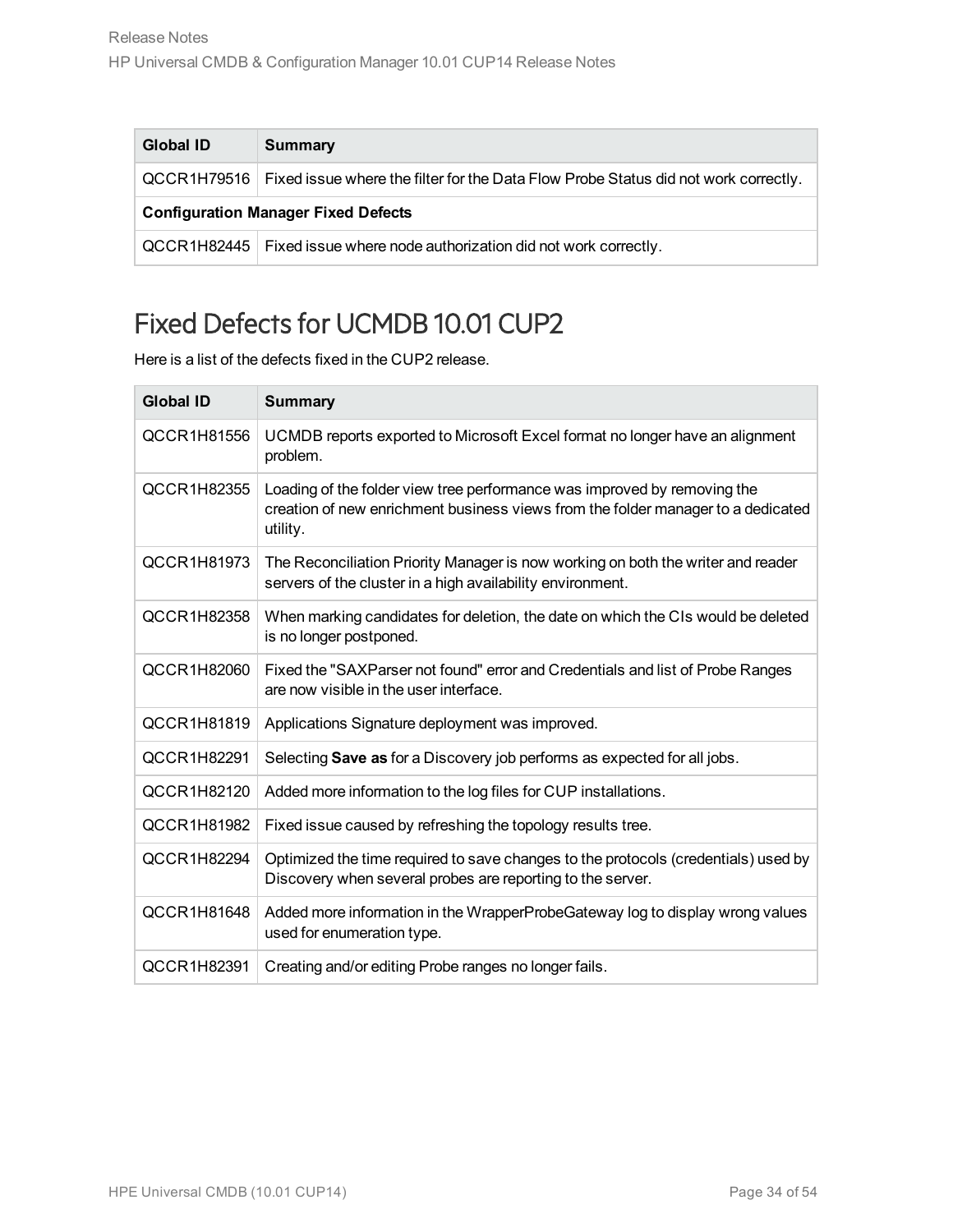<span id="page-34-0"></span>Here is a list of the defects fixed in the CUP1 release.

| <b>Global ID</b> | <b>Summary</b>                                                                                                                                                          |
|------------------|-------------------------------------------------------------------------------------------------------------------------------------------------------------------------|
| QCCR1H81124      | Scanner Generator context-sensitive help links are now linking to the correct<br>pages in the online help.                                                              |
| QCCR1H81097      | Management Zone, Client Connection by Shell no longer sees Client IP address<br>as Data Center IP and does not stop discovery.                                          |
| QCCR1H81076      | 10.01 Identification rule description from CIT Manager was updated.                                                                                                     |
| QCCR1H75515      | It is no longer possible to uninstall a CUP while the UCMDB server is running.                                                                                          |
| QCCR1H81239      | Improved Management Zone imports. Jobs xmls are now created properly.                                                                                                   |
| QCCR1H80856      | Fixed Oracle LMS Data collection issue if expiry_date from DBA_USERs is null.                                                                                           |
| QCCR1H80867      | Federation from non multi-tenancy to multi-tenancy environments works also for<br>non-admin users.                                                                      |
| QCCR1H81294      | Improved the analysis process for adding/removing a large bulk of links.                                                                                                |
| QCCR1H80789      | Added timeout to data-in operations with calculated explicit timeout.                                                                                                   |
| QCCR1H81288      | Improved UI error messages from Service Anywhere adapter.                                                                                                               |
| QCCR1H81542      | Enhanced Content Pack deployment to run data update.                                                                                                                    |
| QCCR1H81160      | Improved warning messages logging for reconciliation logs.                                                                                                              |
| QCCR1H81440      | Fixed problem of push engine for failed statistics.                                                                                                                     |
| QCCR1H80871      | In a multi-customer SaaS environment, each customer can now handle its own<br>management zones.                                                                         |
| QCCR1H80758      | Improved adhoc tasks of the synchronization flow.                                                                                                                       |
| QCCR1H81199      | System Type Manager list definitions can be deleted and no longer cause<br>unidentified errors.                                                                         |
| QCCR1H81255      | Any error message coming from the Get All Models flow is displayed in the UI and<br>also in the logs.                                                                   |
| QCCR1H81578      | Improved Pattern-based models scheduler.                                                                                                                                |
| QCCR1H80873      | Improved the handling of multiple triggers for a single job at the same time.                                                                                           |
| QCCR1H81225      | Template-based views now get the inter-layer property from the base template and<br>inter-layer links are no longer displayed for the view if the property is disabled. |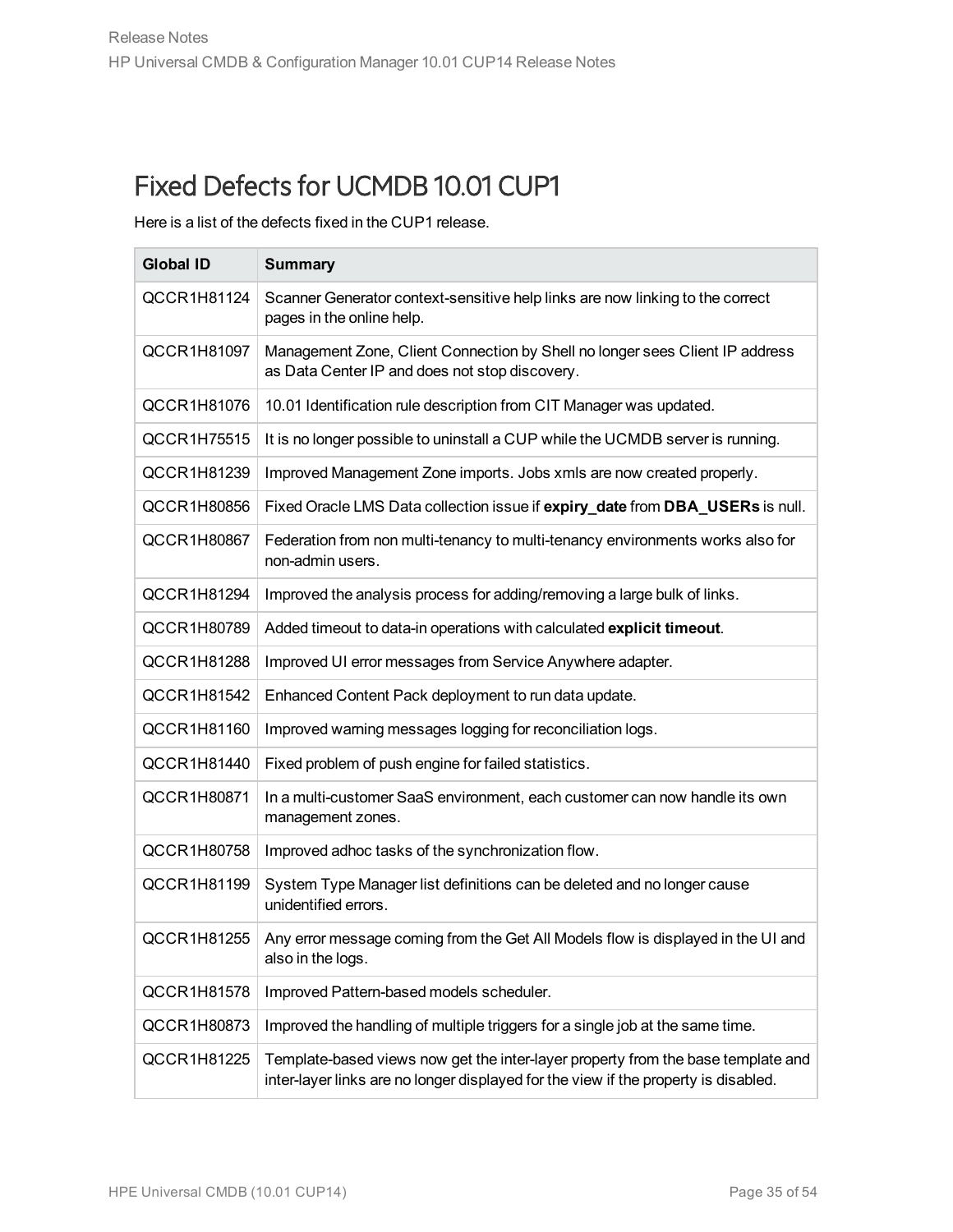| <b>Global ID</b>                           | Summary                                                                      |  |  |  |  |
|--------------------------------------------|------------------------------------------------------------------------------|--|--|--|--|
| QCCR1H81641                                | CI Type default label property is saved properly in the URM.                 |  |  |  |  |
| <b>Configuration Manager Fixed Defects</b> |                                                                              |  |  |  |  |
| QCCR1H81741                                | Fixed Configuration Manager UI startup issue caused by the UCMDB Browser.    |  |  |  |  |
| QCCR1H75921                                | Views with long name are displayed properly in Add Composite CIs dialog box. |  |  |  |  |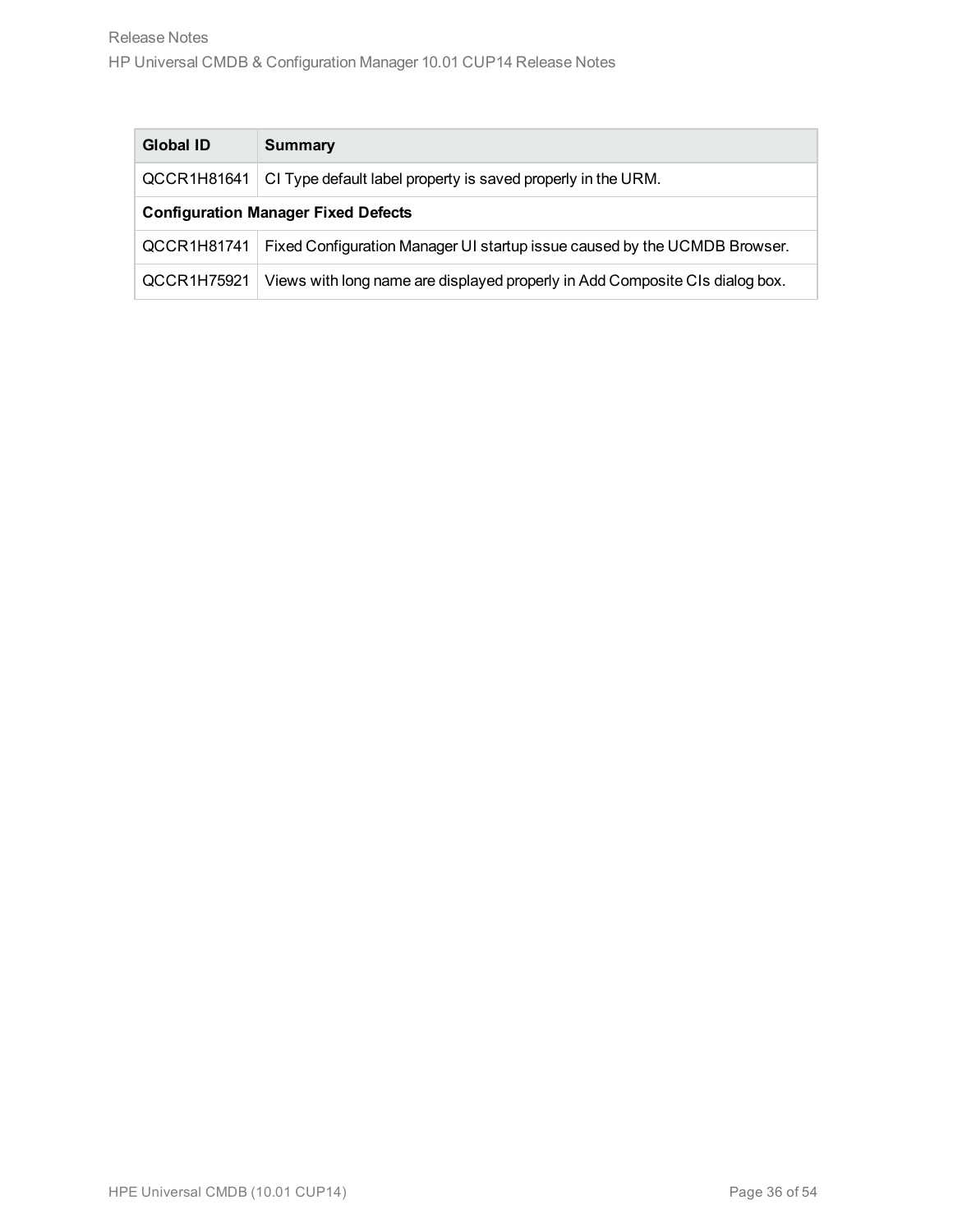## <span id="page-36-0"></span>Appendixes

This appendix includes:

| Configure Basic Authentication for Upgraded Data Flow Probes (Separate Mode) Using Port         |  |
|-------------------------------------------------------------------------------------------------|--|
| How to Enable CI Type Tenant Owner Verification during the Matching Phase of Identification  38 |  |
| Tenant Owner Related Known Issues, Problems, and Workaround  40                                 |  |
| How to Enable Attribute Name Verification during the Matching Phase of Identification 42        |  |
| How to Mark Sensitive Settings and Enable Storing Encrypted Data in the Database Using JMX 43   |  |
| How to Set Shared Key for Encrypting or Decrypting the InfrastructureSettings.xml File Using    |  |
|                                                                                                 |  |
|                                                                                                 |  |

### <span id="page-36-1"></span>Configure Basic Authentication for Upgraded Data Flow Probes(Separate Mode) Using Port 1741 or 1742

Starting from version 10.01 CUP14, basic authentication is enabled for upgraded data flow probes automatically.

However, you can disable basic authentication for upgraded separate mode probes that can be accessed using port 1741 or 1742, or change the default basic authentication user name and password.

To do so,

1. Open the following file on both of the probe manager and probe gateway instances using a text editor:

#### *<probe\_installation\_folder>***\conf\DataFlowProbe.properties**

2. Add the following settings to the file manually:

```
appilog.agent.Probe.rmi.BasicAuth.Enabled=false
appilog.agent.Probe.rmi.BasicAuth.User=sysadmin
appilog.agent.Probe.rmi.BasicAuth.Pwd=<encrypted password>
```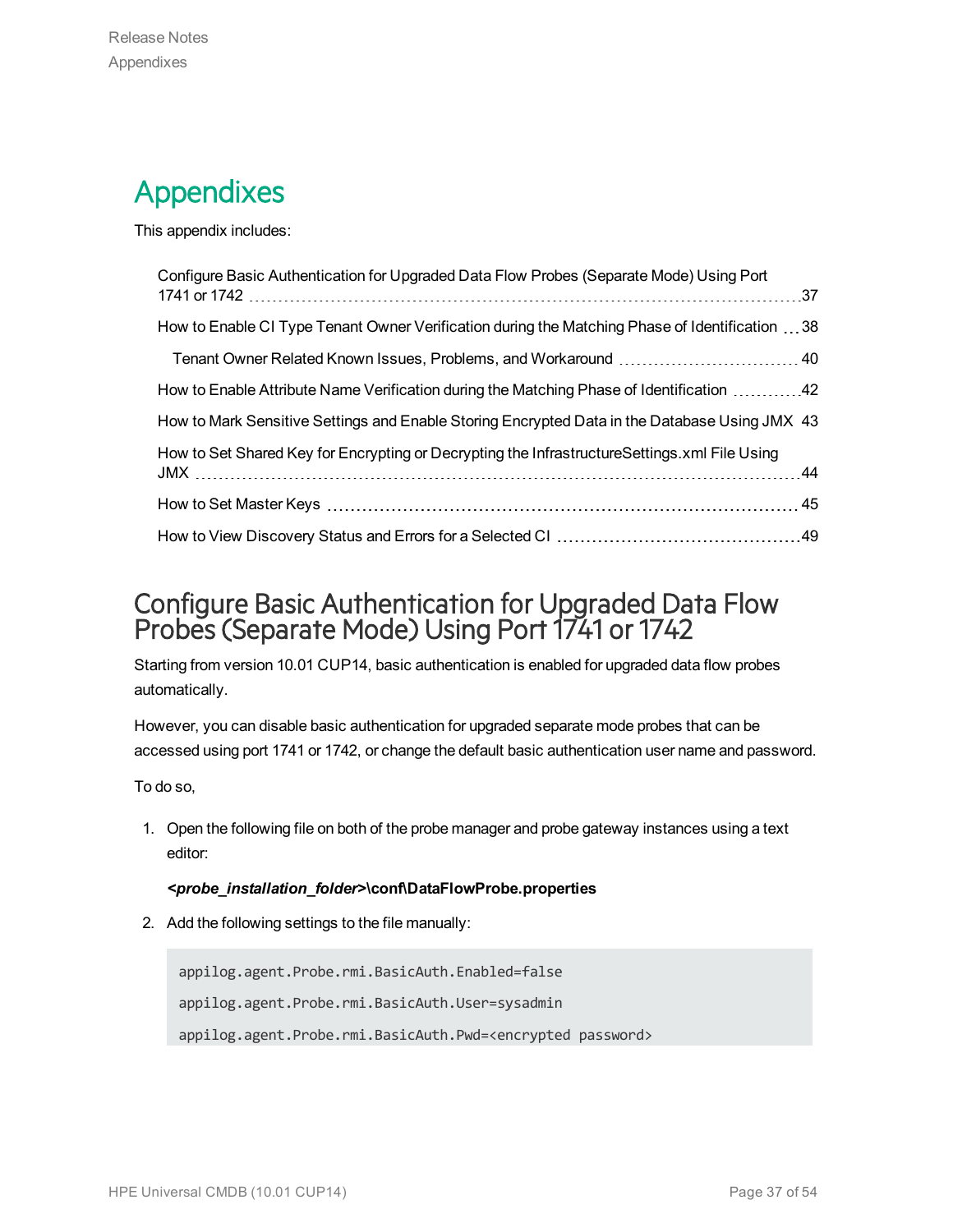<sup>o</sup> Setting the **appilog.agent.Probe.rmi.BasicAuth.Enabled** parameter to **true** enables basic authentication for the probe in separate mode that uses port 1741 or 1742. To disable basic authentication for the probe, simply set the parameter to **false**. The default value is **true**.

**Note:** Make sure you set the parameter to the same value on both instances of probe manager and probe gateway.

- <sup>o</sup> The default user name value for the **appilog.agent.Probe.rmi.BasicAuth.User** setting is **sysadmin**.
- <sup>o</sup> The password uses encrypted text in the **DataFlowProbe.properties** file. To change the default password, use the **getEncryptedKeyPassword()** JMX method to get the encrypted text of the desired password.

For more information about how to use the **getEncryptedKeyPassword()** method, see the *HP Universal CMDB JMX Reference Guide*.

- 3. Save the file.
- 4. Restart the probe.

### <span id="page-37-0"></span>How to Enable CI Type Tenant Owner Verification during the Matching Phase of Identification

You can dynamically add a verification criterion based on the **TenantOwner** attribute during the matching phase of the identification process for CIs by using the new JMX setting **reconciliation.tenantaware.citypes**. If, compared to the other CI, there is a different value among the CI attribute values defined in this setting, the verification process stops and the match is rejected.

The following example explains how this setting works:

- If you have two node CIs:
	- <sup>o</sup> Node1 with **TenantOwner**=t1 and **name**=n
	- <sup>o</sup> Node2 with **TenantOwner**=t2 and **name**=n
	- <sup>o</sup> **reconciliation.tenantaware.citypes** set to **node**

This scenario will result in the two nodes not matching.

. If Node1 does not have **TenantOwner** set, the default Tenant will be provided.

**Note:** If you add a node CIT, UNIX for example, you do not have to add it since it is inherited by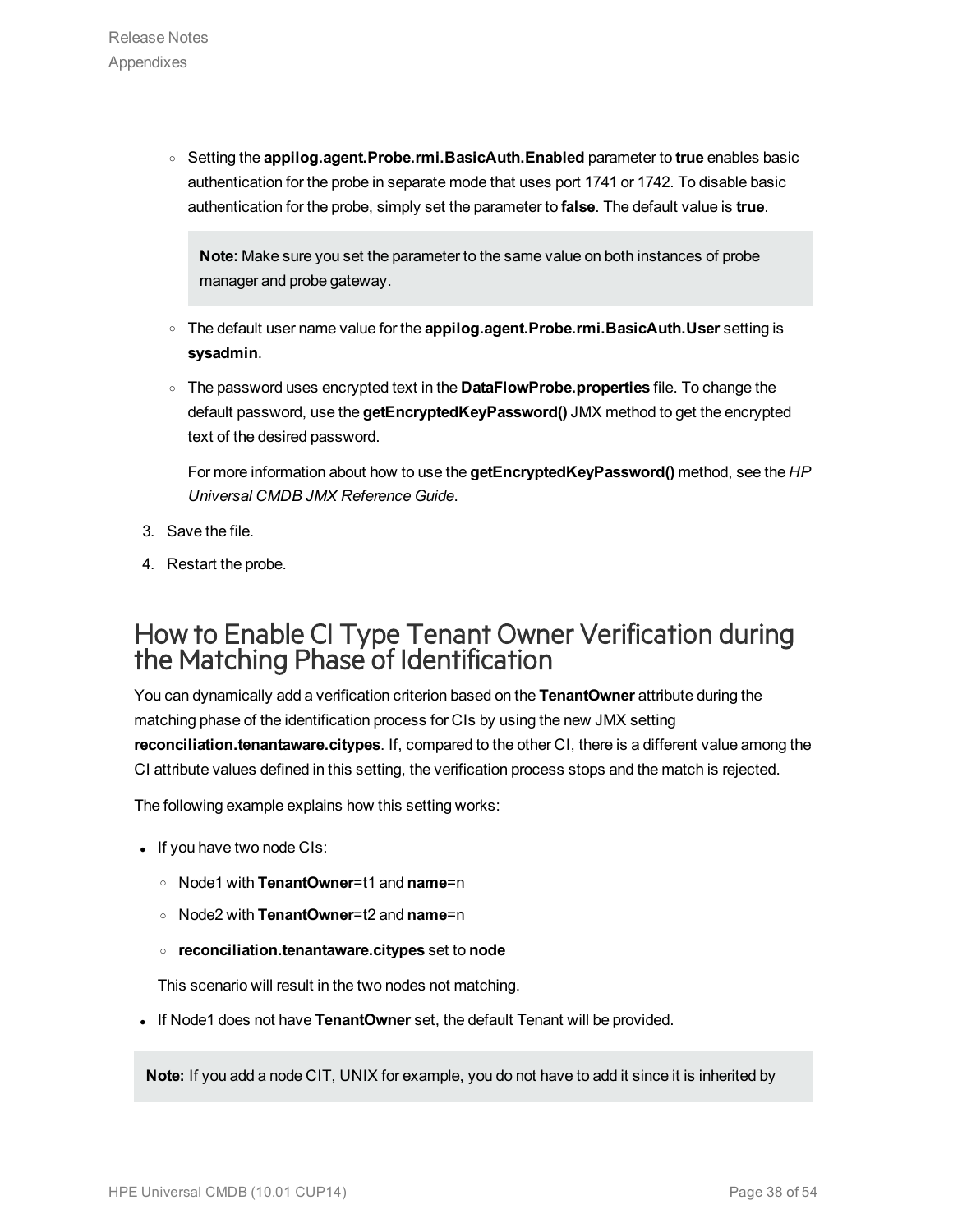identification rule. Only if you change the UNIX CIT identification rule, you need to add it explicitly.

### **To enable TenantOwner attribute verification for CITs that are identified by key attributes,**

1. Add the **ID\_ATTRIBUTE** qualifier for the **TenantOwner** attribute of the **managed\_object** CIT.

**Note:** The **TenantOwner** attribute will be inherited to all the child classes. Make sure that a child class does not override it.

- a. Go to the **JMX console > UCMDB:service=URM Services**.
- b. Invoke the **listResourceTypes** method.
- c. On the returned page, click **CM\_CLASS**, then click **managed\_object**.
- d. In the Resource XML box, add the following attribute qualifier to the **TenantOwner** attribute:

```
<Attribute-Qualifier name="ID_ATTRIBUTE" is-factory="false"
version="15">
    <Data-Items/>
</Attribute-Qualifier>
```
- e. Click **Save resource**.
- 2. Reload the class model from persistency (go to the **JMX console > UCMDB:service=Class Model Services**, and invoke the **reloadClassModelFromPersistency** method).
- 3. Go to **JMX console > UCMDB:service=Model Services**, invoke the **recalculateID** method with **classname** field empty.

This may take a while as it updates the calculated IDs for all instances of the classes with key attributes identification.

### **To enable the reconciliation.tenantaware.citypes setting for specific CITs (separated by comma) that are identified based on identification rules,**

- 1. Go to **JMX Console > UCMDB:service=Settings Services > setSettingValue**.
- 2. In the **name** field, enter**reconciliation.tenantaware.citypes**.
- 3. In the **value** field, enter names of the CITs, separated by comma.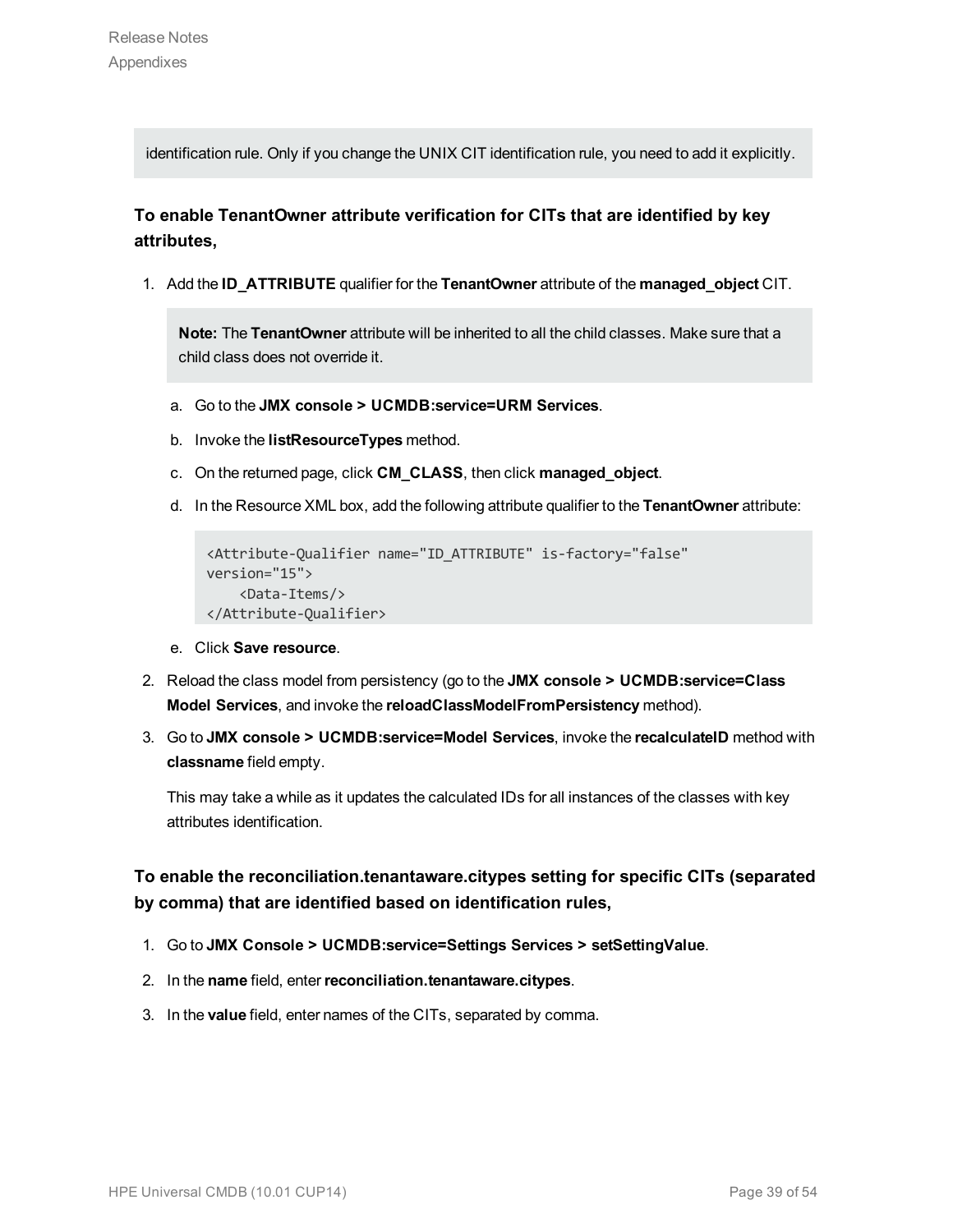**Note:** To disable this setting, leave the **value** field empty.

4. Click **Invoke**.

### **To enable the reconciliation.tenantaware.citypes setting for all the CITs that are identified based on identification rules,**

- 1. Go to **JMX Console > UCMDB:service=Settings Services > setSettingValue**.
- 2. In the **name** field, enter**reconciliation.tenantaware.citypes**.
- 3. In the **value** field, enter**\***.
- 4. Click **Invoke**.

#### **Note:**

- If you changed the Tenant ID on the Data Flow Probe, make sure you clear the probe cache as well by performing either of the following:
	- <sup>o</sup> Log in to the probe server, run the following script:

**Windows:\hp\UCMDB\DataFlowProbe\tools\clearProbeData.bat**

**Linux:\hp\UCMDB\DataFlowProbe\tools\clearProbeData.sh**

- <sup>o</sup> Log in to the UCMDB server UI, go to **Data Flow Management > Universal Discovery > Discovery Modules/Jobs**. For each of the jobs that run on the probe, right-click the job and select **Clear Probe Results Cache**.
- <span id="page-39-0"></span>In a multi-tenant aware environment, a tenant must be specified for the Data Flow Probe.

### Tenant Owner Related Known Issues, Problems, and Workaround

**PROBLEM:** After switching to Tenant aware reconciliation, the **OwnerTenant** attribute becomes read-only in the Configuration Item Properties dialog.

**Workaround:** Use **Assign Tenants** functionality from the CI's context menu.

**PROBLEM:** After removing the Key Attributes qualifier from the **OwnerTenant** attribute of the Managed Object, sometime no properties are displayed for the CIs in UI.

**Workaround:** If you want to switch back (to disable Tenant aware reconciliation), do the following: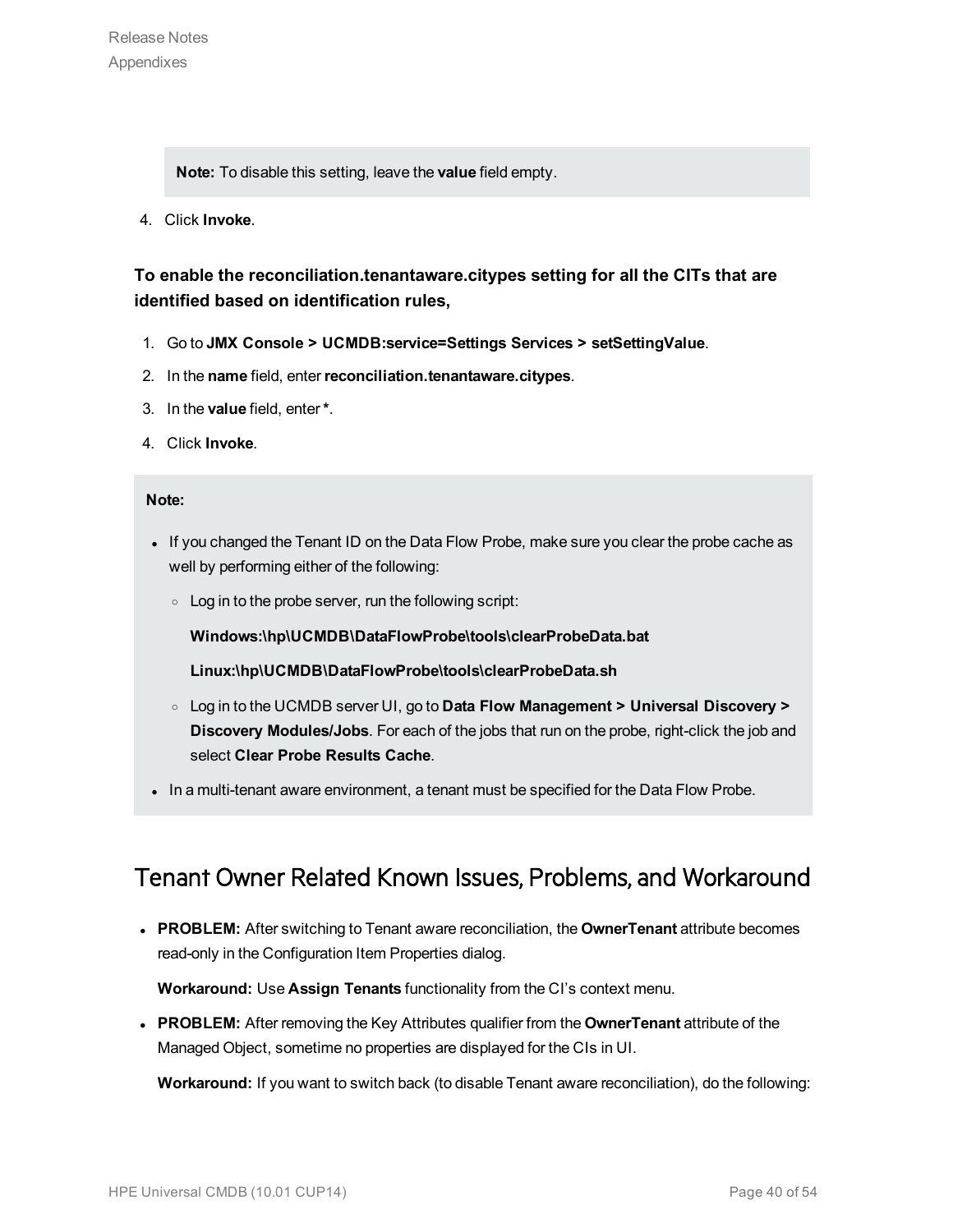- a. Remove the **ID\_ATTRIBUTE** qualifier for the **TenantOwner** attribute on the **managed\_object** CIT.
- b. Remove the value of the **reconciliation.tenantaware.citypes** setting.
- c. Reload the class model from persistency (go to the **JMX console > UCMDB:service=Class Model Services**, and invoke the **reloadClassModelFromPersistency** method).
- d. Go to **JMX console > UCMDB:service=Model Services**, invoke the **recalculateID** method with **classname** field empty.
- e. Go to **JMX console > UCMDB:service=Model Services**, invoke the **updateClasModel** method.
- **LIMITATION:** Enrichment is not invoking the Reconciliation on Update OwnerTenant via **Associate Tenant Rule**. As a result, you may have duplicated data in the system in case if you update the **OwnerTenant**'s CI to a tenant that already has this CI.

**Workaround:** None.

• LIMITATION: CIs with Identification rule would be duplicated in case if the user is updating the **OwnerTenant** CI to a tenant that already has this CI from **Update OwnerTenant** in the **Assign Tenants** module.

**Workaround:** None.

**PROBLEM:** When adding Consumer Tenants to a CI, the System Default Tenant appears in the list of Consumers after saving, even if it was not selected. This issue occurs only when changing the Owner Tenant or the Consumer Tenant.

**Workaround:** None.

• PROBLEM: When removing all Consumer Tenants from a CI (from the IT Universe), an error is thrown and the Owner Tenant is overwritten with the System Default Tenant.

**Workaround:** To avoid removing the System Default Tenant from the Consumer Tenants list, make sure you set the System Default Tenant as consumer.

Only when the System Default Tenant is not set as consumer, the Owner Tenant will be overwritten with the System Default Tenant when trying to save.

• Import topology from Excel Workbook adapter cannot import the CIs of the CI Type with reconciliation **By key attributes** if the **OwnerTenant** value is not defined in the Excel file and it is set as Key attribute.

**Workaround:** Specify **TenantOwner** value in the Excel spreadsheet.

**PROBLEM:** Error message received when setting up a tenant aware environment, for the OOTB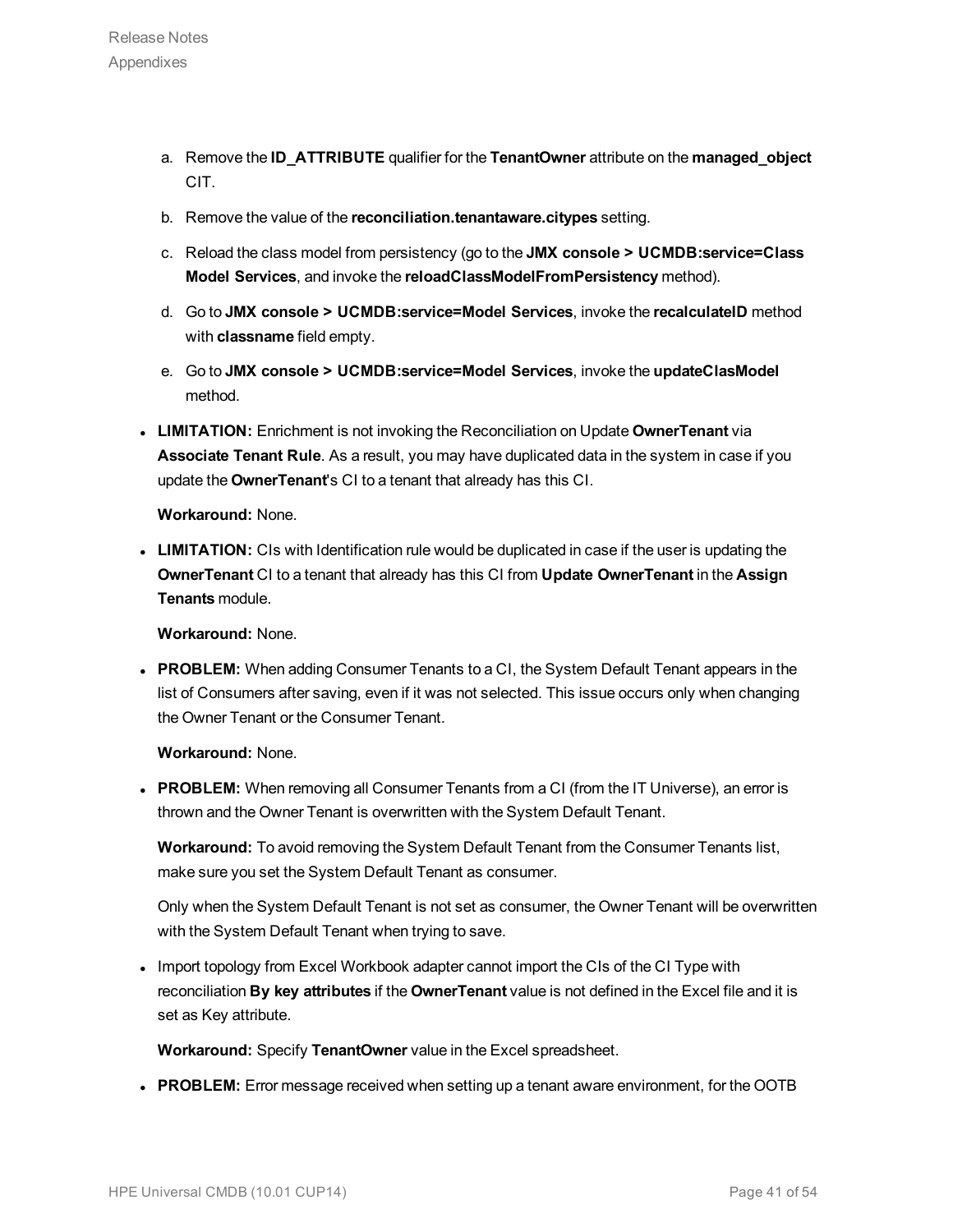enrichments which are adding CIs. (QCCR1H104949)

**Workaround:** If there are enrichments which are creating new CIs, after setting the environment as tenant aware, the attribute **Owner tenant** should be set for those CI Types which are being created through enrichments.

### <span id="page-41-0"></span>How to Enable Attribute Name Verification during the Matching Phase of Identification

The **reconciliation.match.attributes** JMX setting verifies names of attributes during the matching phase of the identification process. If, compared to the other CI, there is a different value among the CI attribute values defined in this setting, the verification process stops and the match is rejected.

Only the attributes that are inherited from the Managed Object should be used in this setting (for example, **global\_id** and **name**). Names of the attributes specified in the setting should be separated by comma.

This setting applies only to CIs that are identified based on the Identification Rule.

The following example explains how this setting works:

- If you have two node CIs:
	- <sup>o</sup> Node1 with **global\_id**=g1 and **name**=n
	- <sup>o</sup> Node2 with **global\_id**=g2 and **name**=n
	- <sup>o</sup> **reconciliation.match.attributes** set to **global\_id**

This scenario will result in the two nodes not matching.

**.** If Node1 does not have global\_id set, the two CIs will match.

To enable this setting, do the following:

- 1. Go to **JMX Console > UCMDB:service=Settings Services > setSettingValue**.
- 2. In the **name** field, enter**reconciliation.match.attributes**.
- 3. In the **value** field, enter names of the CI attributes, separated by comma.

**Note:** To disable this setting, leave the **value** field empty.

4. Click **Invoke**.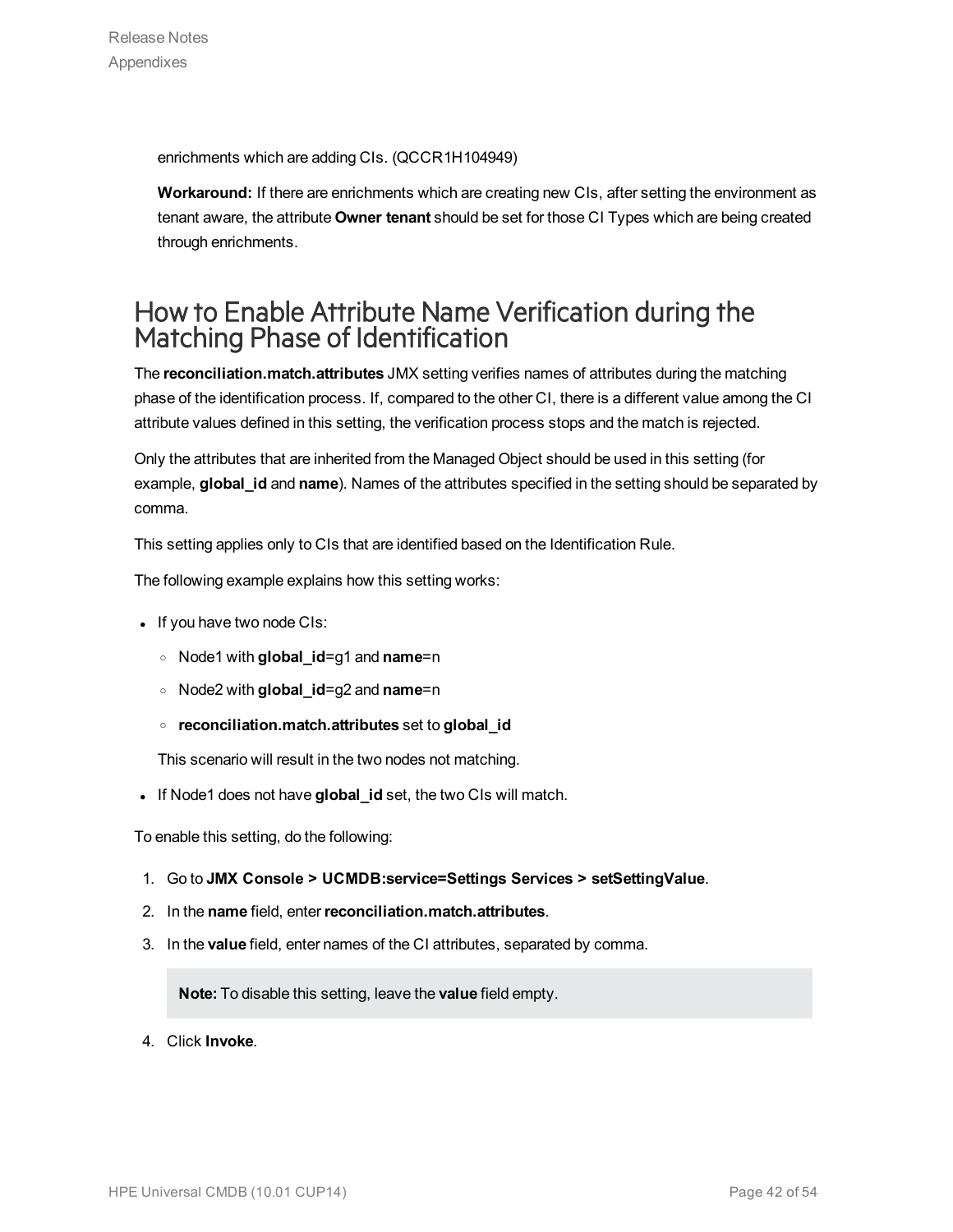### <span id="page-42-0"></span>How to Mark Sensitive Settings and Enable Storing Encrypted Data in the Database Using JMX

UCMDB administrators can mark sensitive settings and enabling storing encrypted values for the sensitive settings in the database by using the following JMX methods added in the **UCMDB:service=Settings Services** category:

- **IIstSensitiveSettings** Returns the list of settings that are marked as sensitive.
- **· markSettingAsSensitive** Marks a setting as sensitive. Usually sensitive settings contain confidential data. If a setting is marked as sensitive, its data will be encrypted when stored in the database.

**Note:** A setting can be marked as sensitive only when its value has been changed. If a setting does not have a value or if the value is out of the box, then the setting cannot be marked as sensitive.

**narkSettingAsNonsensitive** - Marks a setting as non-sensitive. Non-sensitive settings will have the value stored in plain text in database. This method is also used to decrypt the sensitive settings you encrypted using the **markSettingAsSensitive** method.

### **To mark a setting as sensitive,**

- 1. On the UCMDBRTSM server, launch the Web browser and enter the following address: **http://localhost:8080/jmx-console.**
- 2. Click **UCMDB:service=Settings Services** to open the JMX MBEAN View page.
- 3. Click the **markSettingAsSensitive** method.
- 4. Enter the name of the setting you would like to mark as sensitive.
- 5. Click **Invoke**.

#### **To mark a setting as non-sensitive,**

- 1. On the UCMDBRTSM server, launch the Web browser and enter the following address: **http://localhost:8080/jmx-console.**
- 2. Click **UCMDB:service=Settings Services** to open the JMX MBEAN View page.
- 3. Click the **markSettingAsNonsensitive** method.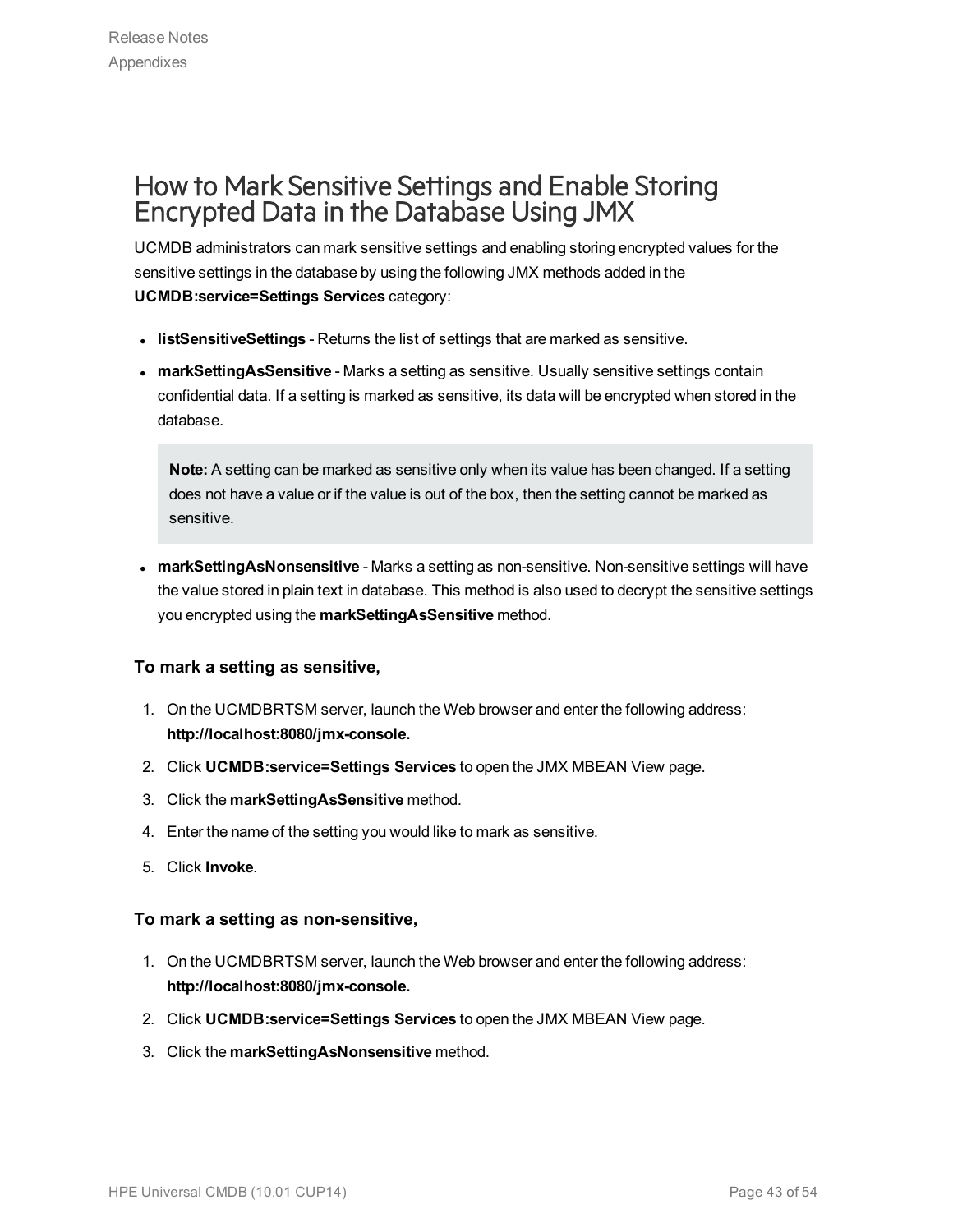- 4. Enter the name of the setting you would like to mark as non-sensitive.
- 5. Click **Invoke**.

#### **To view a list of sensitive settings,**

- 1. On the UCMDBRTSM server, launch the Web browser and enter the following address: **http://localhost:8080/jmx-console.**
- 2. Click **UCMDB:service=Settings Services** to open the JMX MBEAN View page.
- 3. Click the **listSensitiveSettings** method.
- 4. Click **Invoke**.

A list of settings that are marked as sensitive is returned.

**Note:** The following existing settings are already encrypted in the database and cannot be marked as sensitive:

- <sup>l</sup> **ha.cluster.authentication.keystore.password**
- <sup>l</sup> **ha.cluster.authentication.shared.secret**
- **ha.cluster.message.encryption.keystore.password**
- <sup>l</sup> **ssl.server.keystore.password**
- <sup>l</sup> **ssl.server.truststore.password**

After upgrading to version 10.01 CUP12, two new OOTB settings introduced in version 10.01 CUP12 are marked as sensitive by default:

- <sup>l</sup> **java.naming.ldap.search.password**
- <sup>l</sup> **jetty.connections.http.probe.basicAuthentication.defaultPassword**

### <span id="page-43-0"></span>How to Set Shared Key for Encrypting or Decrypting the InfrastructureSettings.xml File Using JMX

UCMDB administrators can set a shared key for encrypting or decrypting the **InfrastructureSettings.xml** file on the UCMDB Server side or the Data Flow Probe/Integration Service side by using the **setSharedKey** JMX method.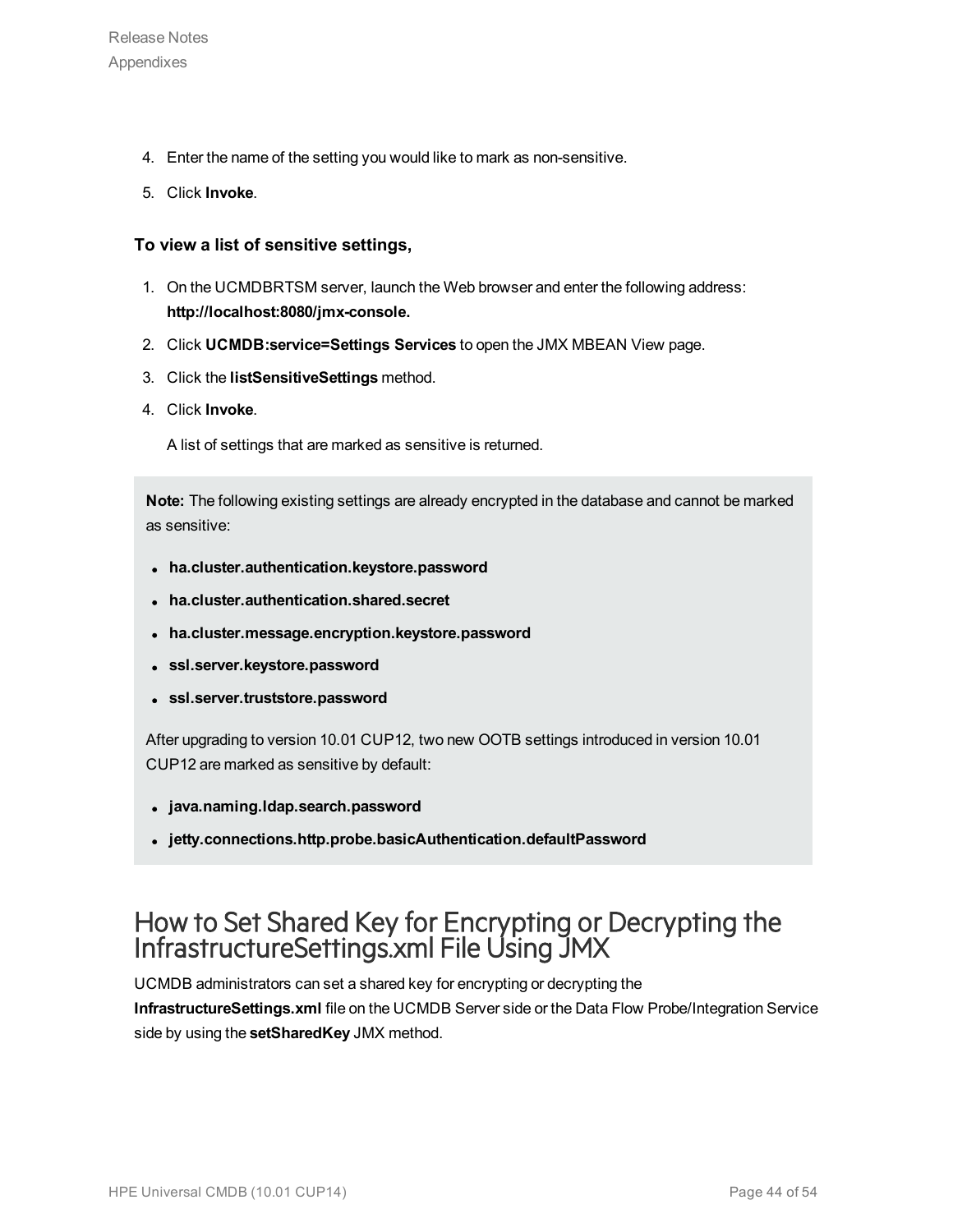Once you have set a shared key on the server side, make sure you set the same shared key on the Data Flow Probe/Integration Service side as well. This ensures that the Data Flow Probe/Integration Service can properly decrypt the **InfrastructureSettings.xml** file.

### **To set a shared key on the UCMDB Server side,**

- 1. On the UCMDBRTSM server, launch the Web browser and enter the following address: **http://localhost:8080/jmx-console.**
- 2. Click **UCMDB:service=Discovery Manager** to open the JMX MBEAN View page.
- 3. Click the **setSharedKey** method.
- 4. Enter a new value in the **Value** field for the shared key.
- 5. Click **Invoke**.

### **To set a shared key on the Data Flow Probe/Integration Service side,**

1. Access the Data Flow Probe/Integration Service JMX console: Launch a Web browser and enter the following address: **http://<Probe or integration service machine name or IP address>:1977**. If you are running the Data Flow Probe/Integration Service locally, enter **http://localhost:1977**.

You may have to log in with a user name and password.

- 2. Locate the **Probe\_<Probe Name> type=MainProbe** service and click the link to open the JMX MBEAN View page.
- 3. Click the **setSharedKey** method.
- 4. In the **Value** field, enter the same value you provided on the UCMDB Server side for the shared key.
- 5. Click **Invoke**.

**Note:** If the Data Flow Probe is running in separate mode, make sure you set the shared key on both probeManager and probeGateway.

### <span id="page-44-0"></span>How to Set Master Keys

You can use the JMX console to change the master key that is used to encrypt all UCMDB keys.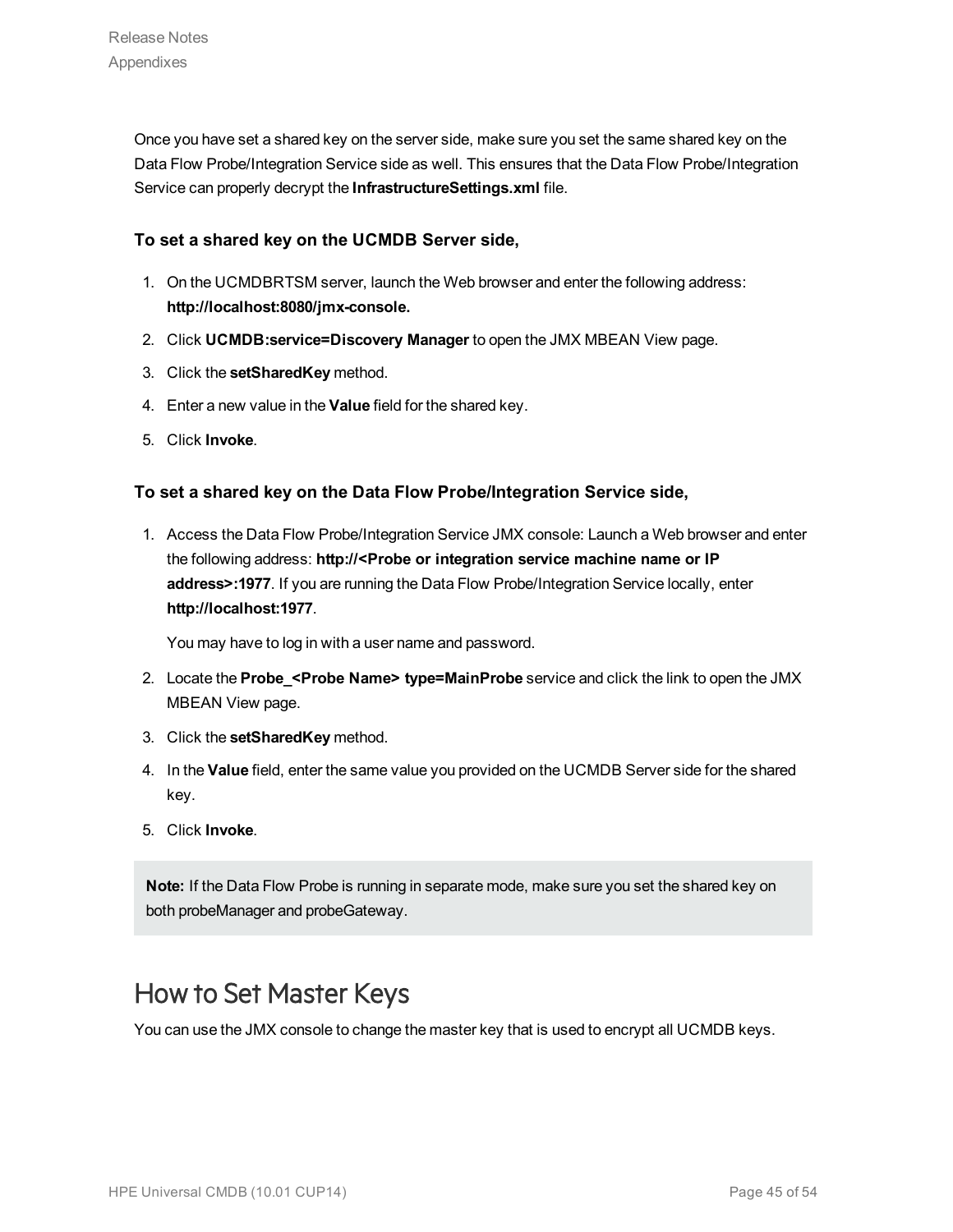### <span id="page-45-0"></span>**Change the master key for a cluster**

This method assumes that your UCMDB environment is deployed in a high-availability setup.

#### **Caution:**

- This method involves a restart of the entire cluster, so plan accordingly. It is recommended to change the master key of the cluster when there is little or no load on the servers. For example, you should avoid using this method during data-in operations.
- Do not change any settings in the time period between changing the master key and restarting the server. Not following this instruction may result in a failure to start the server.
- Machines that are not up or that will be added later to the cluster will need to be configured manually. Until they are configured, at most they can run as reader machines; trying to run them as writer machines will fail.
- 1. Back up the **c:\hp\UCMDB\UCMDBServer\conf\cmdb.conf** file and the values for the following settings:
	- <sup>o</sup> ha.cluster.authentication.keystore.password
	- <sup>o</sup> ha.cluster.authentication.shared.secret
	- <sup>o</sup> ha.cluster.message.encryption.keystore.password
	- <sup>o</sup> ssl.server.keystore.password
	- <sup>o</sup> ssl.server.truststore.password
- 2. Make sure all the servers in the cluster are up and running.
- 3. On the writer machine, launch the Web browser and enter the following address to log in to the JMX console: **http://localhost:8080/jmx-console**.

**Note:** If a load balancer is present, you must bypass it and not log on to the writer machine through a load balancer.

- 4. Do one of the following:
	- <sup>o</sup> Search for **changeMasterKeyForCluster**.
	- <sup>o</sup> Click **UCMDB:service=Security Services > changeMasterKeyForCluster**.
- 5. Enter and confirm the master key, and click **Invoke**. The master key will be changed first on the writer machine and then on all reader machines.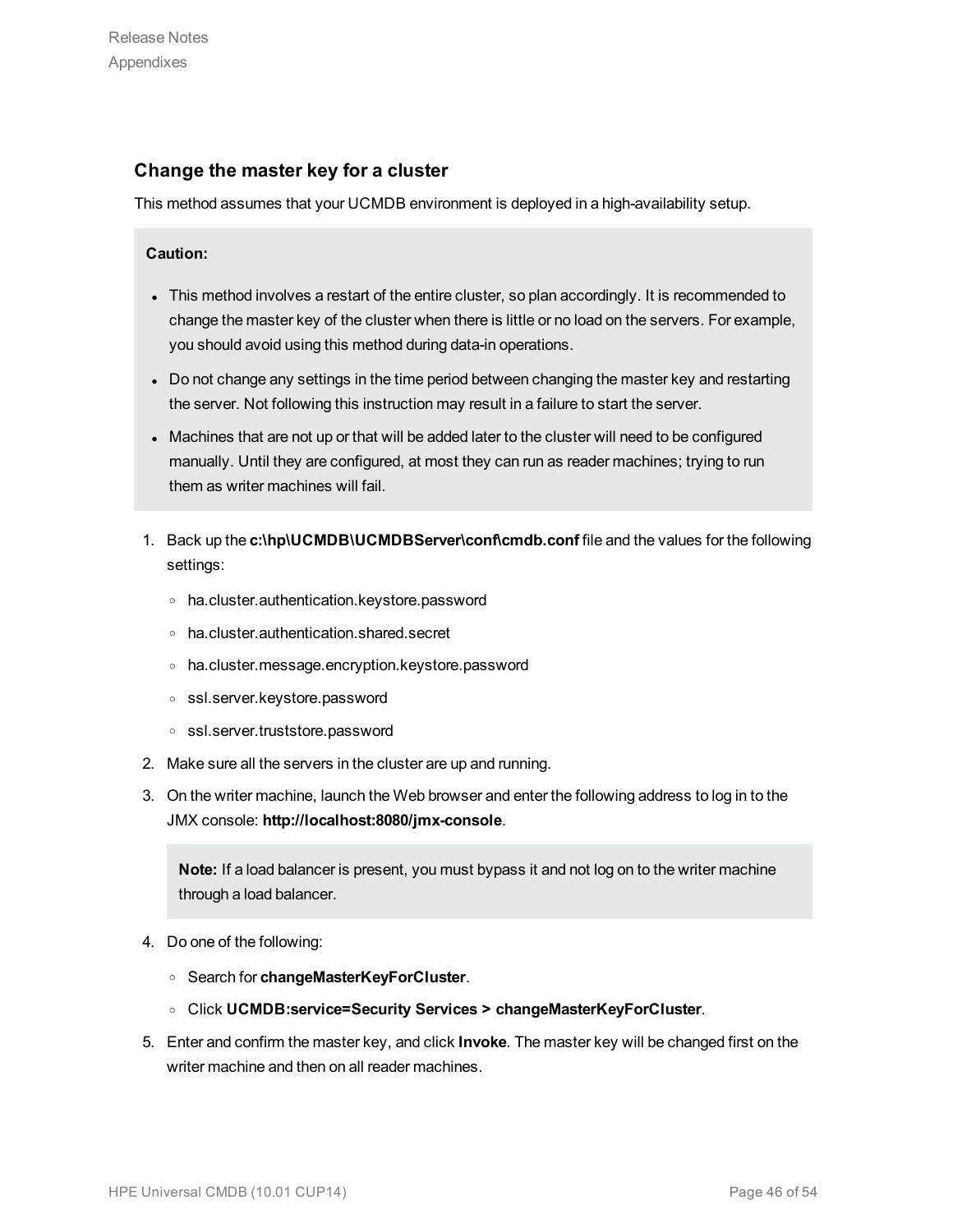6. Restart all the machines in the cluster. You can use the JMX method **High Availability Services > restartCluster** to do this.

**Note:** Restart the cluster immediately after changing the master key. If you do not, future database connections may fail.

### **Change the master key for a new machine in a cluster**

If at least one of the following settings was changed, use Method A; otherwise, use Method B:

- ha.cluster.authentication.keystore.password
- ha.cluster.authentication.shared.secret
- ha.cluster.message.encryption.keystore.password
- ssl.server.keystore.password
- ssl.server.truststore.password

#### **Method A**

This method assumes that you already have properly configured a master key for the writer machine that is up and running in the cluster. If not, follow the instructions in ["Change](#page-45-0) the master key for a cluster" on the [previous](#page-45-0) page.

- 1. Copy the **c:\hp\UCMDB\UCMDBServer\bin\wrapper.conf** file from the writer machine to the same location on the new (reader) machine.
- 2. Restart the server.

#### **Method B**

- 1. Back up the **c:\hp\UCMDB\UCMDBServer\conf\cmdb.conf** file.
- 2. On the writer machine, launch the Web browser and enter the following address to log in to the JMX console: **http://localhost:8080/jmx-console**.
- 3. Do one of the following:
	- <sup>o</sup> Search for **changeMasterKey**.
	- <sup>o</sup> Click **UCMDB:service=Security Services > changeMasterKey**.
- 4. Enter and confirm the master key, and click **Invoke**.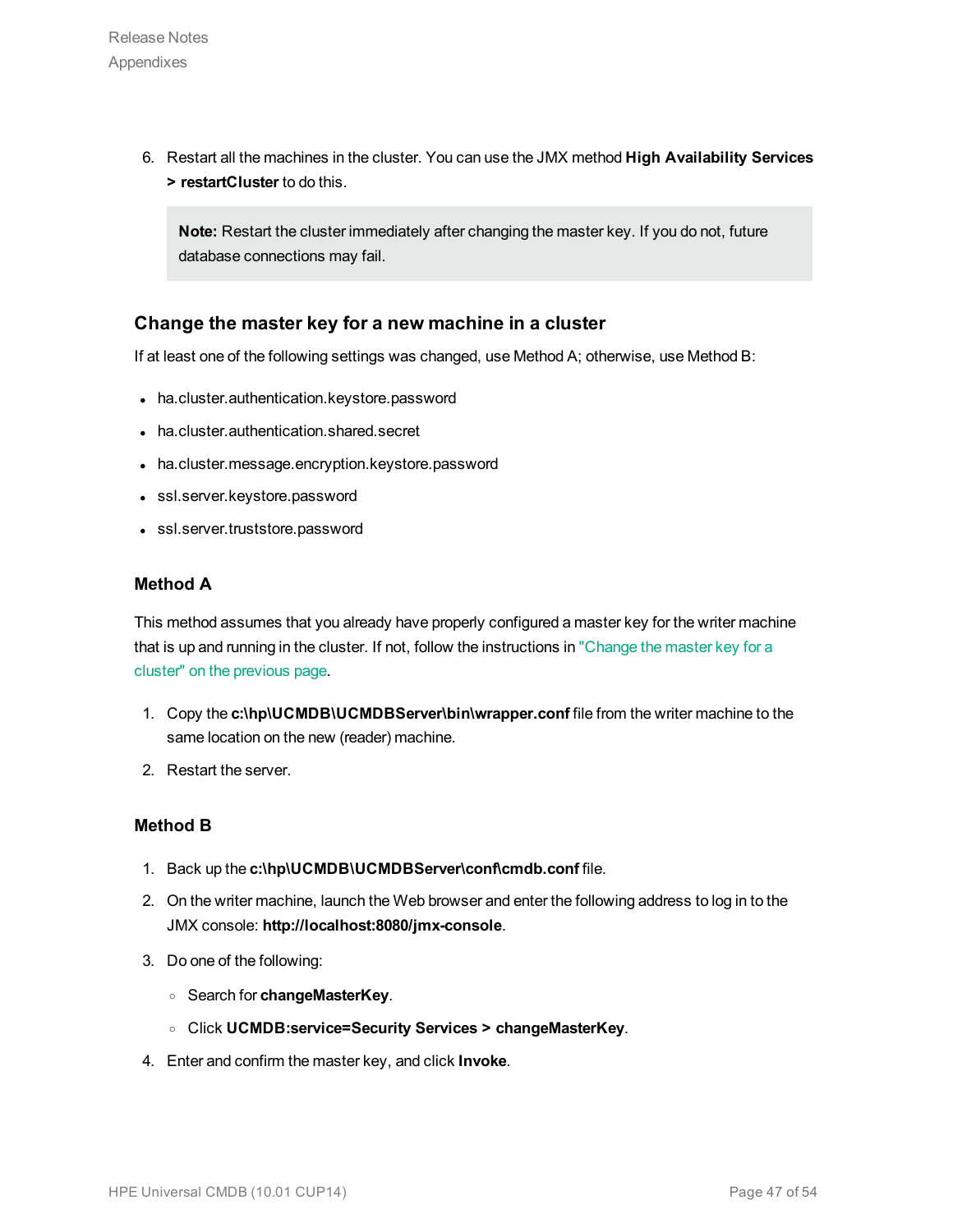5. Restart the machine.

**Note:** Restart the cluster immediately after changing the master key. If you do not, future database connections may fail.

### **Revert the master key for a cluster to its default value**

This procedure resets the master key for an entire cluster.

- 1. Make sure all the servers in the cluster are up and running.
- 2. On the writer machine, launch the Web browser and enter the following address to log in to the JMX console: **http://localhost:8080/jmx-console**.

**Note:** If a load balancer is present, you must bypass it and not log on to the writer machine through a load balancer.

- 3. Do one of the following:
	- <sup>o</sup> Search for**restoreMasterKeyForCluster**.
	- <sup>o</sup> Click **UCMDB:service=Security Services > restoreMasterKeyForCluster**.
- 4. Click **Invoke**. The master key will be changed first on the writer machine and then on all reader machines.
- 5. Restart all the machines in the cluster. You can use the JMX method **High Availability Services > restartCluster** to do this.

**Note:** Restart the cluster immediately after changing the master key. If you do not, future database connections may fail.

### **Revert the master key for a machine that was down when master key was reverted for whole cluster**

- 1. Back up the **c:\hp\UCMDB\UCMDBServer\conf\cmdb.conf** file.
- 2. On the writer machine, launch the Web browser and enter the following address to log in to the JMX console: **http://localhost:8080/jmx-console**.
- 3. Do one of the following: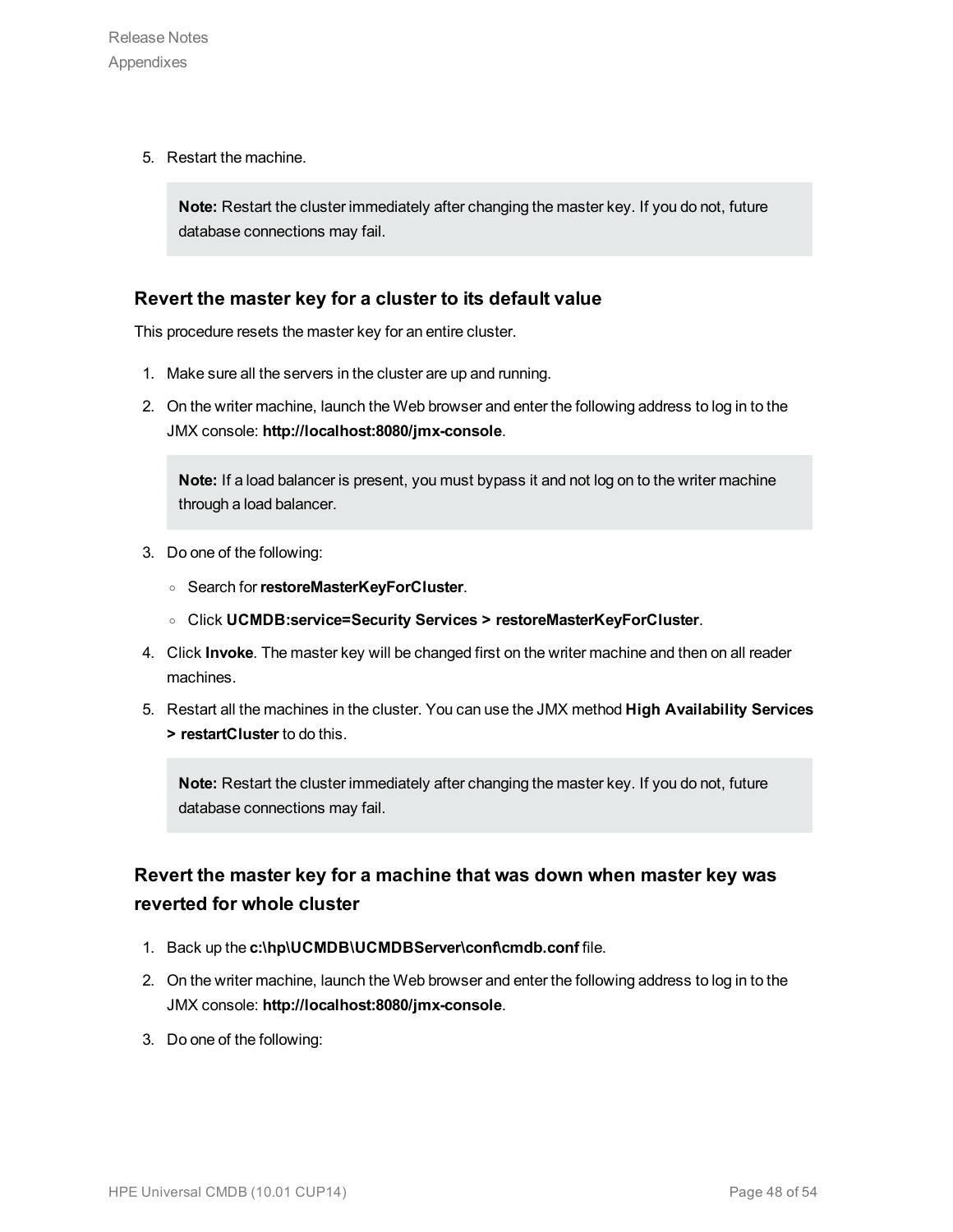- <sup>o</sup> Search for**restoreMasterKey**.
- <sup>o</sup> Click **UCMDB:service=Security Services > restoreMasterKey**.
- 4. Click **Invoke**.
- 5. Restart the machine.

**Note:** Restart the cluster immediately after changing the master key. If you do not, future database connections may fail.

### <span id="page-48-0"></span>How to View Discovery Status and Errors for a Selected CI

As an IT administrator, with the new **View Discovery Status and Error** permission, you are able to run the enhanced **Show Discovery Progress** action in IT Universe Manager. This allows you to,

- **Show Errors.** You can view all error/warning messages during the discovery progress for a selected CI.
- <sup>l</sup> **Show All "<Error Message>" Issues.** Displays all similar discovery issues related to a specific job, thus allowing you to view all CIs impacted by this particular discovery issue.

This enables you to focus on troubleshooting the root cause of the errors and warnings for a particular CI or CIs impacted by a particular discovery issue, without having to access the Universal Discovery module which contains too many unnecessary information. Then you can verify if a CI data error is caused by any discovery issue.

**Note:** Running the **Show Discovery Progress** action in Universal Discovery allows you to view discovery statuses and error/warning messages for all triggered CI instances.

This task includes the following steps:

- [Prerequisites:](#page-48-1) Grant the Required Permissions
- <span id="page-48-1"></span>• View [Discovery](#page-49-0) Status and Errors in IT Universe Manager

### 1. **Prerequisites: Grant the Required Permissions**

**Note:** This step is performed by the system administrator.

**To view discovery status and errors in IT Universe Manager,** your administrator need to grant the following permissions to you: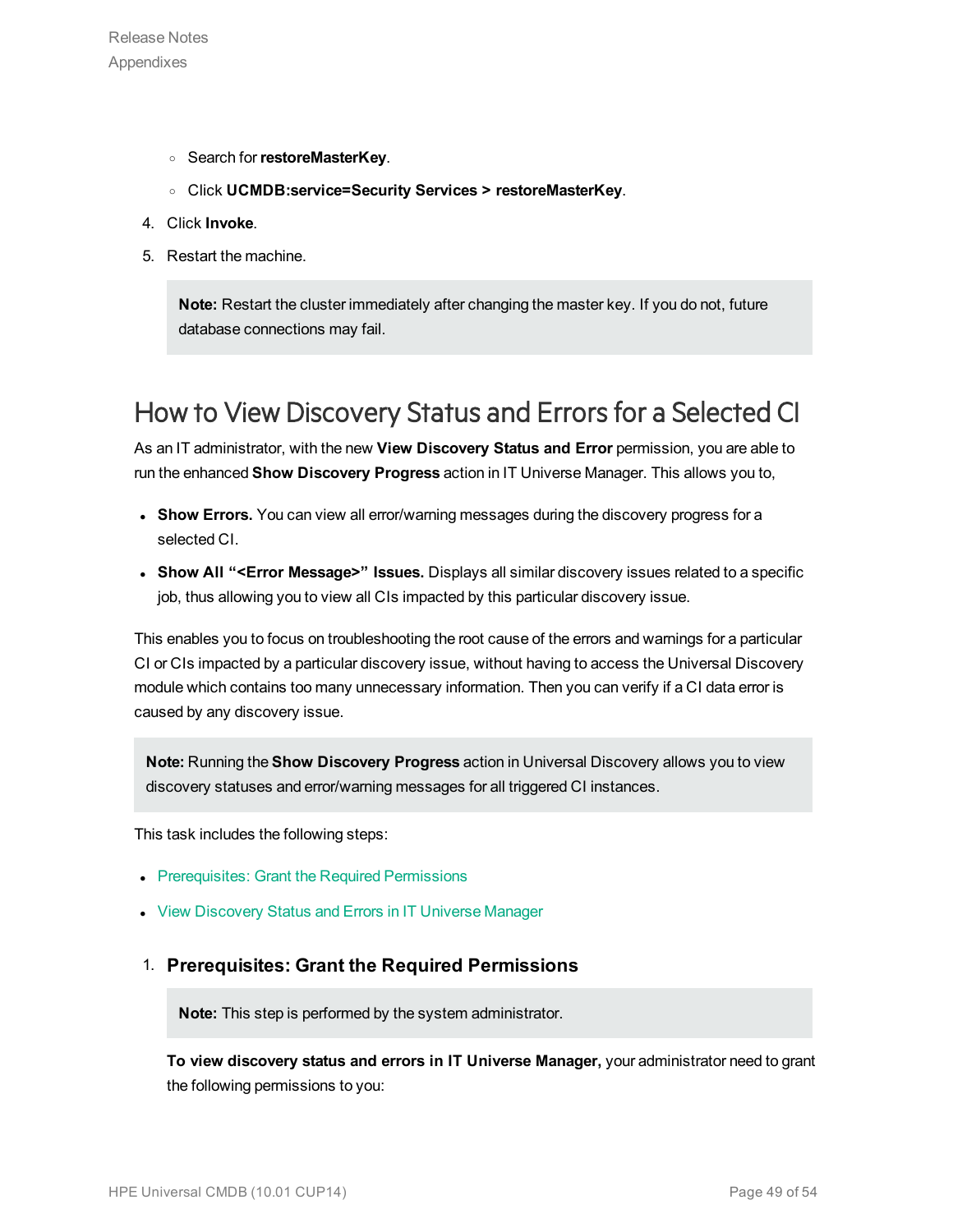- <sup>o</sup> **View Discovery Status and Error**
- <sup>o</sup> **Show Discovery Status**
- a. Log in to UCMDB and go to **Security > Roles Manager > Roles**.
- b. Select a role for which you want to assign the required permissions.

Create a new role if you do not have such a role. In this case, **IT Administrator** is created and selected.

**Note:** The **View Discovery Status and Error** permission is not available for all out-ofthe-box roles.

- c. In the IT Administrator window, go to the General Actions tab, select the **View Discovery Status and Error** action in the Available Actions pane and move it the Selected Actions pane.
- d. Go to the Resources tab, select **CIT Menu Items** in the Resource Types pane, select **ConfigurationItem** CI type in the Resources pane, and then select **Show Discovery Status** in the Available Actions pane and move it the Selected Actions pane.

**To view all discovery status and errors in Universal Discovery,** you also need the access to the **Universal Discovery** module.

- a. Enable the **View Discovery Status and Error** and **Show Discovery Status** permissions by following the instructions above.
- b. Go to the Resources tab, select **UI Modules** in the Resource Types pane, and then select and move **Universal Discovery** to the Selected UI Modules with Permissions pane.

### <span id="page-49-0"></span>2. **View Discovery Status, Errors, and Warnings for a Selected CI in IT Universe Manager**

- a. Log in to UCMDB with the new role IT Administrator, go to **Modeling > IT Universe Manager**.
- b. In the CI Selector pane, go to the **Search CIs** tab, click the **Start the Search** icon for the **CI Name** field.
- c. From the returned results, select a discovered node to allow the page to load.
- d. Right click the discovered node, select **Actions > Show Discovery Progress**.

The Discovery Progress dialog box pops up and loads discovery statistics.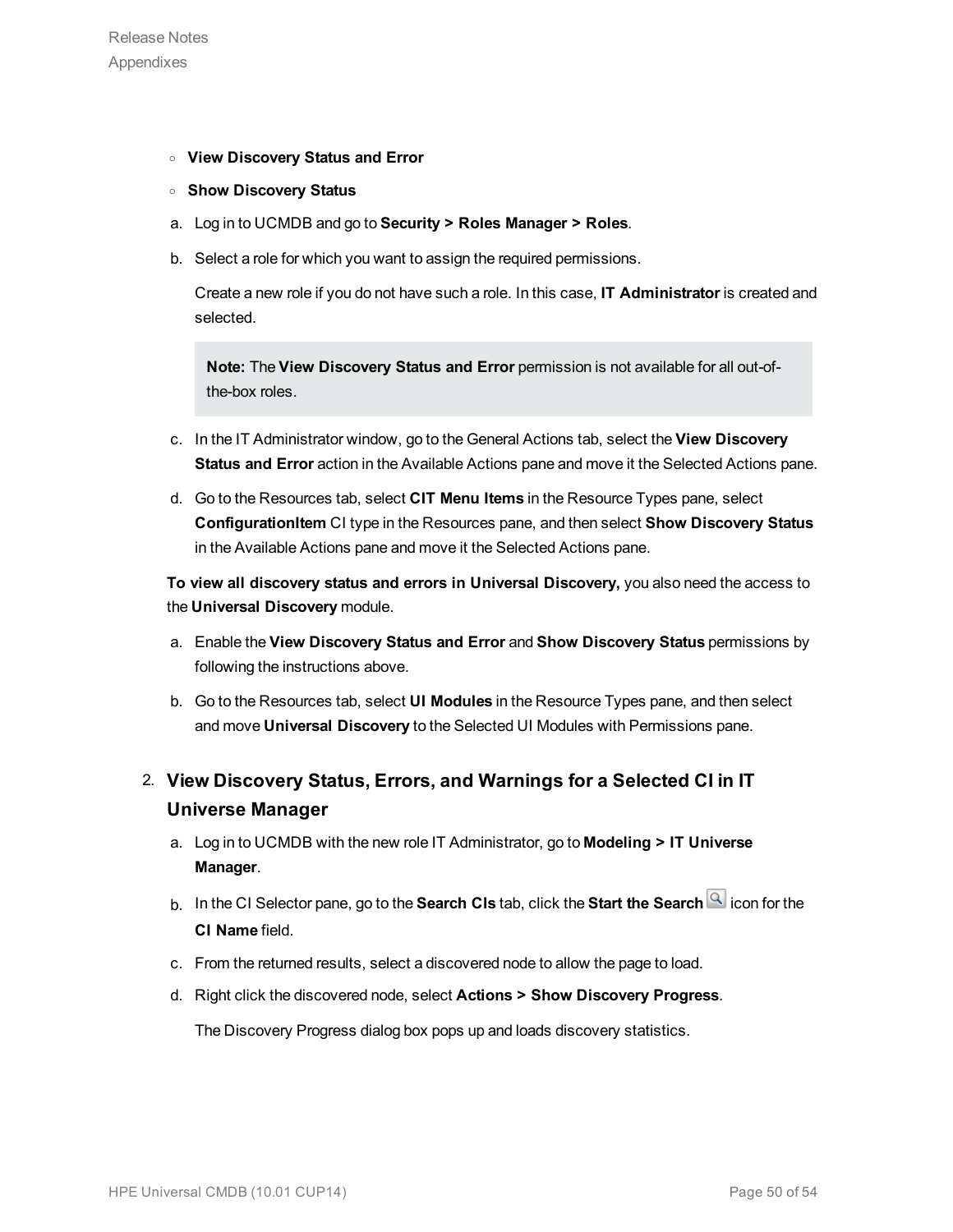|   | ◬ |       | 100% |
|---|---|-------|------|
|   |   |       |      |
|   |   |       |      |
|   |   |       |      |
|   |   | Q     |      |
| o | o | o     |      |
| n | Ō |       |      |
| 2 | O | $1 -$ |      |
| 2 | o | $1 -$ |      |
|   |   |       | OK   |

- e. In the CI Instances table,
	- **.** Click the link in the **C** column and select **Show errors**.
	- **c** Click the link in the **column** and select **Show warnings**.

The Discovery Progress dialog loads error or warning messages that are related to the selected node.

| <b>台 Discovery Progress</b>                                                                                                                                                                                                                                                                                                                         |                                 |                 |                   |
|-----------------------------------------------------------------------------------------------------------------------------------------------------------------------------------------------------------------------------------------------------------------------------------------------------------------------------------------------------|---------------------------------|-----------------|-------------------|
| $\begin{picture}(150,10) \put(0,0){\line(1,0){10}} \put(15,0){\line(1,0){10}} \put(15,0){\line(1,0){10}} \put(15,0){\line(1,0){10}} \put(15,0){\line(1,0){10}} \put(15,0){\line(1,0){10}} \put(15,0){\line(1,0){10}} \put(15,0){\line(1,0){10}} \put(15,0){\line(1,0){10}} \put(15,0){\line(1,0){10}} \put(15,0){\line(1,0){10}} \put(15,0){\line($ |                                 |                 |                   |
| Triggered CIs > Completed with Errors                                                                                                                                                                                                                                                                                                               |                                 |                 |                   |
| <b>Error Message</b>                                                                                                                                                                                                                                                                                                                                | <b>Job</b>                      | <b>Severity</b> | <b>Count</b>      |
| Invalid user name or password                                                                                                                                                                                                                                                                                                                       | <b>Host Connection by Shell</b> | Error           | 1                 |
| Key exchange failed                                                                                                                                                                                                                                                                                                                                 | Host Connection by Shell        | Error           | 1                 |
|                                                                                                                                                                                                                                                                                                                                                     |                                 |                 |                   |
|                                                                                                                                                                                                                                                                                                                                                     |                                 | OK-             | Help <sup>1</sup> |

f. To view details of an error/warning message entry, double-click the error/warning message, or, select it and click the **Show Triggered CIs** icon.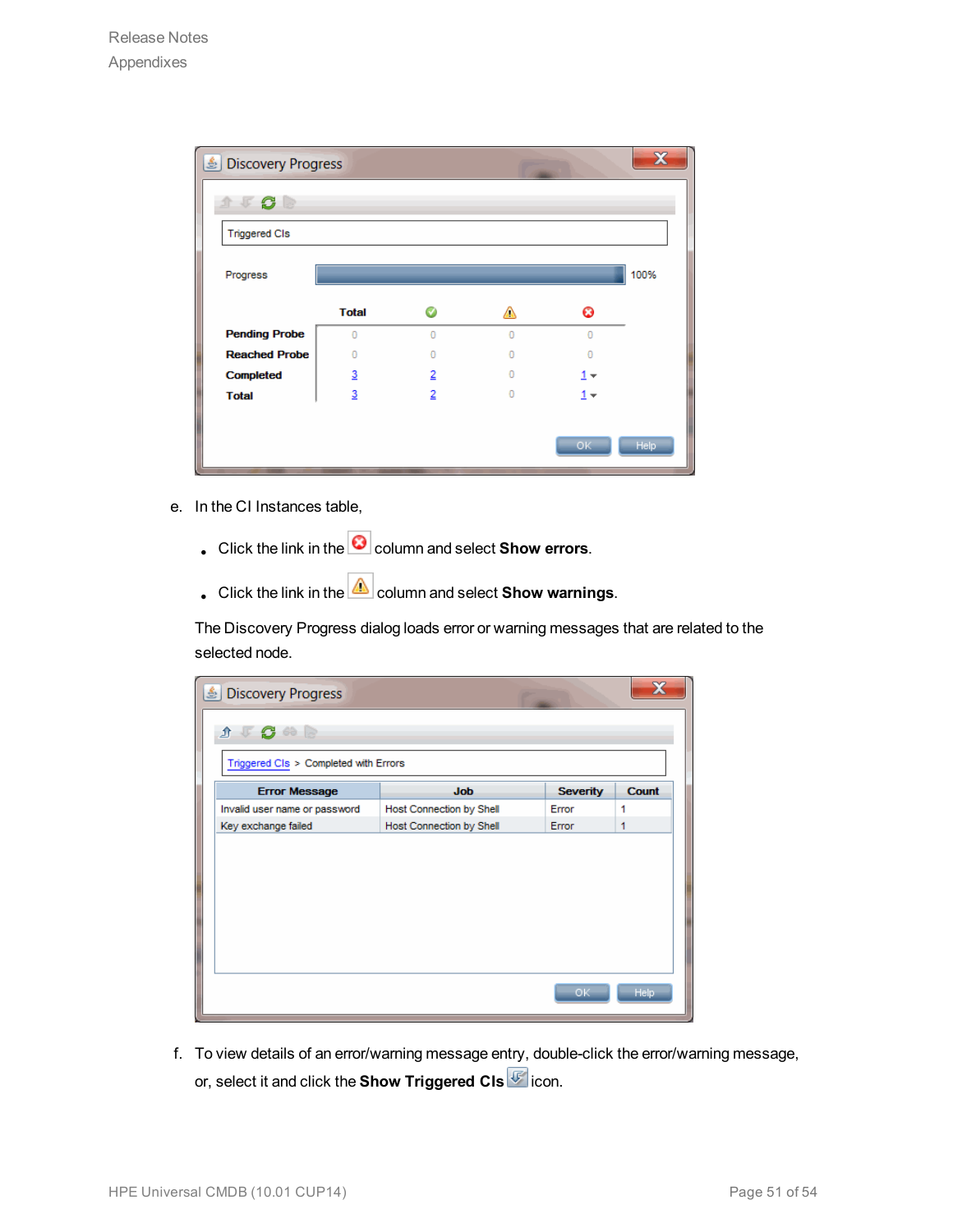Detailed error/warning messages occurred during the discovery progress for the particular pair of error message and job you selected are displayed.

| <b>Discovery Progress</b><br>흐                                                                                          |            |            |                     |                    |                                 |  |  |  |  |
|-------------------------------------------------------------------------------------------------------------------------|------------|------------|---------------------|--------------------|---------------------------------|--|--|--|--|
| $\rightarrow$<br>$\Lambda$ , $\mathbf{G}$ $\mathbf{Y}$ and $\mathbf{C}$<br>Filter: Status[Errors by message]; Look for: |            |            |                     |                    |                                 |  |  |  |  |
| Triggered CIs > Completed with Errors > Host Connection by Shell                                                        |            |            |                     |                    |                                 |  |  |  |  |
| Detailed Mes                                                                                                            | CI.        | Probe      | <b>Related Host</b> | <b>Related IPs</b> | Reported                        |  |  |  |  |
| NTCMD: Inv                                                                                                              | 16.187.189 | DataFlowPr | sqdlitvm0351        | 16.187.189         | 05/12/2015                      |  |  |  |  |
|                                                                                                                         |            |            |                     |                    |                                 |  |  |  |  |
| Page                                                                                                                    | ÷<br>of 1  |            |                     | OK.                | $1 - 1$ out of 1<br><b>Help</b> |  |  |  |  |

- g. To view all CIs impacted by a particular discovery issue,
	- i. Go back to the Completed with Errors page by clicking Up One Level  $\boxed{2r}$ .
	- ii. Right-click the error/warning message of your interest and select **Show All <Error Message> Issues**.

| Discovery Progress<br>$1 + 1 - 1$<br>Triggered CIs > Completed with Errors |           |                                                   |                 |              |
|----------------------------------------------------------------------------|-----------|---------------------------------------------------|-----------------|--------------|
| <b>Error Message</b>                                                       |           | <b>Job</b>                                        | <b>Severity</b> | <b>Count</b> |
| Invalid user name or pas-<br>Key exchange failed                           | Remove CI | Rerun Discovery<br>Show All "Invalid user" Issues | Error<br>Error  | 1<br>1       |
|                                                                            |           |                                                   | OK              | Help         |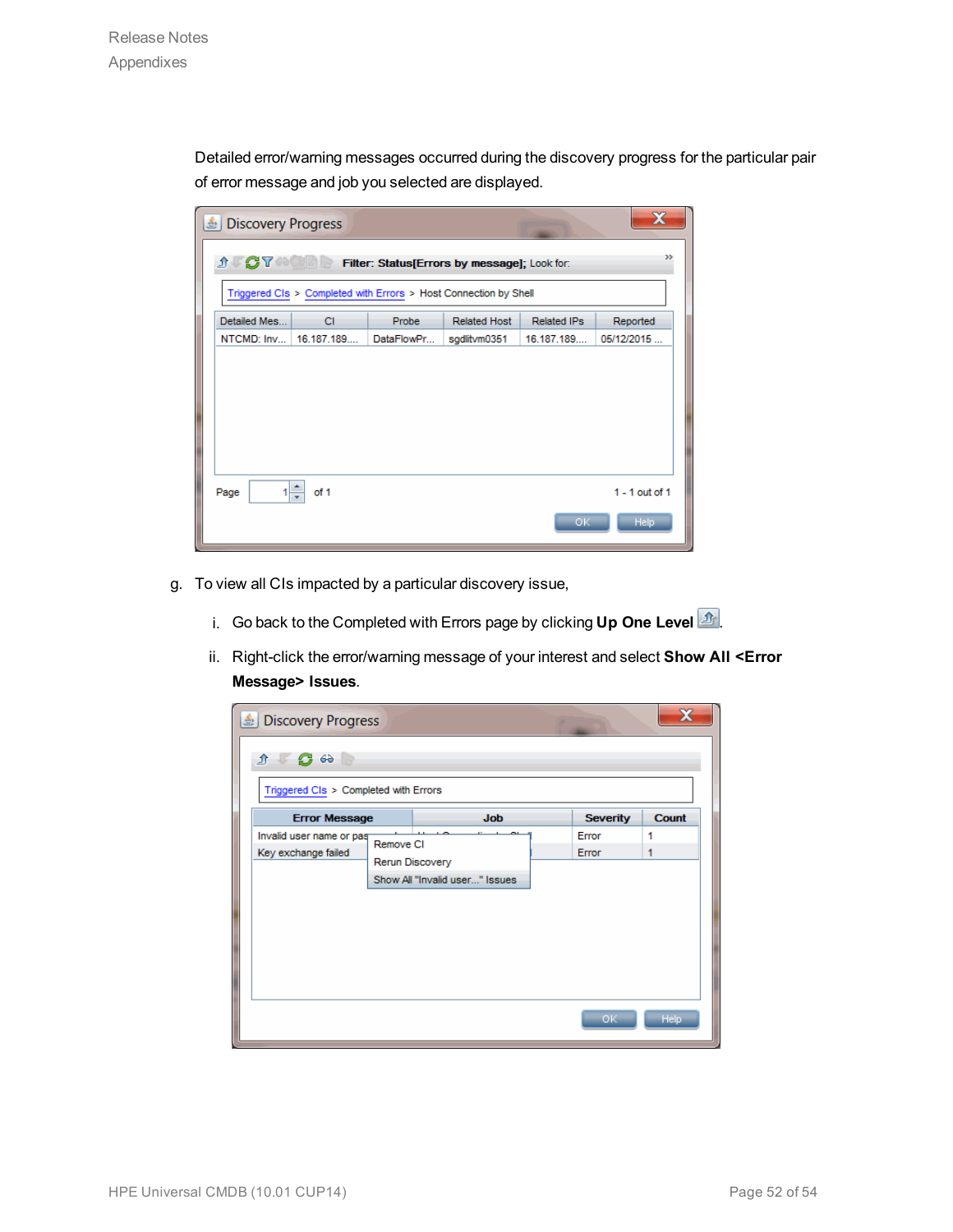iii. All CIs impacted by this particular discovery issue are displayed.

| <b>Discovery Progress</b><br>호<br>$\Lambda$ $\sigma$ $\sim$ $\sim$ $\sim$ |            | Filter: Status[Errors by message]; Look for:<br>Triggered CIs > Completed with Errors > Host Connection by Shell - All |                     |                    |                   | х<br>> |
|---------------------------------------------------------------------------|------------|------------------------------------------------------------------------------------------------------------------------|---------------------|--------------------|-------------------|--------|
| Detailed Me                                                               | CI.        | Probe                                                                                                                  | <b>Related Host</b> | <b>Related IPs</b> | Reported          |        |
| NTCMD: In                                                                 | 16.187.189 | DataFlowPr                                                                                                             |                     | 16.187.189         | 05/12/2015        |        |
| NTCMD: In                                                                 | 16.187.189 | DataFlowPr                                                                                                             | sqdlitvm0380        | 16.187.189         | 05/12/2015        |        |
| NTCMD: In                                                                 | 16.187.189 | DataFlowPr                                                                                                             | sgdlitvm0349        | 16.187.189         | 05/12/2015        |        |
| NTCMD: In                                                                 | 16.187.189 | DataFlowPr                                                                                                             |                     | 16.187.189         | 05/12/2015        |        |
| NTCMD: In                                                                 | 16.187.189 | DataFlowPr                                                                                                             | sqdlitvm0432        | 16 187 189         | 05/12/2015        |        |
| NTCMD: In                                                                 | 16.187.189 | DataFlowPr                                                                                                             |                     | 16.187.189         | 05/12/2015        |        |
| NTCMD: In                                                                 | 16.187.189 | DataFlowPr                                                                                                             | sgdlitvm0327        | 16.187.189         | 05/12/2015        |        |
| NTCMD: In                                                                 | 16.187.189 | DataFlowPr                                                                                                             | sqdlitvm0378        | 16.187.189         | 05/12/2015        |        |
| <b>NITCHAD-16</b>                                                         | 40-407-400 | DataFlought                                                                                                            |                     | 40.497.490         | <b>DEMOMORE</b>   |        |
| 11<br>Page                                                                | of 8<br>Ψ  |                                                                                                                        |                     |                    | 1 - 25 out of 190 |        |
|                                                                           |            |                                                                                                                        |                     | ОK                 | <b>Help</b>       |        |